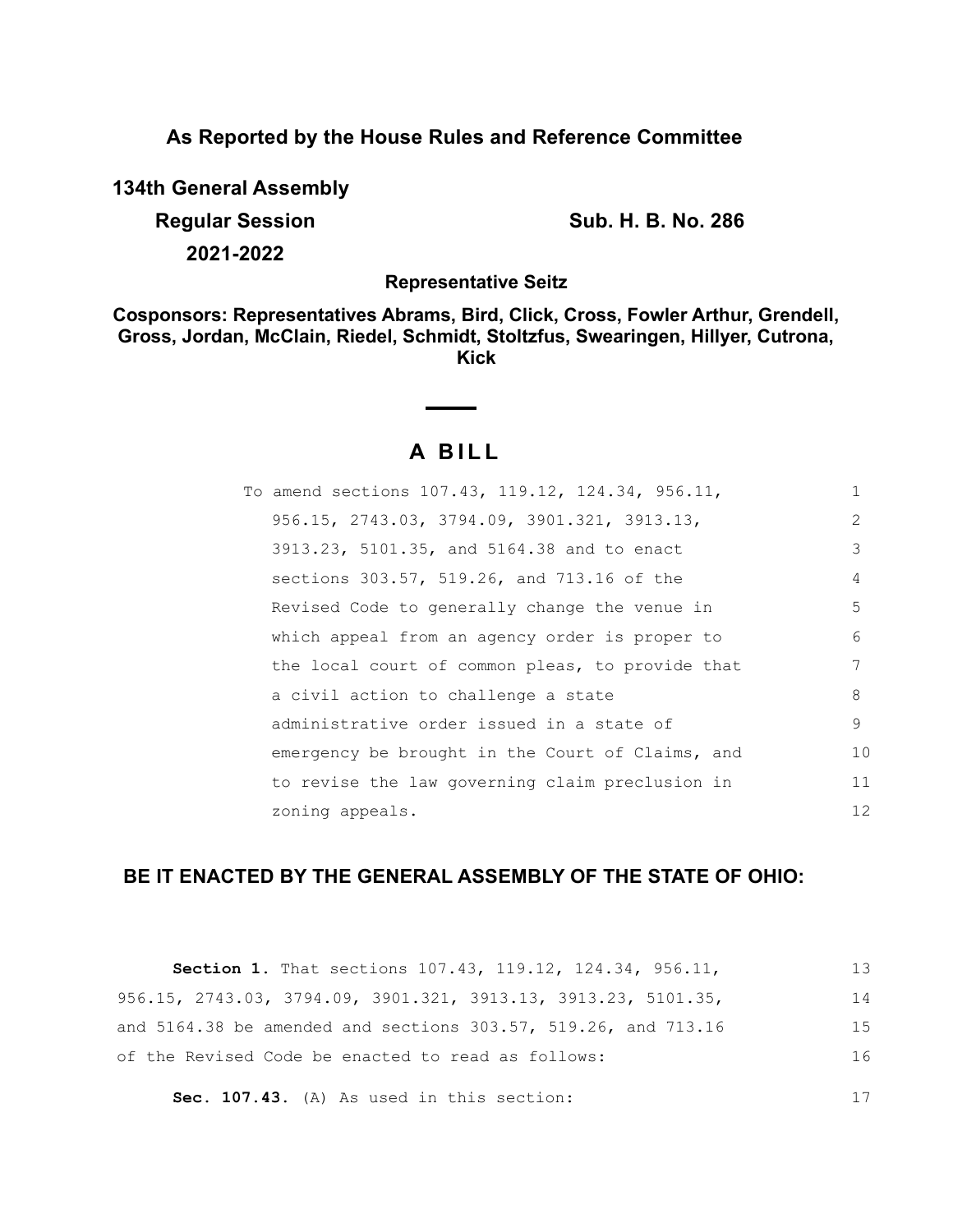#### **Sub. H. B. No. 286 Page 2 Page 2 As Reported by the House Rules and Reference Committee**

"Administrative department" means a department listed under section 121.02 of the Revised Code. 18 19

"Administrative department head" means a department head listed under section 121.03 of the Revised Code.

"Internal management rule" means any rule, regulation, or standard governing the day-to-day staff procedures and staff operations within an administrative department or state agency, or within the office of an administrative department head or statewide elected officer. 22 23 24 25 26

"Rule" means, unless the context dictates otherwise, any rule, regulation, or standard adopted, promulgated, and enforced by a statewide elected officer, administrative department, administrative department head, or state agency under the authority of the laws governing such officer, department, department head, or state agency. "Rule" does not include an internal management rule.

"State agency" means any organized body, office, agency, commission, board, institution, or other entity established by the laws of the state for the exercise of any function of state government. "State agency" does not include a court. 34 35 36 37

"State of emergency" has the meaning defined in section 107.42 of the Revised Code. 38 39

"Statewide elected officer" means the governor, lieutenant governor, secretary of state, auditor of state, attorney general, and treasurer of state. 40 41 42

(B) Beginning the day the governor declares a state of emergency, the governor and the department of health promptly shall report to the president of the senate and the speaker of the house of representatives every action the governor or 43 44 45 46

20 21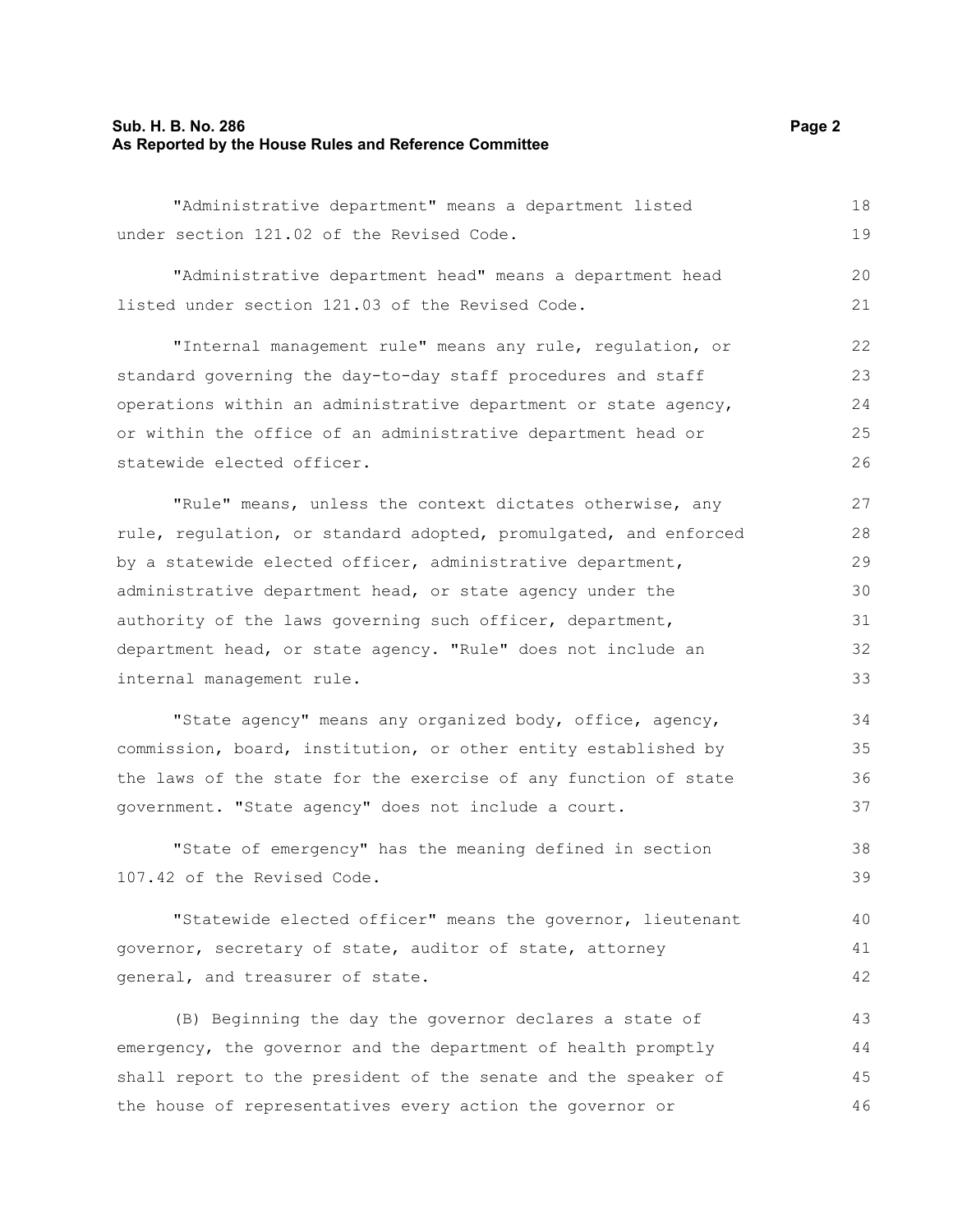#### **Sub. H. B. No. 286 Page 3 As Reported by the House Rules and Reference Committee**

department takes in response to the state of emergency, including actions by the department or director of health under sections 3701.13 and 3701.14 of the Revised Code. 47 48 49

(C)(1) If the governor declares a state of emergency, the general assembly may do any of the following by adopting a concurrent resolution: 50 51 52

(a) Rescind, in whole or in part, any order or rule issued or adopted by an administrative department, administrative department head, state agency, or statewide elected officer in response to a state of emergency, including an order to authorize an agency to adopt, amend, or rescind rules under division (G) of section 119.03 of the Revised Code. This division does not apply to an order issued to declare a state of emergency. 53 54 55 56 57 58 59 60

(b) Invalidate, in whole or in part, an emergency rule adopted or amended by an agency in response to the state of emergency and pursuant to an emergency order the governor issues under division (G)(1) of section 119.03 of the Revised Code;

(c) Authorize a rule rescinded by an agency under division (G)(1) of section 119.03 of the Revised Code in response to the state of emergency to be readopted, in whole or in part;

(d) Invalidate, in whole or in part, an emergency rule adopted by an agency in response to the state of emergency pursuant to division (B)(2) of section 111.15 of the Revised Code. 68 69 70 71

(2) If the general assembly rescinds an order or rule, or a portion thereof, the administrative department, administrative department head, state agency, or statewide elected officer shall not reissue that order or rule, the rescinded portion, a 72 73 74 75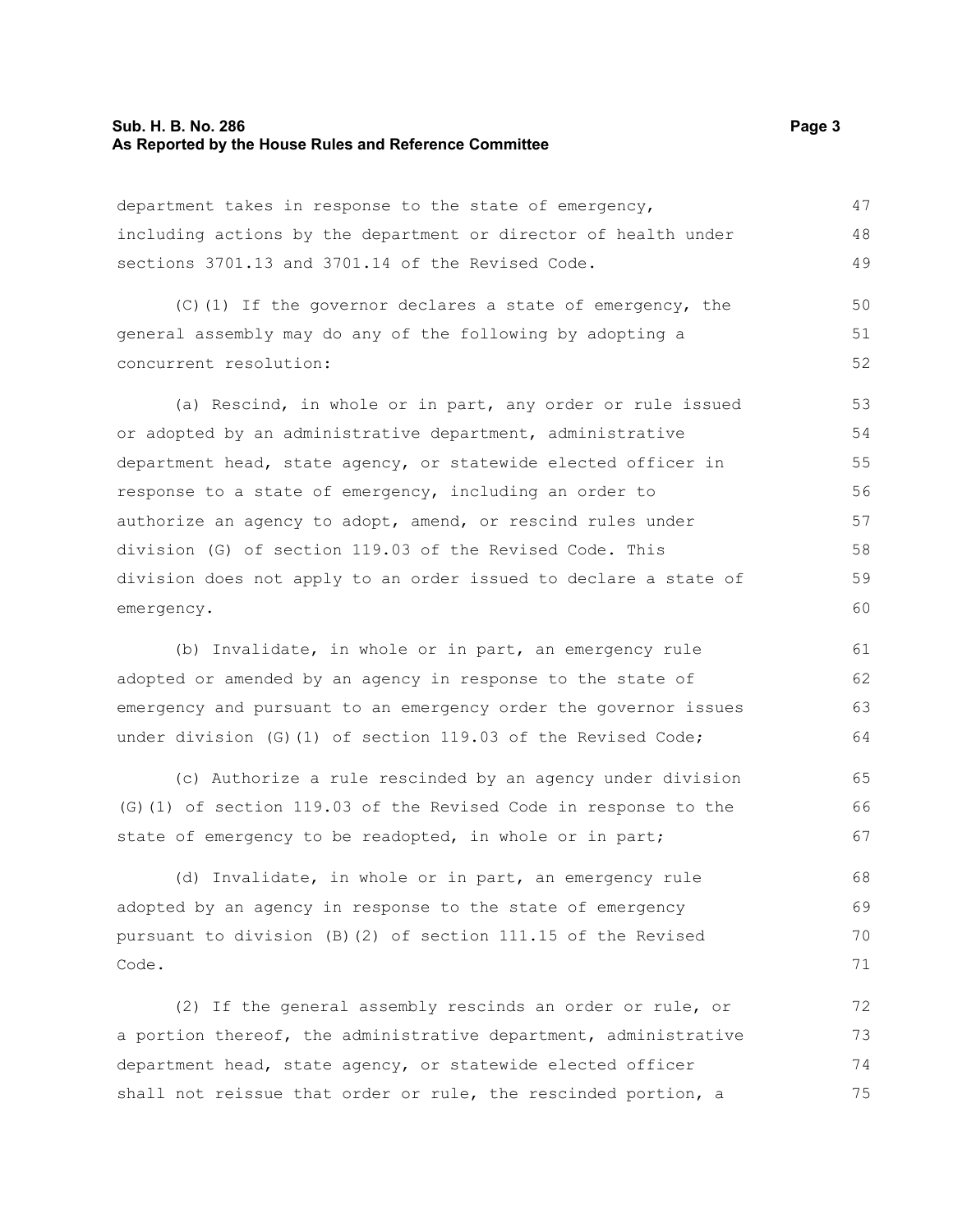#### **Sub. H. B. No. 286 Page 4 Page 4 Page 4 Page 4 Page 4 Page 4 Page 4 Page 4 As Reported by the House Rules and Reference Committee**

substantially similar order, rule, or portion, or any restriction contained in the rescinded order or rule or rescinded portion, for a period of sixty calendar days following the adoption of the concurrent resolution by the general assembly, except as provided in division (C)(3) of this section. 76 77 78 79 80

(3)(a) Within sixty calendar days of the general assembly rescinding an order or rule under division (C)(1) of this section, the governor, on behalf of an administrative department, an administrative department head, or a state agency, may submit a request to the general assembly to authorize an administrative department, an administrative department head, or a state agency to reissue a rescinded order or rule, rescinded portion thereof, a substantially similar order, rule, or portion, or any restriction contained in the rescinded order or rule or rescinded portion issued or adopted by an administrative department, administrative department head, or state agency. Upon review, the general assembly may adopt a concurrent resolution authorizing the request, in whole or in part. 81 82 83 84 85 86 87 88 89 90 91 92 93 94

(b) Within sixty calendar days of the general assembly rescinding an order or rule under division (C)(1) of this section, a statewide elected officer may submit a request to the general assembly to reissue a rescinded order or rule, rescinded portion thereof, a substantially similar order, rule, or portion, or any restriction contained in the rescinded order or rule or rescinded portion issued or adopted by the statewide elected officer. Upon review, the general assembly may adopt a concurrent resolution authorizing the request, in whole or in part. 95 96 97 98 99 100 101 102 103 104

(D)(1) Notwithstanding any other provision of the Revised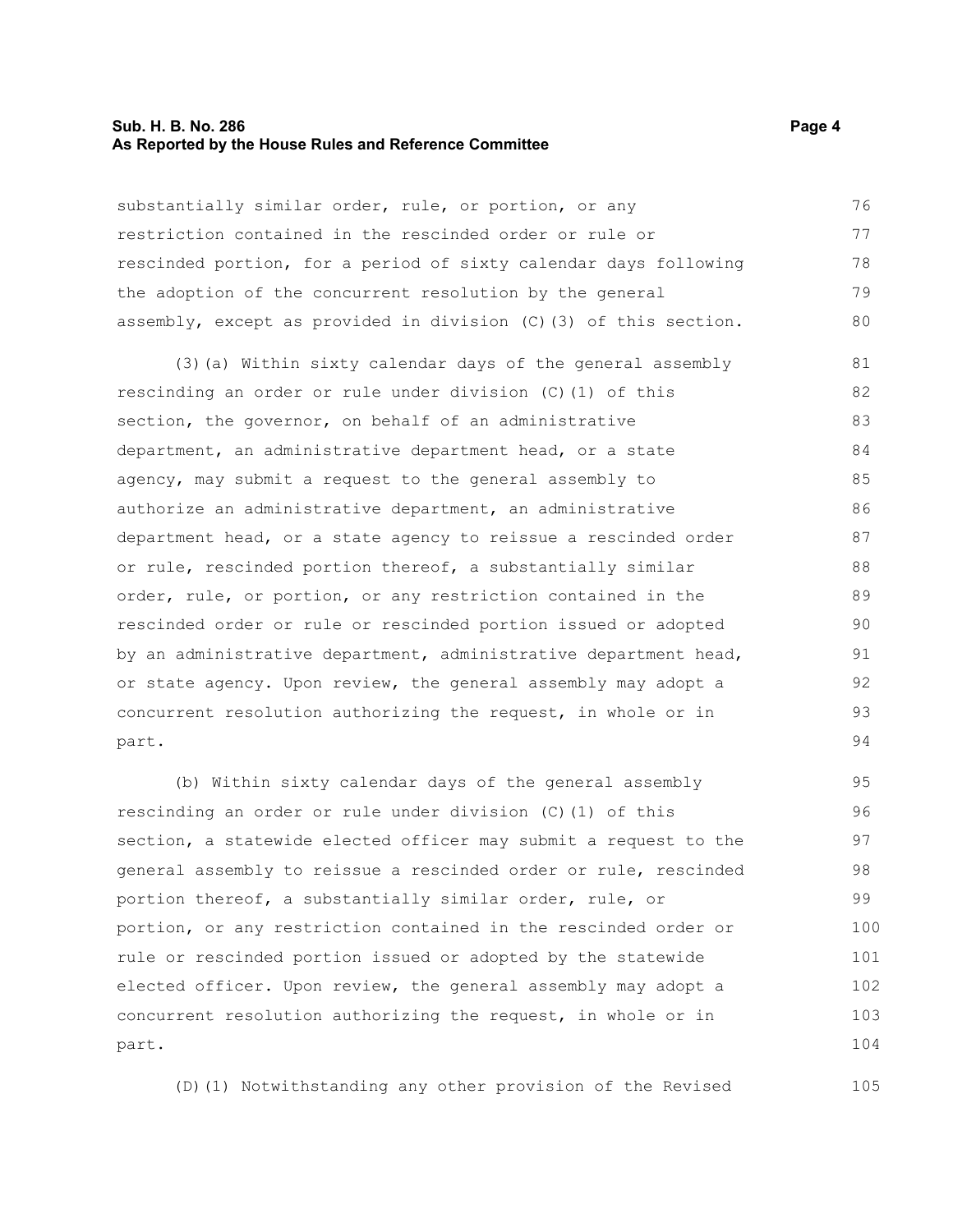#### **Sub. H. B. No. 286 Page 5** Page 5 **As Reported by the House Rules and Reference Committee**

Code, a person who challenges an order or rule adopted by an administrative department, administrative department head, state agency, or statewide elected officer that is issued or adopted in response to a state of emergency, in a civil action for damages, declaratory judgment, injunctive relief, or other appropriate relief may do so in an appropriate court located inthe county where the person's residence or business is locatedthe court of claims. 106 107 108 109 110 111 112 113

(2) If a person successfully challenges an order or rule adopted by an administrative department, administrative department head, state agency, or statewide elected officer that is issued or adopted in response to a state of emergency, the administrative department, administrative department head, state agency, or statewide elected officer shall pay the person's reasonable attorney's fees and court costs. 114 115 116 117 118 119 120

(E) An order or rule issued or adopted in violation of this section is invalid and has no legal effect. 121 122

**Sec. 119.12.** (A)(1) Except as provided in division (A)(2) or (3) of this section, any party adversely affected by any order of an agency issued pursuant to an adjudication denying an applicant admission to an examination, or denying the issuance or renewal of a license or registration of a licensee, or revoking or suspending a license, or allowing the payment of a forfeiture under section 4301.252 of the Revised Code may appeal from the order of the agency to the court of common pleas of the county in which the place of business of the <del>licensee p</del>arty is located or the county in which the *licensee party* is a resident. 123 124 125 126 127 128 129 130 131 132

(2) An appeal from an order described in division  $(A)$  (1) of this section issued by any of the following agencies shall be made to the court of common pleas of Franklin county: 133 134 135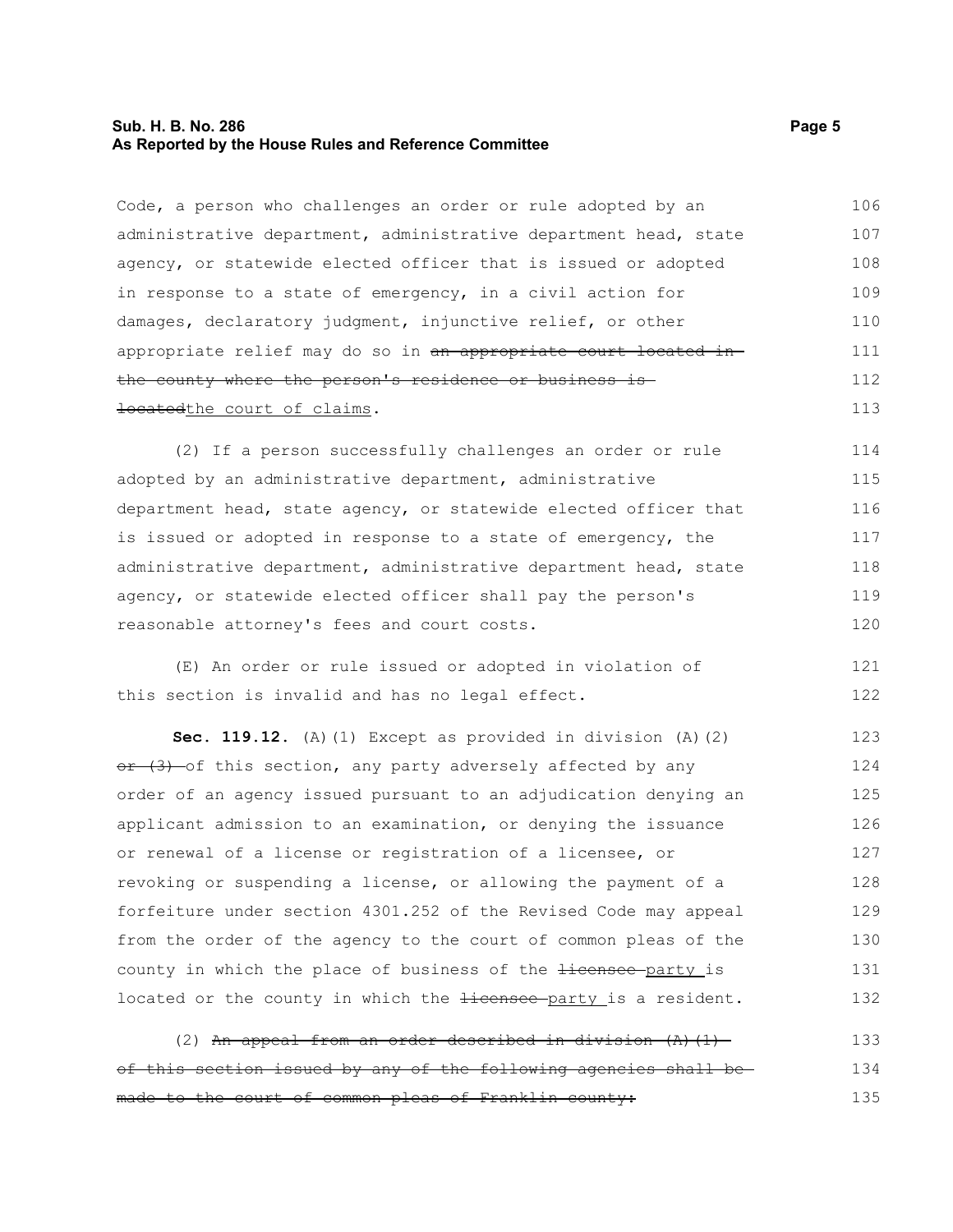| Sub. H. B. No. 286<br>As Reported by the House Rules and Reference Committee |     |
|------------------------------------------------------------------------------|-----|
| (a) The liquor control commission;                                           | 136 |
| (b) The Ohio casino control commission,                                      | 137 |
| state medical board:                                                         | 138 |
| (e) The state chiropractic board;                                            | 139 |
| (d) The board of nursing;                                                    | 140 |
| (e) The bureau of workers' compensation regarding                            | 141 |
| participation in the health partnership program created in-                  | 142 |
| sections 4121.44 and 4121.441 of the Revised Code.                           | 143 |
| $(3)$ -If any party appealing from an order described in                     | 144 |
| division (A)(1) of this section is not a resident of and has no              | 145 |
| place of business in this state, the party may appeal to the                 | 146 |
| court of common pleas of Franklin county.                                    | 147 |
| (B) Any party adversely affected by any order of an agency-                  | 148 |
| issued pursuant to any other adjudication may appeal to the                  | 149 |
| court of common pleas of Franklin county, except that appeals                | 150 |
| from orders of the fire marshal issued under Chapter 3737. of-               | 151 |
| the Revised Code may be to the court of common pleas of the-                 | 152 |
| county in which the building of the aggrieved person is located              | 153 |
| and except that appeals under division (B) of section 124.34 of              | 154 |
| the Revised Code from a decision of the state personnel board of             | 155 |
| review or a municipal or civil service township civil service-               | 156 |
| commission shall be taken to the court of common pleas of the-               | 157 |
| county in which the appointing authority is located or, in the-              | 158 |
| ease of an appeal by the department of rehabilitation and                    | 159 |
| correction, to the court of common pleas of Franklin county.                 | 160 |
| (C) This section does not apply to appeals from the                          | 161 |
| department of taxation.                                                      | 162 |
| (D) (C) Any party desiring to appeal shall file a notice                     | 163 |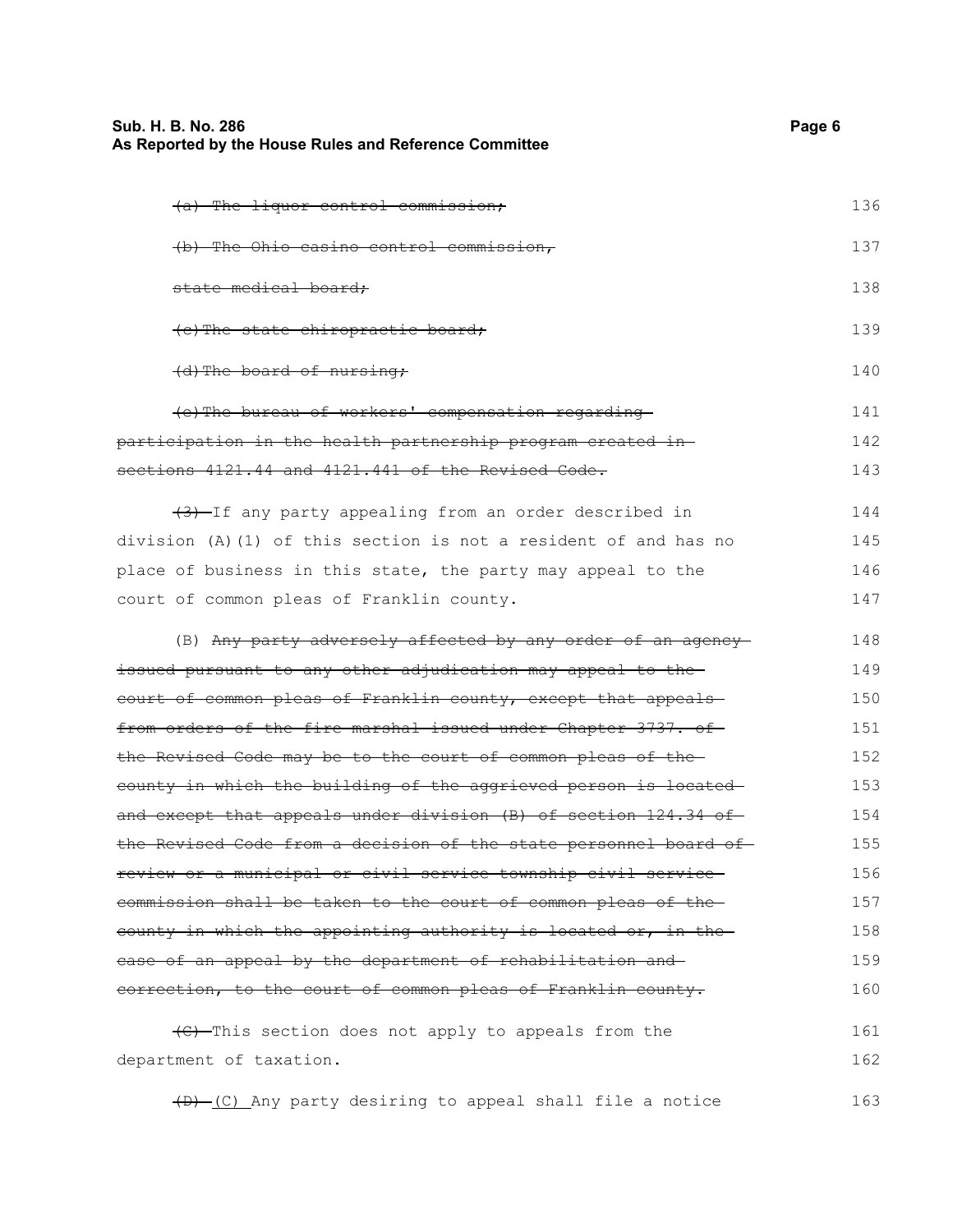#### **Sub. H. B. No. 286 Page 7 Page 7 Page 7 Page 7 Page 7 Page 7 Page 7 Page 7 As Reported by the House Rules and Reference Committee**

of appeal with the agency setting forth the order appealed from and stating that the agency's order is not supported by reliable, probative, and substantial evidence and is not in accordance with law. The notice of appeal may, but need not, set forth the specific grounds of the party's appeal beyond the statement that the agency's order is not supported by reliable, probative, and substantial evidence and is not in accordance with law. The notice of appeal shall also be filed by the appellant with the court. In filing a notice of appeal with the agency or court, the notice that is filed may be either the original notice or a copy of the original notice. Unless otherwise provided by law relating to a particular agency, notices of appeal shall be filed within fifteen days after the mailing of the notice of the agency's order as provided in this section. For purposes of this paragraph, an order includes a determination appealed pursuant to division (C) of section 119.092 of the Revised Code. The amendments made to this paragraph by Sub. H.B. 215 of the 128th general assembly are procedural, and this paragraph as amended by those amendments shall be applied retrospectively to all appeals pursuant to this paragraph filed before September 13, 2010, but not earlier than May 7, 2009, which was the date the supreme court of Ohio released its opinion and judgment in Medcorp, Inc. v. Ohio Dep't. of Job and Family Servs. (2009), 121 Ohio St.3d 622. 164 165 166 167 168 169 170 171 172 173 174 175 176 177 178 179 180 181 182 183 184 185 186 187

 $(E)$  (D) The filing of a notice of appeal shall not automatically operate as a suspension of the order of an agency. If it appears to the court that an unusual hardship to the appellant will result from the execution of the agency's order pending determination of the appeal, the court may grant a suspension and fix its terms. If an appeal is taken from the judgment of the court and the court has previously granted a 188 189 190 191 192 193 194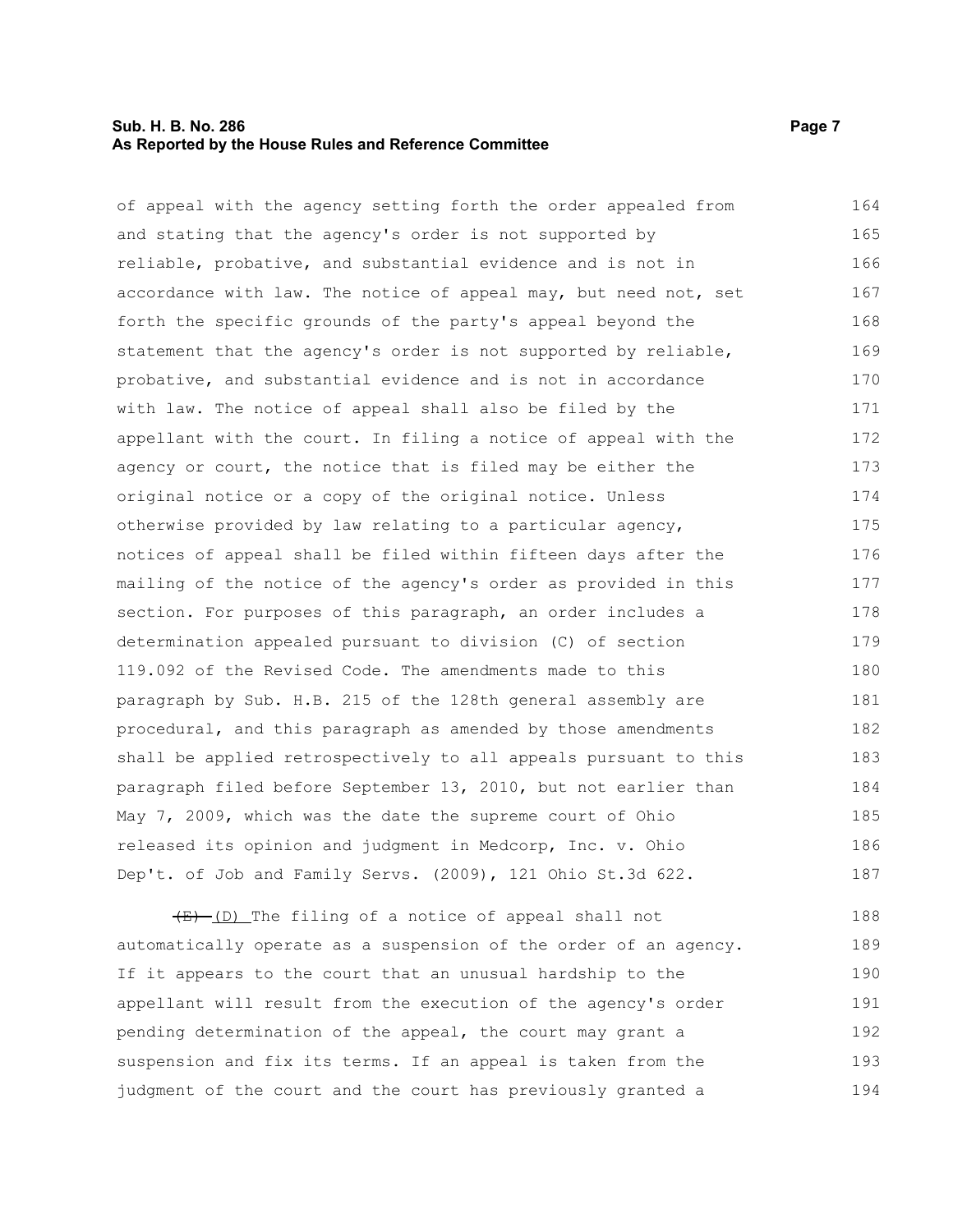#### **Sub. H. B. No. 286 Page 8 Page 8 As Reported by the House Rules and Reference Committee**

suspension of the agency's order as provided in this section, the suspension of the agency's order shall not be vacated and shall be given full force and effect until the matter is finally adjudicated. No renewal of a license or permit shall be denied by reason of the suspended order during the period of the appeal from the decision of the court of common pleas. In the case of an appeal from the Ohio casino control commission, the state medical board, or the state chiropractic board, the court may grant a suspension and fix its terms if it appears to the court that an unusual hardship to the appellant will result from the execution of the agency's order pending determination of the appeal and the health, safety, and welfare of the public will not be threatened by suspension of the order. This provision shall not be construed to limit the factors the court may consider in determining whether to suspend an order of any other agency pending determination of an appeal. 195 196 197 198 199 200 201 202 203 204 205 206 207 208 209 210

 $(F)$  (E) The final order of adjudication may apply to any renewal of a license or permit which has been granted during the period of the appeal.

(G) (F) Notwithstanding any other provision of this section, any order issued by a court of common pleas or a court of appeals suspending the effect of an order of the liquor control commission issued pursuant to Chapter 4301. or 4303. of the Revised Code that suspends, revokes, or cancels a permit issued under Chapter 4303. of the Revised Code or that allows the payment of a forfeiture under section 4301.252 of the Revised Code shall terminate not more than six months after the date of the filing of the record of the liquor control commission with the clerk of the court of common pleas and shall not be extended. The court of common pleas, or the court of appeals on appeal, shall render a judgment in that matter within 214 215 216 217 218 219 220 221 222 223 224 225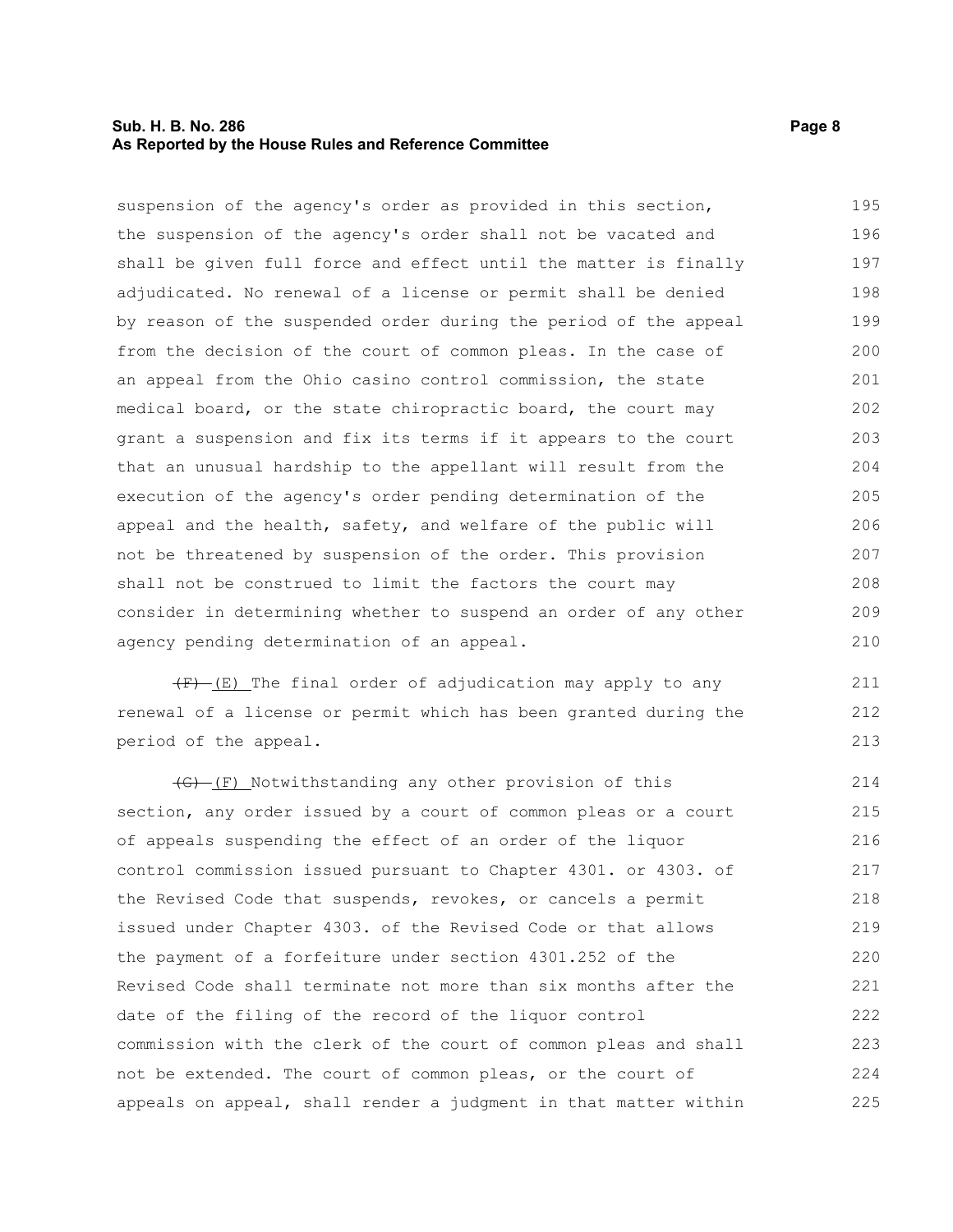#### **Sub. H. B. No. 286 Page 9 As Reported by the House Rules and Reference Committee**

six months after the date of the filing of the record of the liquor control commission with the clerk of the court of common pleas. A court of appeals shall not issue an order suspending the effect of an order of the liquor control commission that extends beyond six months after the date on which the record of the liquor control commission is filed with a court of common pleas. 226 227 228 229 230 231 232

(H) (G) Notwithstanding any other provision of this section, any order issued by a court of common pleas or a court of appeals suspending the effect of an order of the Ohio casino control commission issued under Chapter 3772. of the Revised Code that limits, conditions, restricts, suspends, revokes, denies, not renews, fines, or otherwise penalizes an applicant, licensee, or person excluded or ejected from a casino facility in accordance with section 3772.031 of the Revised Code shall terminate not more than six months after the date of the filing of the record of the Ohio casino control commission with the clerk of the court of common pleas and shall not be extended. The court of common pleas, or the court of appeals on appeal, shall render a judgment in that matter within six months after the date of the filing of the record of the Ohio casino control commission with the clerk of the court of common pleas. A court of appeals shall not issue an order suspending the effect of an order of the Ohio casino control commission that extends beyond six months after the date on which the record of the Ohio casino control commission is filed with the clerk of a court of common pleas. 233 234 235 236 237 238 239 240 241 242 243 244 245 246 247 248 249 250 251 252

(H) Notwithstanding any other provision of this section, any order issued by a court of common pleas suspending the effect of an order of the state medical board or state chiropractic board that limits, revokes, suspends, places on 253 254 255 256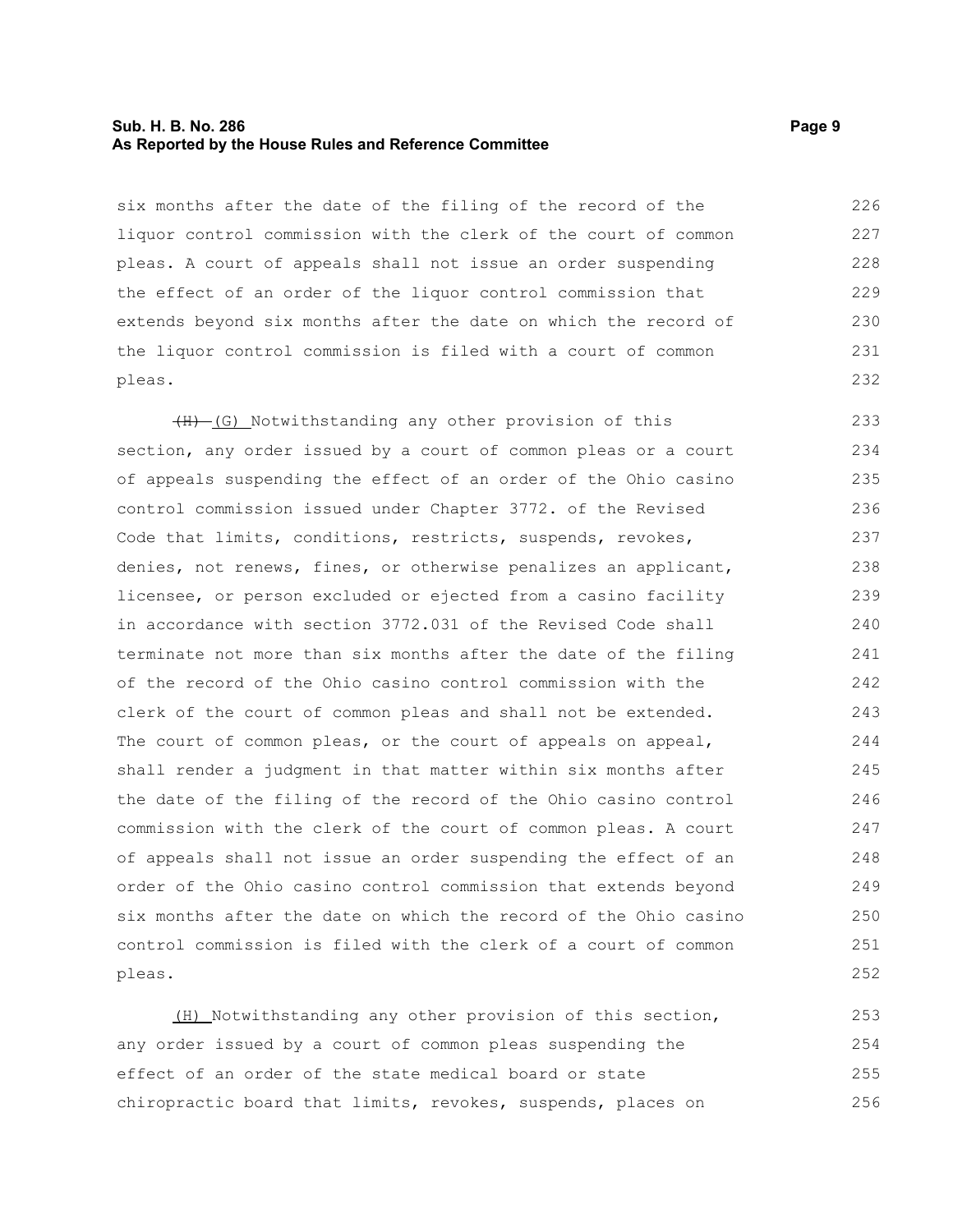#### **Sub. H. B. No. 286 Page 10 As Reported by the House Rules and Reference Committee**

probation, or refuses to register or reinstate a certificate issued by the board or reprimands the holder of the certificate shall terminate not more than fifteen months after the date of the filing of a notice of appeal in the court of common pleas, or upon the rendering of a final decision or order in the appeal by the court of common pleas, whichever occurs first. 257 258 259 260 261 262

(I) Within thirty days after receipt of a notice of appeal from an order in any case in which a hearing is required by sections 119.01 to 119.13 of the Revised Code, the agency shall prepare and certify to the court a complete record of the proceedings in the case. Failure of the agency to comply within the time allowed, upon motion, shall cause the court to enter a finding in favor of the party adversely affected. Additional time, however, may be granted by the court, not to exceed thirty days, when it is shown that the agency has made substantial effort to comply. The record shall be prepared and transcribed, and the expense of it shall be taxed as a part of the costs on the appeal. The appellant shall provide security for costs satisfactory to the court of common pleas. Upon demand by any interested party, the agency shall furnish at the cost of the party requesting it a copy of the stenographic report of testimony offered and evidence submitted at any hearing and a copy of the complete record. 263 264 265 266 267 268 269 270 271 272 273 274 275 276 277 278 279

(J) Notwithstanding any other provision of this section, any party desiring to appeal an order or decision of the state personnel board of review shall, at the time of filing a notice of appeal with the board, provide a security deposit in an amount and manner prescribed in rules that the board shall adopt in accordance with this chapter. In addition, the board is not required to prepare or transcribe the record of any of its proceedings unless the appellant has provided the deposit 280 281 282 283 284 285 286 287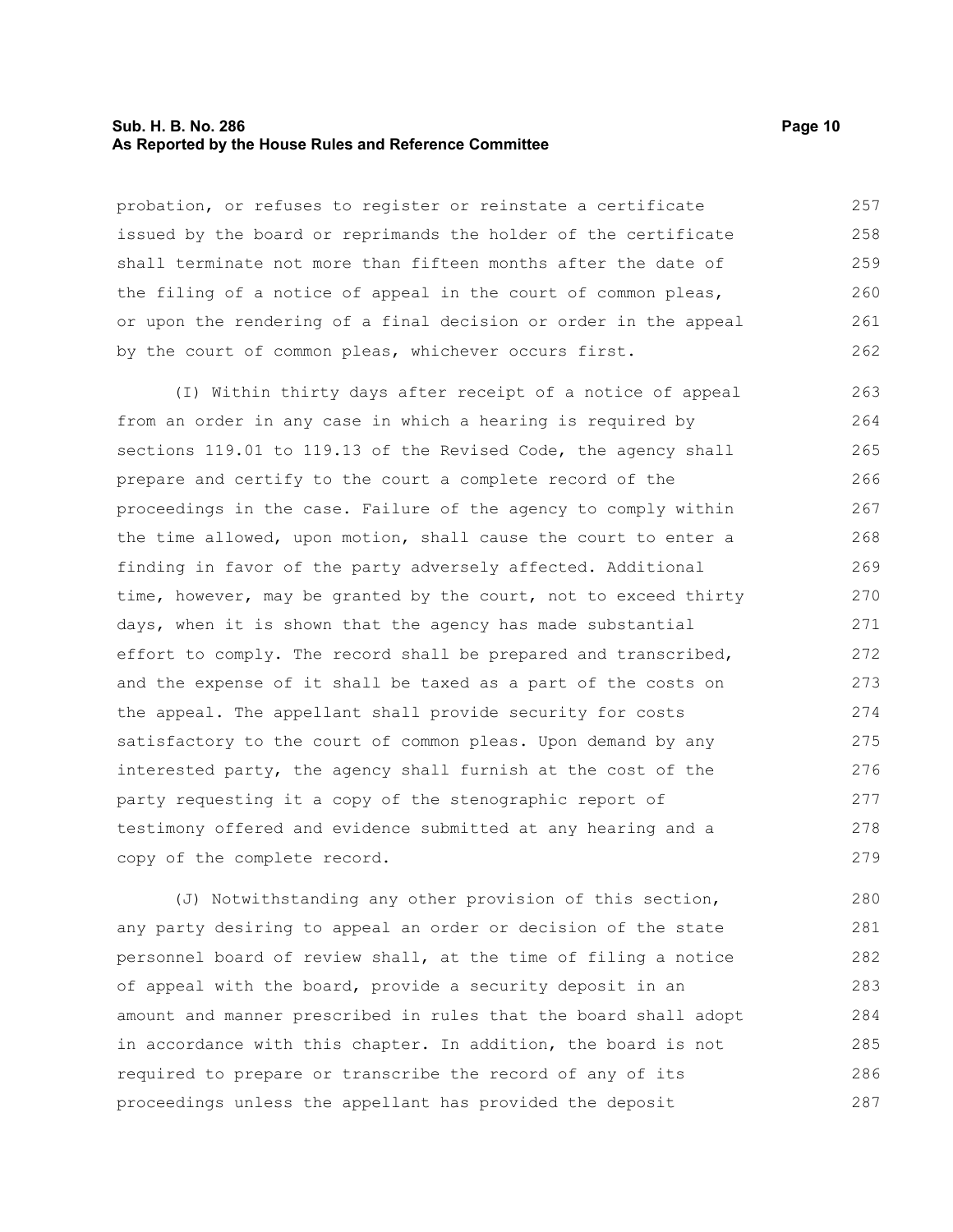#### **Sub. H. B. No. 286 Page 11 As Reported by the House Rules and Reference Committee**

described above. The failure of the board to prepare or transcribe a record for an appellant who has not provided a security deposit shall not cause a court to enter a finding adverse to the board. 288 289 290 291

(K) Unless otherwise provided by law, in the hearing of the appeal, the court is confined to the record as certified to it by the agency. Unless otherwise provided by law, the court may grant a request for the admission of additional evidence when satisfied that the additional evidence is newly discovered and could not with reasonable diligence have been ascertained prior to the hearing before the agency.

(L) The court shall conduct a hearing on the appeal and shall give preference to all proceedings under sections 119.01 to 119.13 of the Revised Code, over all other civil cases, irrespective of the position of the proceedings on the calendar of the court. An appeal from an order of the state medical board issued pursuant to division (G) of either section 4730.25 or 4731.22 of the Revised Code, the state chiropractic board issued pursuant to section 4734.37 of the Revised Code, the liquor control commission issued pursuant to Chapter 4301. or 4303. of the Revised Code, or the Ohio casino control commission issued pursuant to Chapter 3772. of the Revised Code shall be set down for hearing at the earliest possible time and takes precedence over all other actions. The hearing in the court of common pleas shall proceed as in the trial of a civil action, and the court shall determine the rights of the parties in accordance with the laws applicable to a civil action. At the hearing, counsel may be heard on oral argument, briefs may be submitted, and evidence may be introduced if the court has granted a request for the presentation of additional evidence. 299 300 301 302 303 304 305 306 307 308 309 310 311 312 313 314 315 316 317

298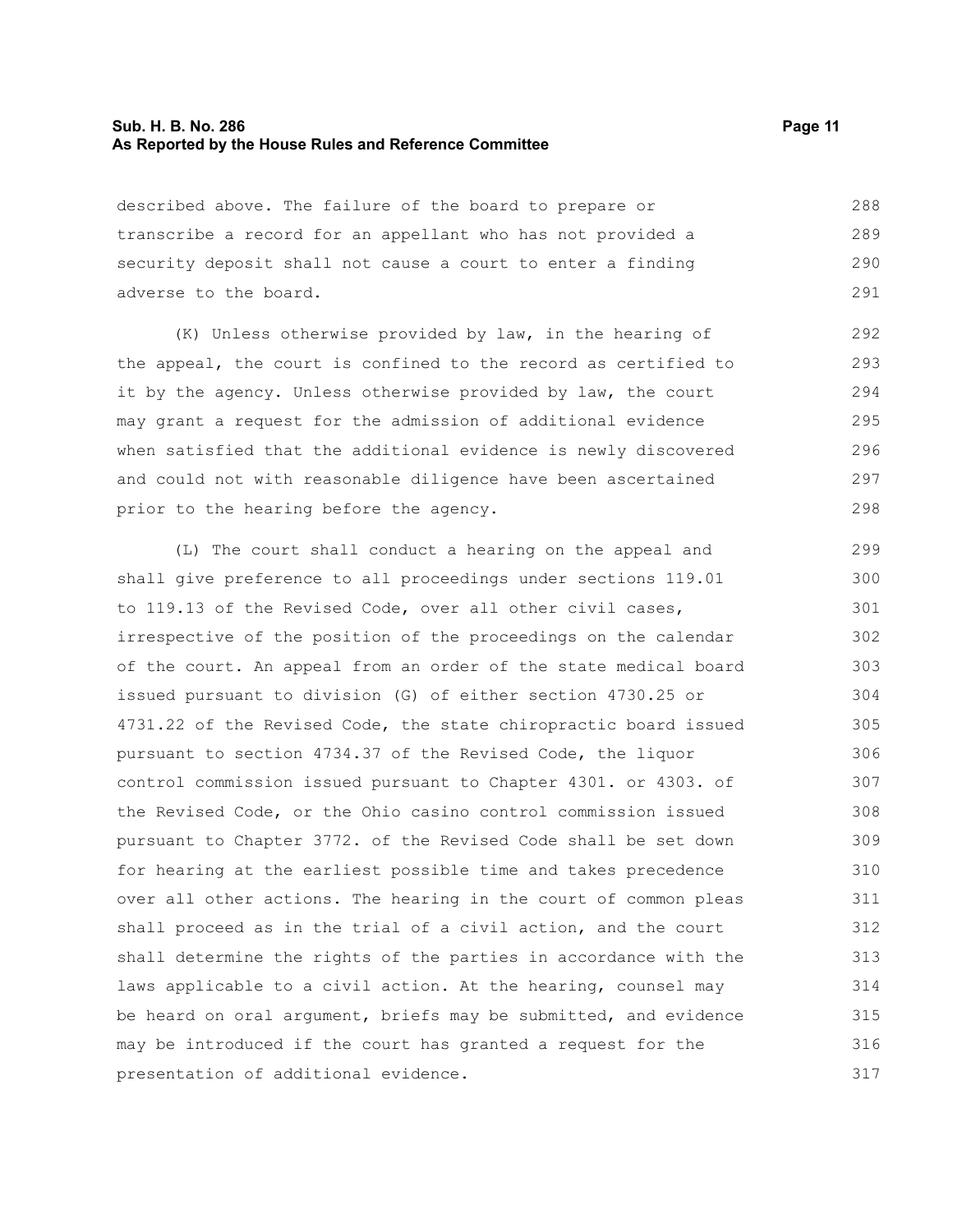#### **Sub. H. B. No. 286 Page 12 As Reported by the House Rules and Reference Committee**

(M) The court may affirm the order of the agency complained of in the appeal if it finds, upon consideration of the entire record and any additional evidence the court has admitted, that the order is supported by reliable, probative, and substantial evidence and is in accordance with law. In the absence of this finding, it may reverse, vacate, or modify the order or make such other ruling as is supported by reliable, probative, and substantial evidence and is in accordance with law. The court shall award compensation for fees in accordance with section 2335.39 of the Revised Code to a prevailing party, other than an agency, in an appeal filed pursuant to this section. 318 319 320 321 322 323 324 325 326 327 328 329

(N) The judgment of the court shall be final and conclusive unless reversed, vacated, or modified on appeal. These appeals may be taken either by the party or the agency, shall proceed as in the case of appeals in civil actions, and shall be pursuant to the Rules of Appellate Procedure and, to the extent not in conflict with those rules, Chapter 2505. of the Revised Code. An appeal by the agency shall be taken on questions of law relating to the constitutionality, construction, or interpretation of statutes and rules of the agency, and, in the appeal, the court may also review and determine the correctness of the judgment of the court of common pleas that the order of the agency is not supported by any reliable, probative, and substantial evidence in the entire record. 330 331 332 333 334 335 336 337 338 339 340 341 342 343

The court shall certify its judgment to the agency or take any other action necessary to give its judgment effect. 344 345

**Sec. 124.34.** (A) The tenure of every officer or employee in the classified service of the state and the counties, civil 346 347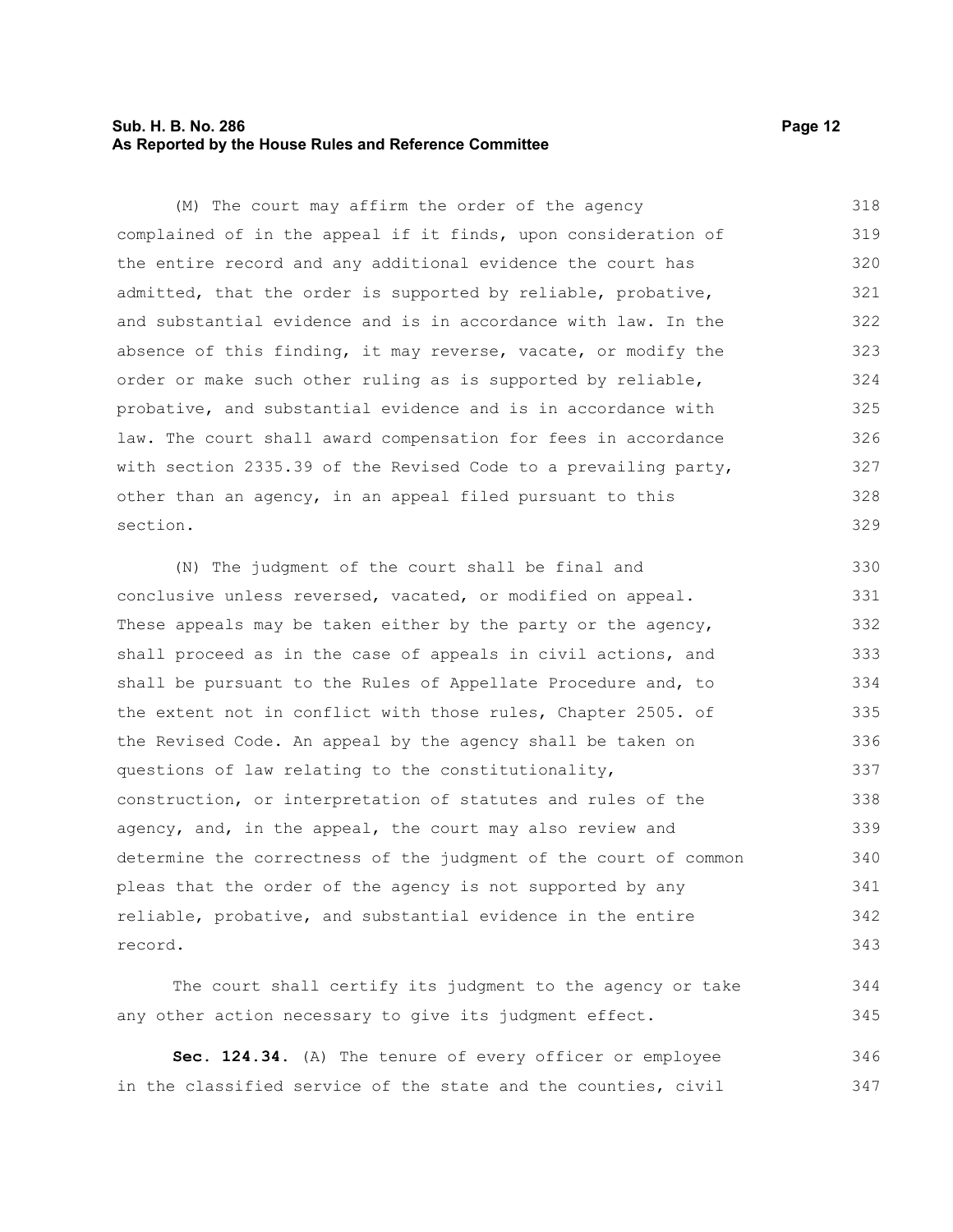#### **Sub. H. B. No. 286 Page 13 As Reported by the House Rules and Reference Committee**

reduction in pay for purposes of this section.

service townships, cities, city health districts, general health districts, and city school districts of the state, holding a position under this chapter, shall be during good behavior and efficient service. No officer or employee shall be reduced in pay or position, fined, suspended, or removed, or have the officer's or employee's longevity reduced or eliminated, except as provided in section 124.32 of the Revised Code, and for incompetency, inefficiency, unsatisfactory performance, dishonesty, drunkenness, immoral conduct, insubordination, discourteous treatment of the public, neglect of duty, violation of any policy or work rule of the officer's or employee's appointing authority, violation of this chapter or the rules of the director of administrative services or the commission, any other failure of good behavior, any other acts of misfeasance, malfeasance, or nonfeasance in office, or conviction of a felony while employed in the civil service. The denial of a one-time pay supplement or a bonus to an officer or employee is not a 348 349 350 351 352 353 354 355 356 357 358 359 360 361 362 363 364

This section does not apply to any modifications or reductions in pay or work week authorized by section 124.392, 124.393, or 124.394 of the Revised Code. 366 367 368

An appointing authority may require an employee who is suspended to report to work to serve the suspension. An employee serving a suspension in this manner shall continue to be compensated at the employee's regular rate of pay for hours worked. The disciplinary action shall be recorded in the employee's personnel file in the same manner as other disciplinary actions and has the same effect as a suspension without pay for the purpose of recording disciplinary actions. 369 370 371 372 373 374 375 376

A finding by the appropriate ethics commission, based upon 377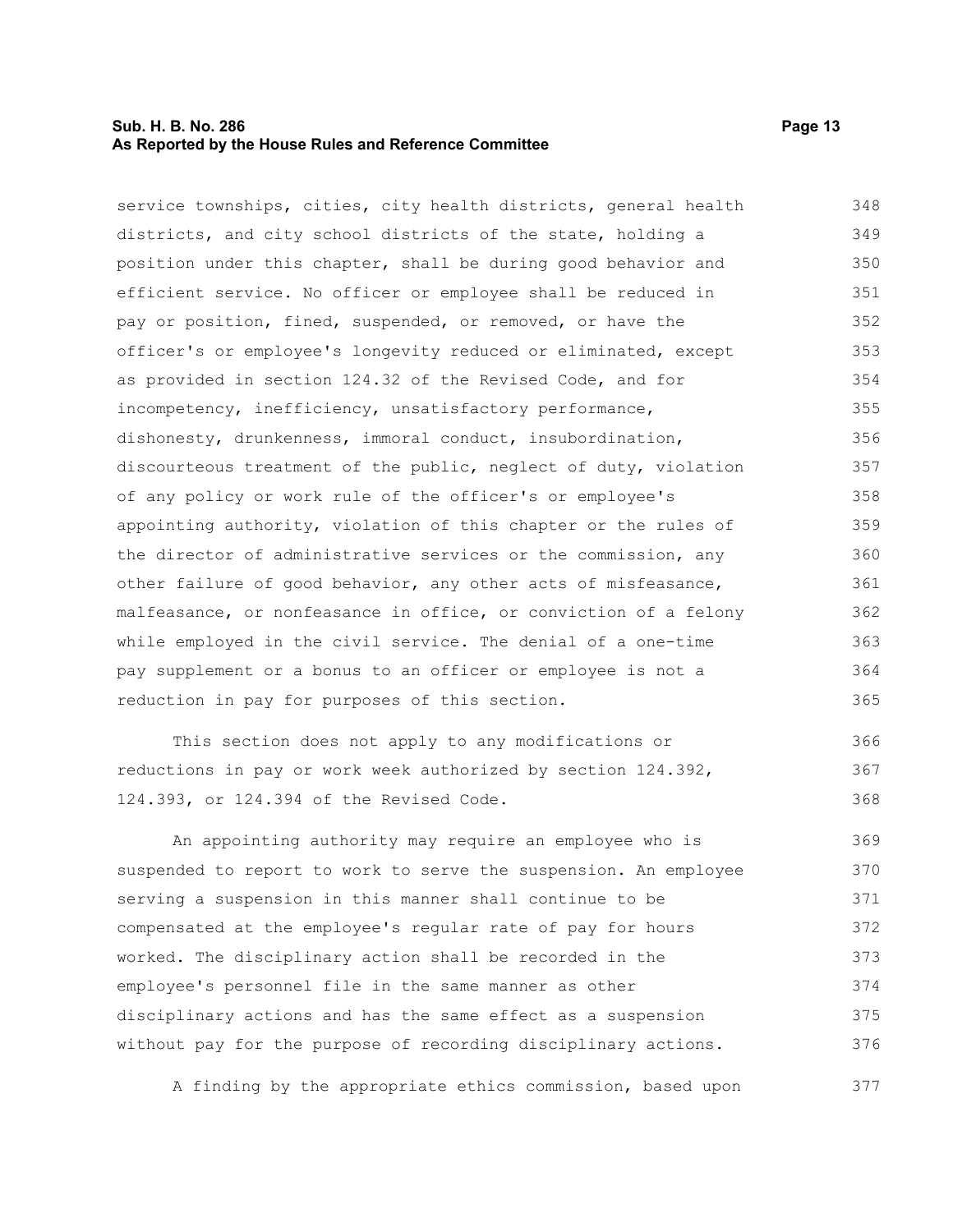#### **Sub. H. B. No. 286 Page 14 As Reported by the House Rules and Reference Committee**

a preponderance of the evidence, that the facts alleged in a complaint under section 102.06 of the Revised Code constitute a violation of Chapter 102., section 2921.42, or section 2921.43 of the Revised Code may constitute grounds for dismissal. Failure to file a statement or falsely filing a statement required by section 102.02 of the Revised Code may also constitute grounds for dismissal. The tenure of an employee in the career professional service of the department of transportation is subject to section 5501.20 of the Revised Code. 378 379 380 381 382 383 384 385 386 387

Conviction of a felony while employed in the civil service is a separate basis for reducing in pay or position, suspending, or removing an officer or employee, even if the officer or employee has already been reduced in pay or position, suspended, or removed for the same conduct that is the basis of the felony. An officer or employee may not appeal to the state personnel board of review or the commission any disciplinary action taken by an appointing authority as a result of the officer's or employee's conviction of a felony. If an officer or employee removed under this section is reinstated as a result of an appeal of the removal, any conviction of a felony that occurs during the pendency of the appeal is a basis for further disciplinary action under this section upon the officer's or employee's reinstatement. 388 389 390 391 392 393 394 395 396 397 398 399 400 401

A person convicted of a felony while employed in the civil service immediately forfeits the person's status as a classified employee in any public employment on and after the date of the conviction for the felony. If an officer or employee is removed under this section as a result of being convicted of a felony or is subsequently convicted of a felony that involves the same conduct that was the basis for the removal, the officer or 402 403 404 405 406 407 408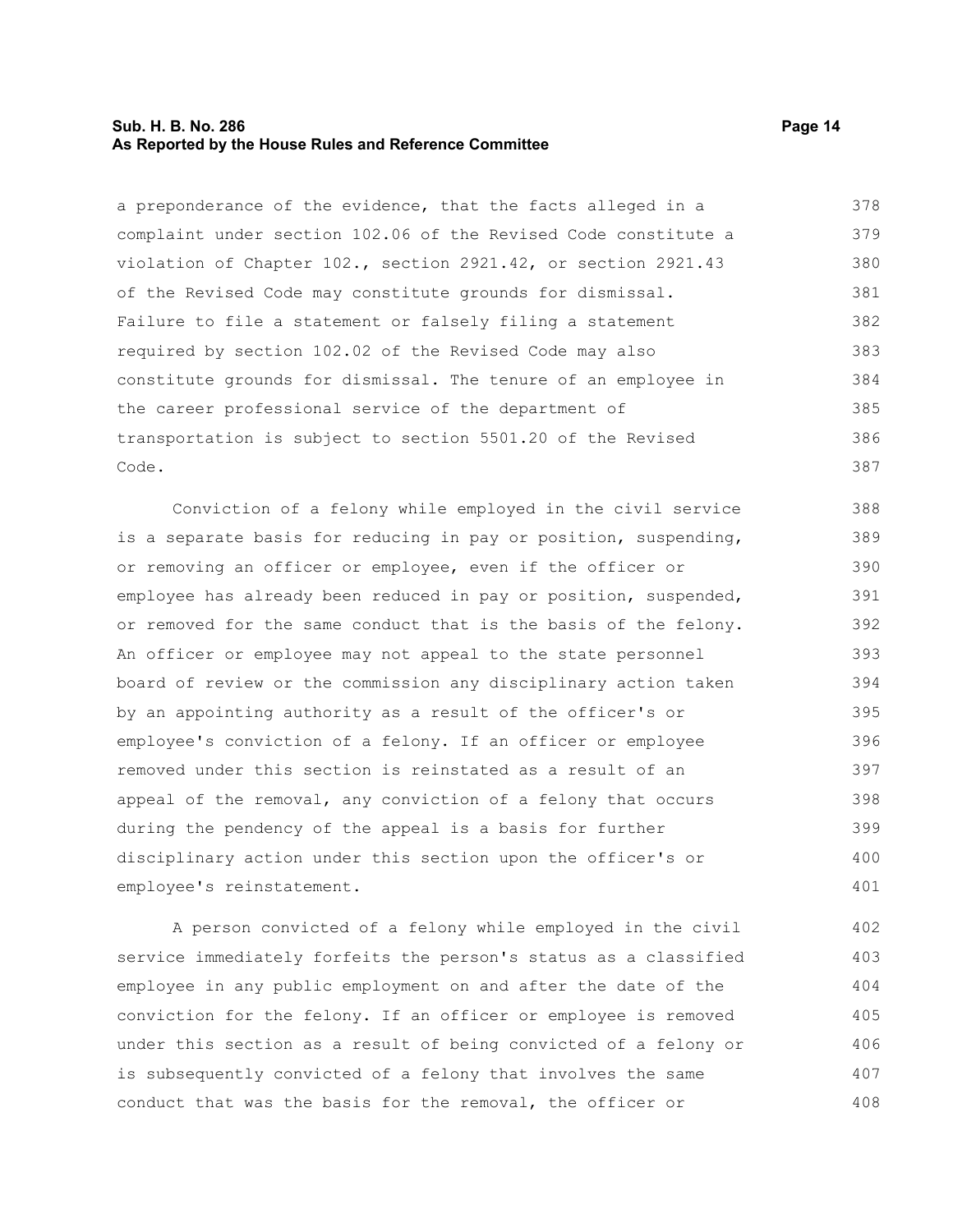## **Sub. H. B. No. 286** Page 15 **As Reported by the House Rules and Reference Committee**

| employee is barred from receiving any compensation after the     | 409 |
|------------------------------------------------------------------|-----|
| removal notwithstanding any modification or disaffirmance of the | 410 |
| removal, unless the conviction for the felony is subsequently    | 411 |
| reversed or annulled.                                            | 412 |
| Any person removed for conviction of a felony is entitled        | 413 |
| to a cash payment for any accrued but unused sick, personal, and | 414 |
| vacation leave as authorized by law. If subsequently reemployed  | 415 |
| in the public sector, the person shall qualify for and accrue    | 416 |
| these forms of leave in the manner specified by law for a newly  | 417 |
| appointed employee and shall not be credited with prior public   | 418 |
| service for the purpose of receiving these forms of leave.       | 419 |
| As used in this division, "felony" means any of the              | 420 |
| following:                                                       | 421 |
| (1) A felony that is an offense of violence as defined in        | 422 |
| section 2901.01 of the Revised Code;                             | 423 |
| (2) A felony that is a felony drug abuse offense as              | 424 |
| defined in section 2925.01 of the Revised Code;                  | 425 |
| (3) A felony under the laws of this or any other state or        | 426 |
| the United States that is a crime of moral turpitude;            | 427 |
| (4) A felony involving dishonesty, fraud, or theft;              | 428 |
| (5) A felony that is a violation of section 2921.05,             | 429 |
| 2921.32, or 2921.42 of the Revised Code.                         | 430 |
| (B) In case of a reduction, a suspension of more than            | 431 |
| forty work hours in the case of an employee exempt from the      | 432 |
| payment of overtime compensation, a suspension of more than      | 433 |
| twenty-four work hours in the case of an employee required to be | 434 |
| paid overtime compensation, a fine of more than forty hours' pay | 435 |
| in the case of an employee exempt from the payment of overtime   | 436 |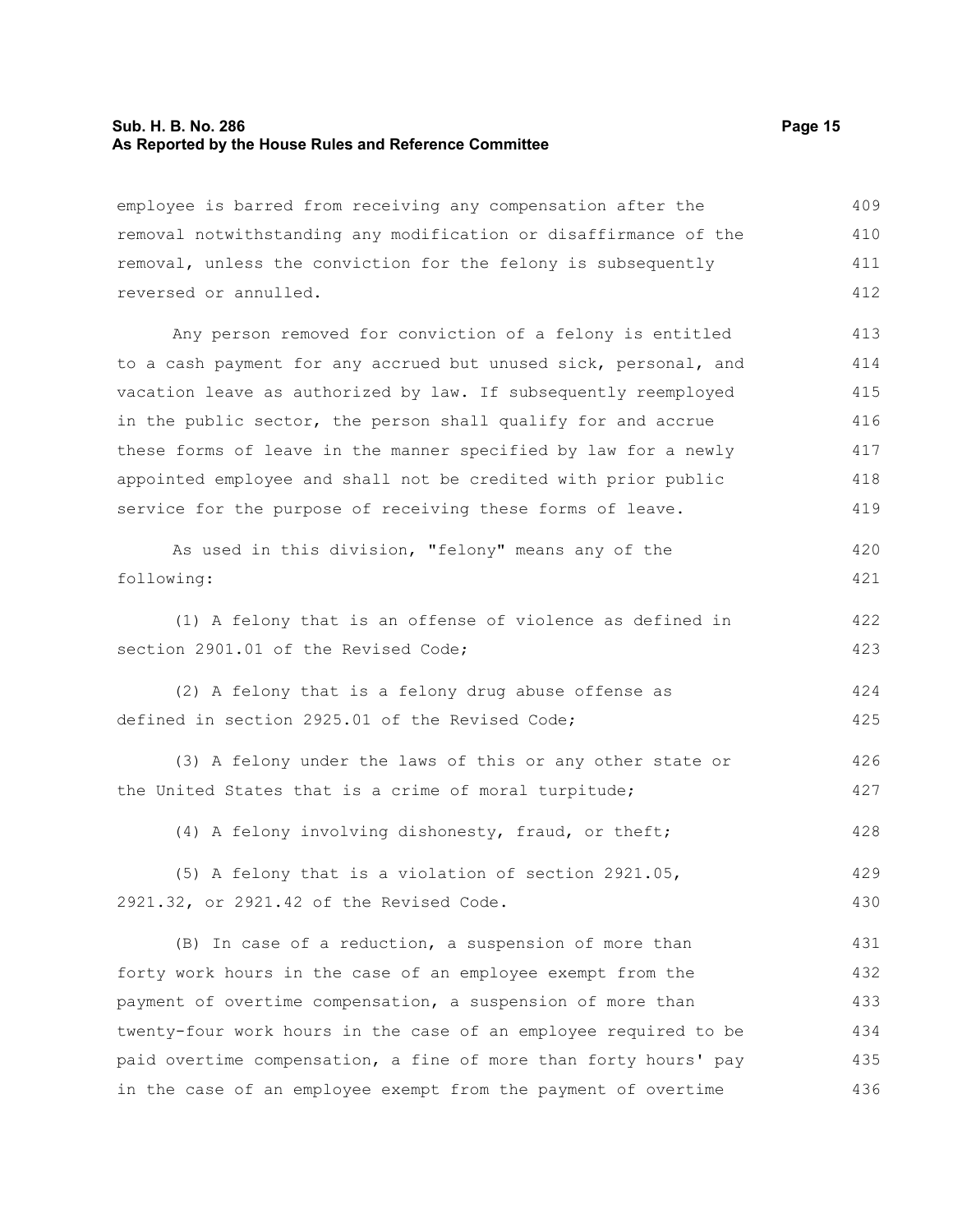#### **Sub. H. B. No. 286 Page 16 As Reported by the House Rules and Reference Committee**

compensation, a fine of more than twenty-four hours' pay in the case of an employee required to be paid overtime compensation, or removal, except for the reduction or removal of a probationary employee, the appointing authority shall serve the employee with a copy of the order of reduction, fine, suspension, or removal, which order shall state the reasons for the action. 437 438 439 440 441 442 443

Within ten days following the date on which the order is served or, in the case of an employee in the career professional service of the department of transportation, within ten days following the filing of a removal order, the employee, except as otherwise provided in this section, may file an appeal of the order in writing with the state personnel board of review or the commission. For purposes of this section, the date on which an order is served is the date of hand delivery of the order or the date of delivery of the order by certified United States mail, whichever occurs first. If an appeal is filed, the board or commission shall forthwith notify the appointing authority and shall hear, or appoint a trial board to hear, the appeal within thirty days from and after its filing with the board or commission. The board, commission, or trial board may affirm, disaffirm, or modify the judgment of the appointing authority. However, in an appeal of a removal order based upon a violation of a last chance agreement, the board, commission, or trial board may only determine if the employee violated the agreement and thus affirm or disaffirm the judgment of the appointing authority. 444 445 446 447 448 449 450 451 452 453 454 455 456 457 458 459 460 461 462 463

In cases of removal or reduction in pay for disciplinary reasons, either the appointing authority or the officer or employee may appeal from the decision of the state personnel board of review or the commission, and any such appeal shall be 464 465 466 467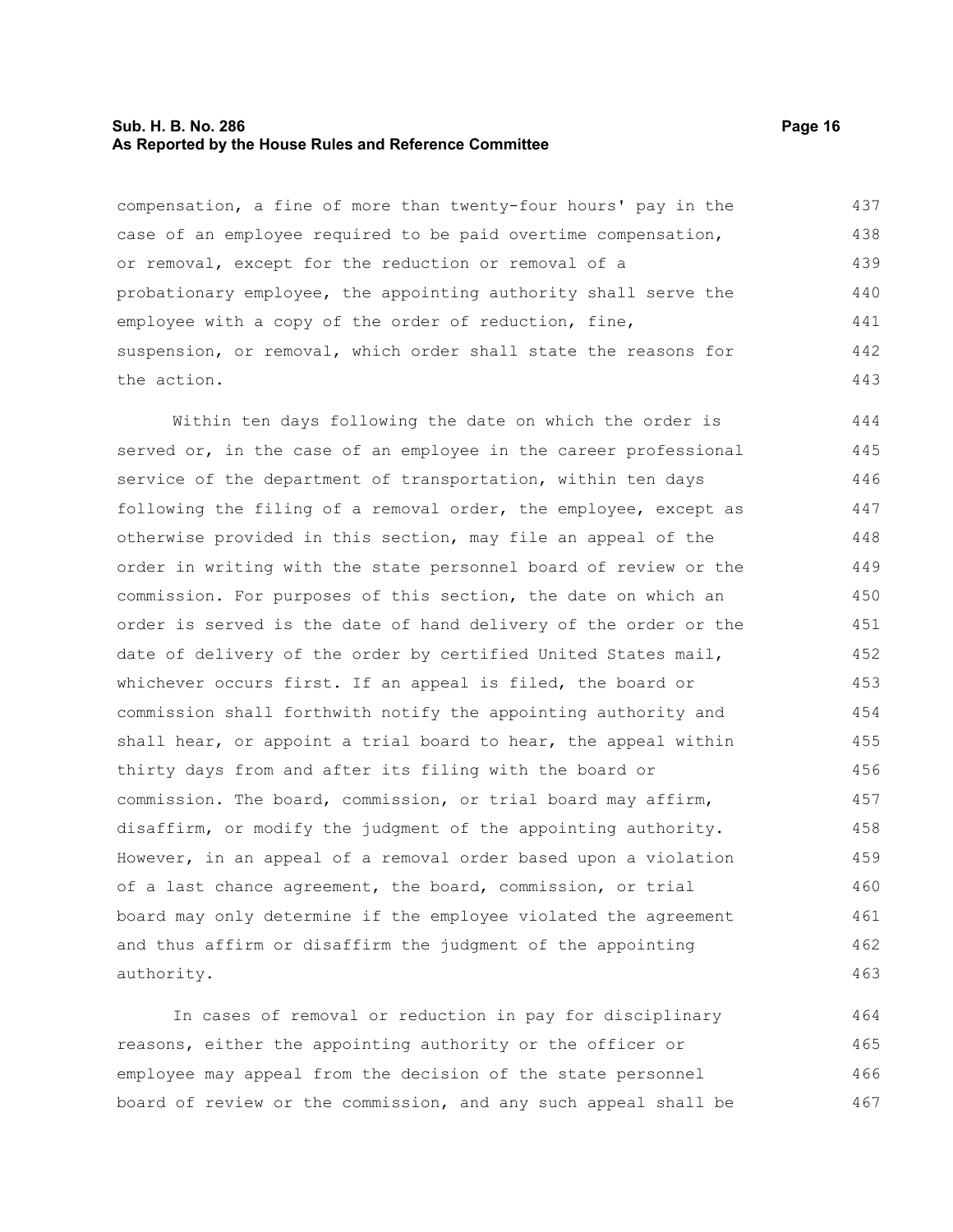### **Sub. H. B. No. 286 Page 17 As Reported by the House Rules and Reference Committee**

nonteaching employee under this section.

494

| to the court of common pleas of the county in which the-          | 468 |
|-------------------------------------------------------------------|-----|
| appointing authority is located, or to the court of common pleas- | 469 |
| of Franklin county, as provided by section 119.12 of the Revised  | 470 |
| Codein accordance with section 119.12 of the Revised Code.        | 471 |
| (C) In the case of the suspension for any period of time,         | 472 |
| or a fine, demotion, or removal, of a chief of police, a chief    | 473 |
| of a fire department, or any member of the police or fire         | 474 |
| department of a city or civil service township, who is in the     | 475 |
| classified civil service, the appointing authority shall furnish  | 476 |
| the chief or member with a copy of the order of suspension,       | 477 |
| fine, demotion, or removal, which order shall state the reasons   | 478 |
| for the action. The order shall be filed with the municipal or    | 479 |
| civil service township civil service commission. Within ten days  | 480 |
| following the filing of the order, the chief or member may file   | 481 |
| an appeal, in writing, with the commission. If an appeal is       | 482 |
| filed, the commission shall forthwith notify the appointing       | 483 |
| authority and shall hear, or appoint a trial board to hear, the   | 484 |
| appeal within thirty days from and after its filing with the      | 485 |
| commission, and it may affirm, disaffirm, or modify the judgment  | 486 |
| of the appointing authority. An appeal on questions of law and    | 487 |
| fact may be had from the decision of the commission to the court  | 488 |
| of common pleas in the county in which the city or civil service  | 489 |
| township is situated. The appeal shall be taken within thirty     | 490 |
| days from the finding of the commission.                          | 491 |
| (D) A violation of division (A) (7) of section 2907.03 of         | 492 |
| the Revised Code is grounds for termination of employment of a    | 493 |

(E) The director shall adopt a rule in accordance with Chapter 119. of the Revised Code to define the term "unsatisfactory performance" as it is used in this section with 495 496 497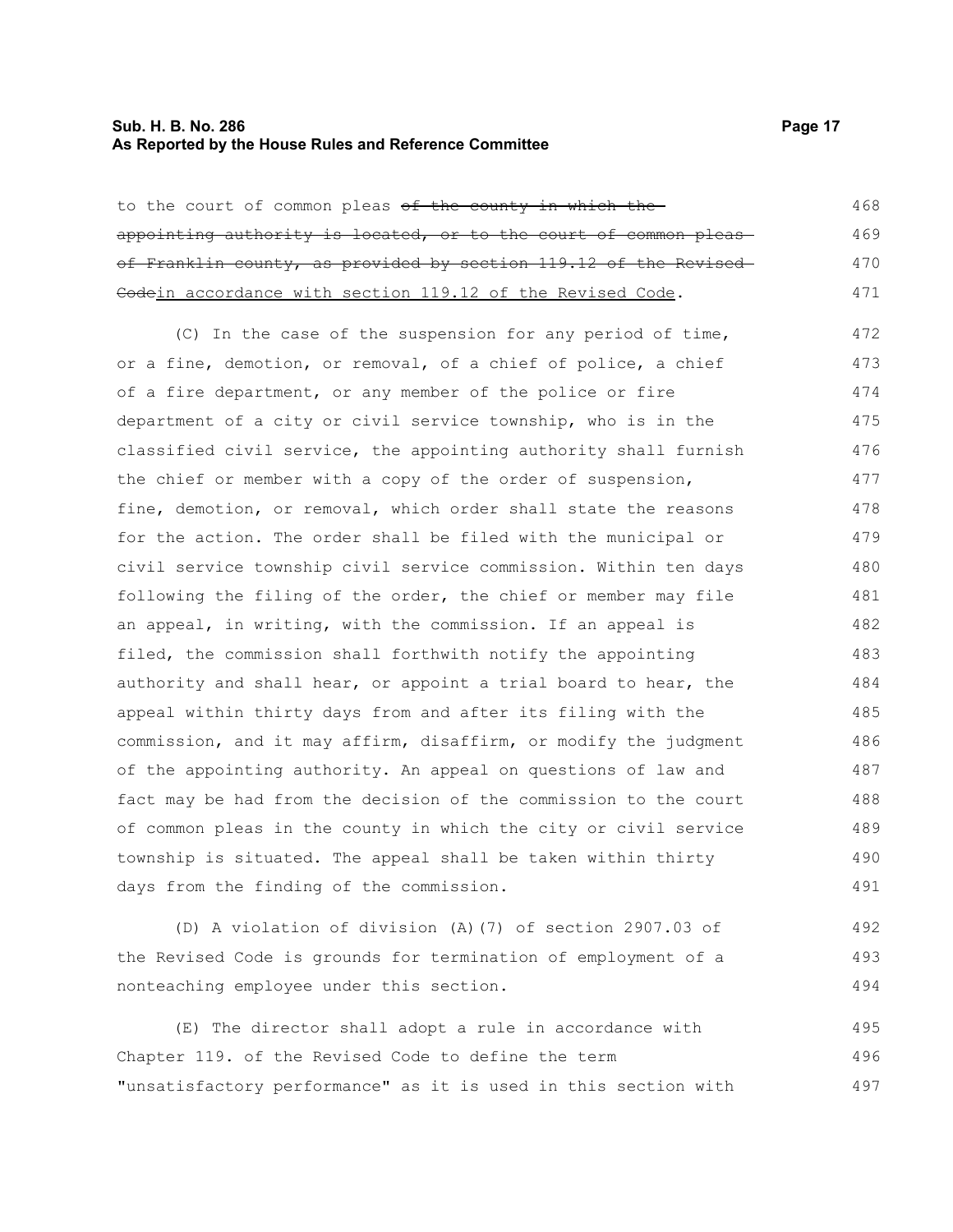## **Sub. H. B. No. 286 Page 18 As Reported by the House Rules and Reference Committee**

| regard to employees in the service of the state.                 | 498 |
|------------------------------------------------------------------|-----|
| (F) As used in this section, "last chance agreement" means       | 499 |
| an agreement signed by both an appointing authority and an       | 500 |
| officer or employee of the appointing authority that describes   | 501 |
| the type of behavior or circumstances that, if it occurs, will   | 502 |
| automatically lead to removal of the officer or employee without | 503 |
| the right of appeal to the state personnel board of review or    | 504 |
| the appropriate commission.                                      | 505 |
| Sec. 303.57. A final judgment on the merits issued by a          | 506 |
| court of competent jurisdiction pursuant to its power of review  | 507 |
| under Chapter 2506. of the Revised Code, on claims brought under | 508 |
| this chapter, does not preclude later claims for damages,        | 509 |
| including claims brought under 42 U.S.C. 1983, even if the       | 510 |
| common law doctrine of res judicata would otherwise bar the      | 511 |
| claim.                                                           | 512 |
| The general assembly intends that this section be                | 513 |
| construed to override the federal sixth circuit court of         | 514 |
| appeals's decision in the case Lavon Moore v. Hiram Twp., 988    | 515 |
| <u>F.3d 353 (6th Cir. 2021).</u>                                 | 516 |
| Sec. 519.26. A final judgment on the merits issued by a          | 517 |
| court of competent jurisdiction pursuant to its power of review  | 518 |
| under Chapter 2506. of the Revised Code, on claims brought under | 519 |
| this chapter, does not preclude later claims for damages,        | 520 |
| including claims brought under 42 U.S.C. 1983, even if the       | 521 |
| common law doctrine of res judicata would otherwise bar the      | 522 |
| claim.                                                           | 523 |
| The general assembly intends that this section be                | 524 |
| construed to override the federal sixth circuit court of         | 525 |
| appeals's decision in the case Lavon Moore v. Hiram Twp., 988    | 526 |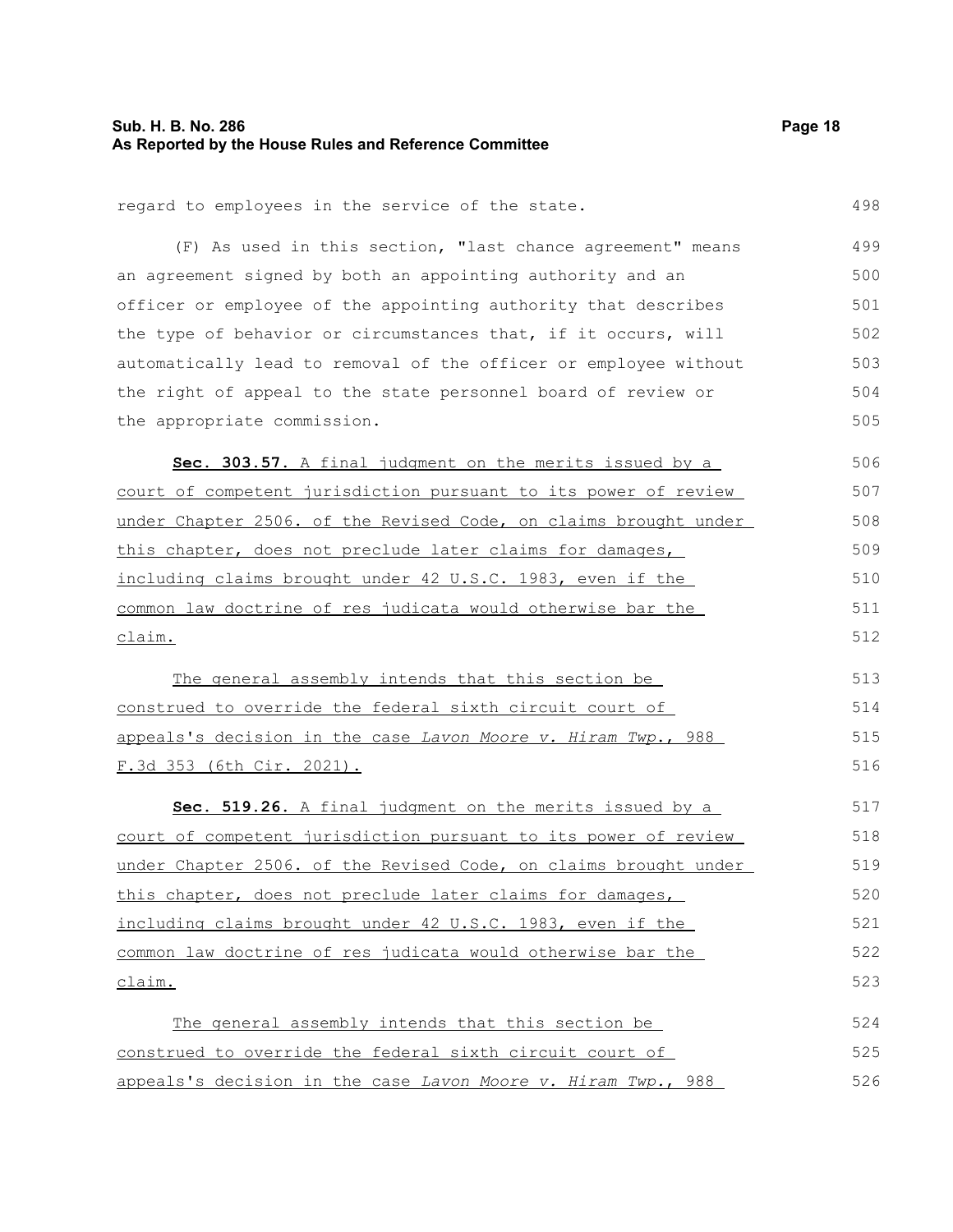| Sub. H. B. No. 286<br>As Reported by the House Rules and Reference Committee | Page 19 |
|------------------------------------------------------------------------------|---------|
| F.3d 353 (6th Cir. 2021).                                                    | 527     |
| Sec. 713.16. A final judgment on the merits issued by a                      | 528     |
| court of competent jurisdiction pursuant to its power of review              | 529     |
| under Chapter 2506. of the Revised Code, on claims brought under             | 530     |
| this chapter, does not preclude later claims for damages,                    | 531     |
| including claims brought under 42 U.S.C. 1983, even if the                   | 532     |
| common law doctrine of res judicata would otherwise bar the                  | 533     |
| claim.                                                                       | 534     |
| The general assembly intends that this section be                            | 535     |
| construed to override the federal sixth circuit court of                     | 536     |
| appeals's decision in the case Lavon Moore v. Hiram Twp., 988                | 537     |
| <u>F.3d 353 (6th Cir. 2021).</u>                                             | 538     |
| Sec. 956.11. (A) The director of agriculture may enter                       | 539     |
| into contracts or agreements with an animal rescue for dogs, an              | 540     |
| animal shelter for dogs, a boarding kennel, a veterinarian, a                | 541     |
| board of county commissioners, or a humane society for the                   | 542     |
| purposes of this section.                                                    | 543     |
| (B) (1) If the director or the director's authorized                         | 544     |
| representative determines that a dog is being kept by a high                 | 545     |
| volume breeder or dog broker in a manner that materially                     | 546     |
| violates this chapter or rules adopted under it, the director                | 547     |
| may impound the dog and order it to be seized by an animal                   | 548     |
| rescue for dogs, an animal shelter for dogs, a boarding kennel,              | 549     |
| a veterinarian, a board of county commissioners, or a humane                 | 550     |
| society with which the director has entered into a contract or               | 551     |
| agreement under division (A) of this section. Upon receiving the             | 552     |
| order from the director, the animal rescue for dogs, animal                  | 553     |
| shelter for dogs, boarding kennel, veterinarian, board of county             | 554     |
| commissioners, or humane society shall seize the dog and keep,               | 555     |
| house, and maintain it.                                                      | 556     |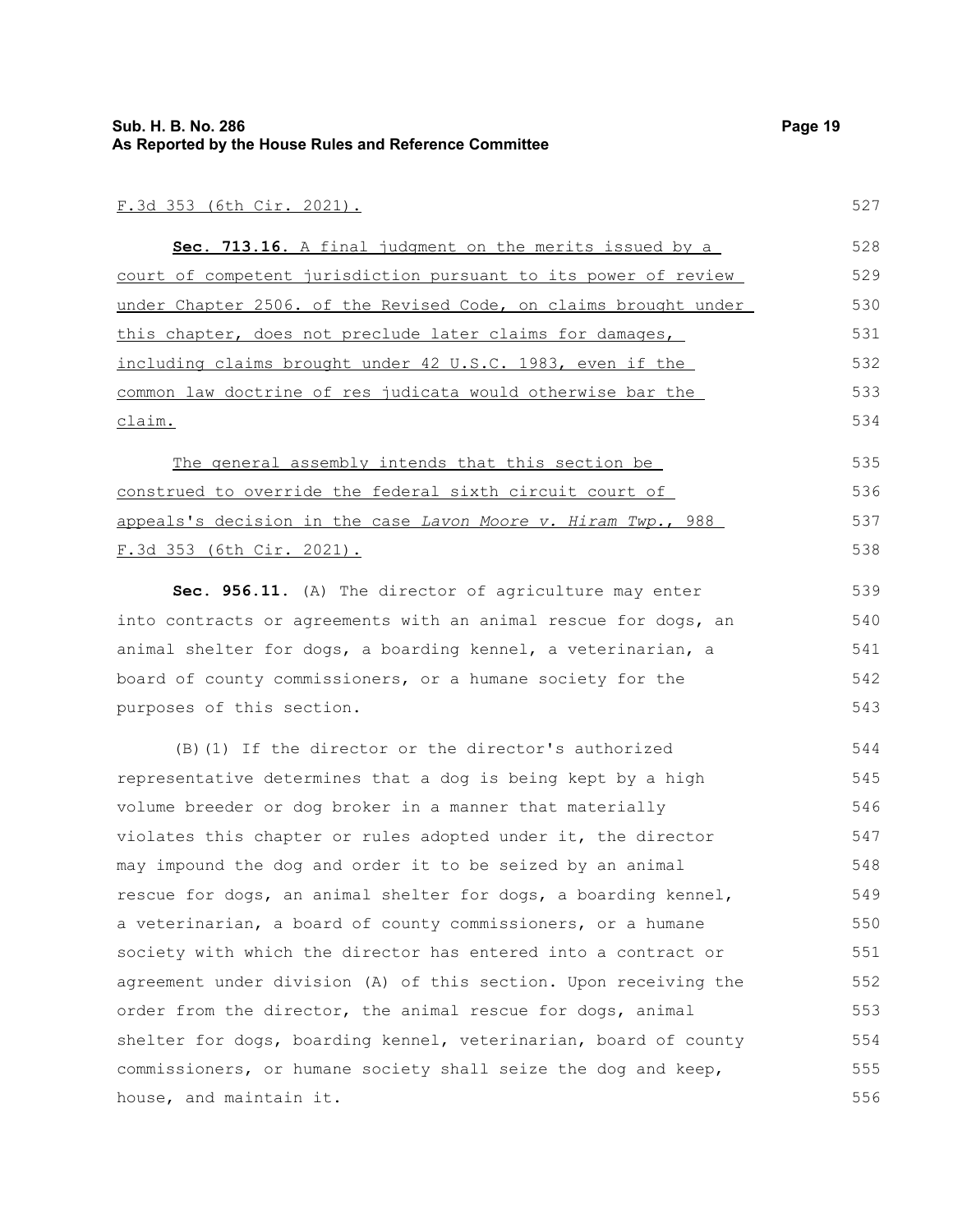#### **Sub. H. B. No. 286 Page 20 As Reported by the House Rules and Reference Committee**

(2) The director or the director's authorized representative shall give written notice of the impoundment by posting a notice on the door of the premises from which the dog was taken or by otherwise posting the notice in a conspicuous place at the premises from which the dog was taken. The notice shall provide a date for an adjudication hearing, which shall take place not later than five business days after the dog is taken and at which the director shall determine if the dog should be permanently relinquished to the custody of the director. 557 558 559 560 561 562 563 564 565 566

(C) The owner or operator of the applicable high volume breeder or the person acting as or performing the functions of a dog broker may appeal the determination made at the adjudication hearing in accordance with section 119.12 of the Revised Code $\tau$ except that the appeal may be made only to the environmental division of the Franklin county municipal court. 567 568 569 570 571 572

(D) If, after the final disposition of an adjudication hearing and any appeals from that adjudication hearing, it is determined that a dog shall be permanently relinquished to the custody of the director, the dog may be adopted directly from the animal rescue for dogs, animal shelter for dogs, boarding kennel, veterinarian, county dog pound, or humane society where it is being kept, housed, and maintained, provided that the dog has been spayed or neutered unless there are medical reasons against spaying or neutering as determined by a veterinarian. The animal rescue for dogs, animal shelter for dogs, boarding kennel, veterinarian, county dog pound, or humane society may charge a reasonable adoption fee. The fee shall be at least sufficient to cover the costs of spaying or neutering the dog unless it is medically contraindicated. Impounded dogs shall be returned to persons acquitted of any alleged violations. 573 574 575 576 577 578 579 580 581 582 583 584 585 586 587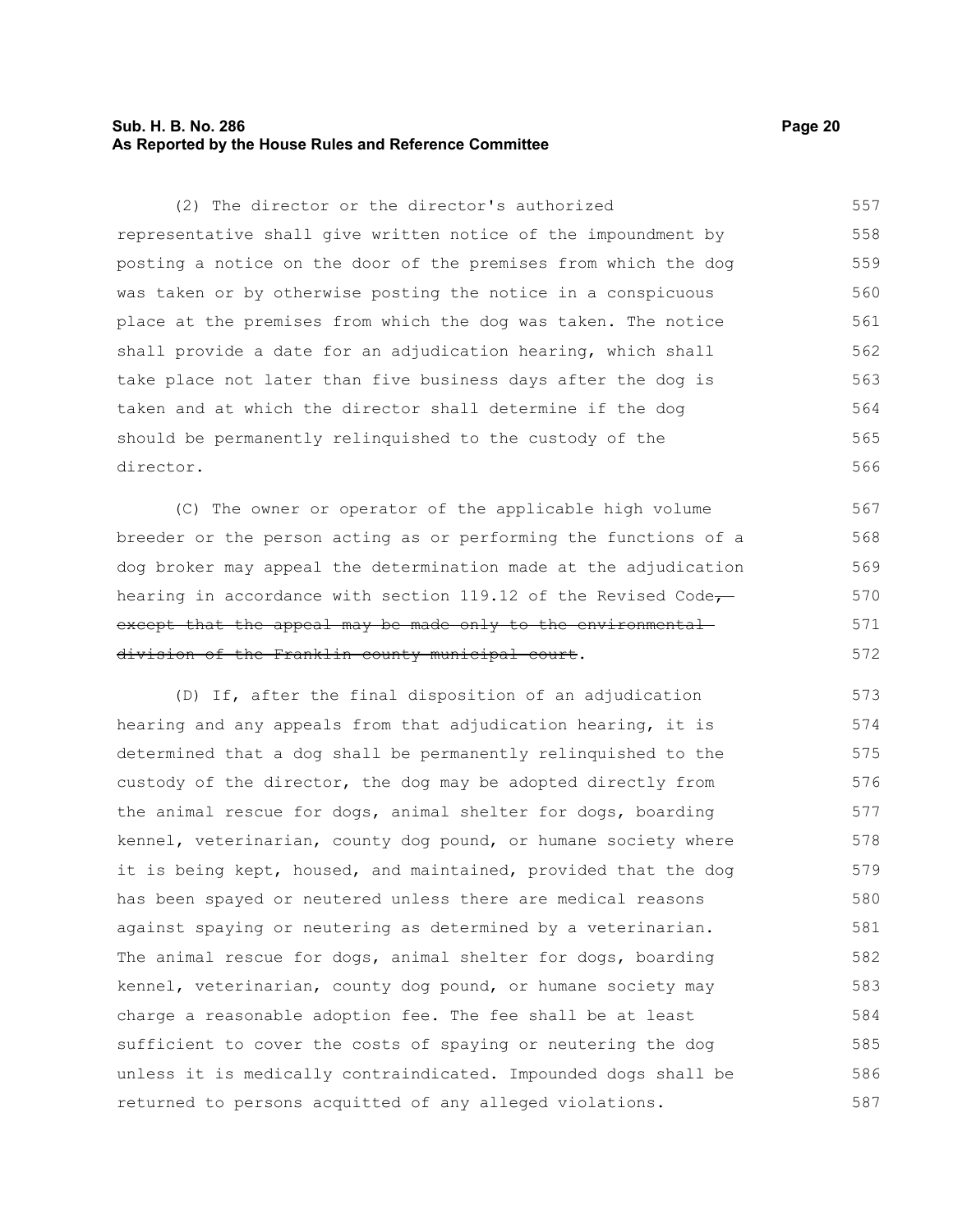#### **Sub. H. B. No. 286 Page 21 As Reported by the House Rules and Reference Committee**

**Sec. 956.15.** (A) The director of agriculture shall deny an application for a license that is submitted under section 956.04 or 956.05 of the Revised Code for either of the following reasons: 588 589 590 591

(1) The applicant for the license has violated any provision of this chapter or a rule adopted under it if the violation materially threatens the health or welfare of a dog. 592 593 594

(2) The applicant has been convicted of or pleaded guilty to a disqualifying offense as determined in accordance with section 9.79 of the Revised Code. 595 596 597

(B) The director may suspend or revoke a license issued under this chapter for violation of any provision of this chapter or a rule adopted or order issued under it if the violation materially threatens the health and welfare of a dog. 598 599 600 601

(C) An application or a license shall not be denied, suspended, or revoked under this section without a written order of the director stating the findings on which the denial, suspension, or revocation is based. A copy of the order shall be sent to the applicant or license holder by certified mail or may be provided to the applicant or license holder by personal service. In addition, the person to whom a denial, suspension, or revocation applies may request an adjudication hearing under Chapter 119. of the Revised Code. The director shall comply with such a request. The determination of the director at an adjudication hearing may be appealed in accordance with section 119.12 of the Revised Code, except that the determination may be appealed only to the environmental division of the Franklin county municipal court. 602 603 604 605 606 607 608 609 610 611 612 613 614 615

Sec. 2743.03. (A)(1) There is hereby created a court of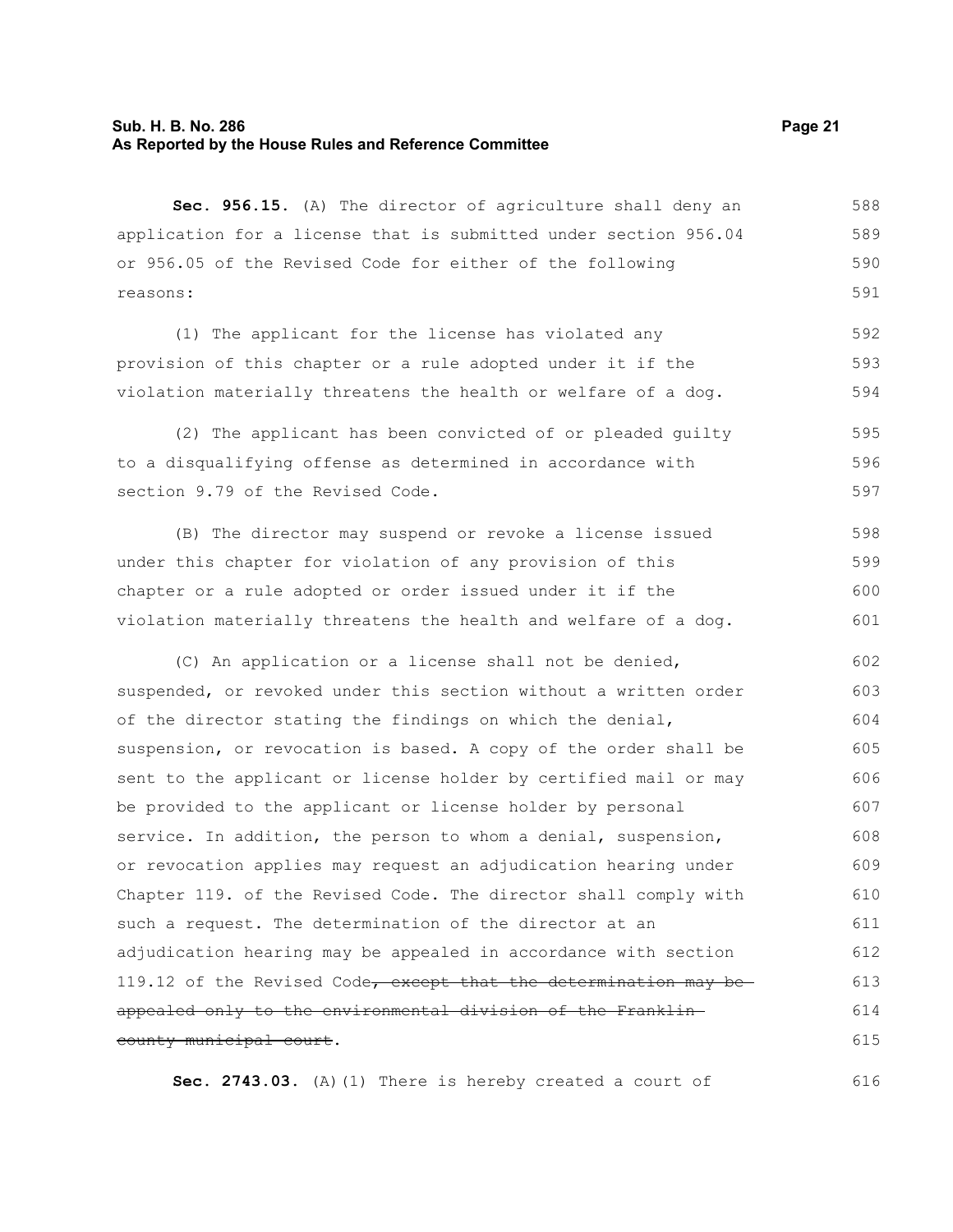#### **Sub. H. B. No. 286 Page 22 As Reported by the House Rules and Reference Committee**

claims. Except as provided under section 107.43 of the Revised-Code, the The court of claims is a court of record and has exclusive, original jurisdiction of all civil actions against the state permitted by the waiver of immunity contained in section 2743.02 of the Revised Code and exclusive jurisdiction of the causes of action of all parties in civil actions that are removed to the court of claims. The court shall have full equity powers in all actions within its jurisdiction and may entertain and determine all counterclaims, cross-claims, and third-party claims. 617 618 619 620 621 622 623 624 625 626

(2) If the claimant in a civil action as described in division (A)(1) of this section also files a claim for a declaratory judgment, injunctive relief, or other equitable relief against the state that arises out of the same circumstances that gave rise to the civil action described in division (A)(1) of this section, the court of claims has exclusive, original jurisdiction to hear and determine that claim in that civil action. This division does not affect, and shall not be construed as affecting, the original jurisdiction of another court of this state to hear and determine a civil action in which the sole relief that the claimant seeks against the state is a declaratory judgment, injunctive relief, or other equitable relief. 627 628 629 630 631 632 633 634 635 636 637 638 639

(3) In addition to its exclusive, original jurisdiction as conferred by divisions (A)(1) and (2) of this section, the court of claims has exclusive, original jurisdiction as follows: 640 641 642

(a) As described in division (F) of section 2743.02, division (B) of section 3335.03, and division (C) of section 5903.02 of the Revised Code; 643 644 645

(b) Under section 2743.75 of the Revised Code to hear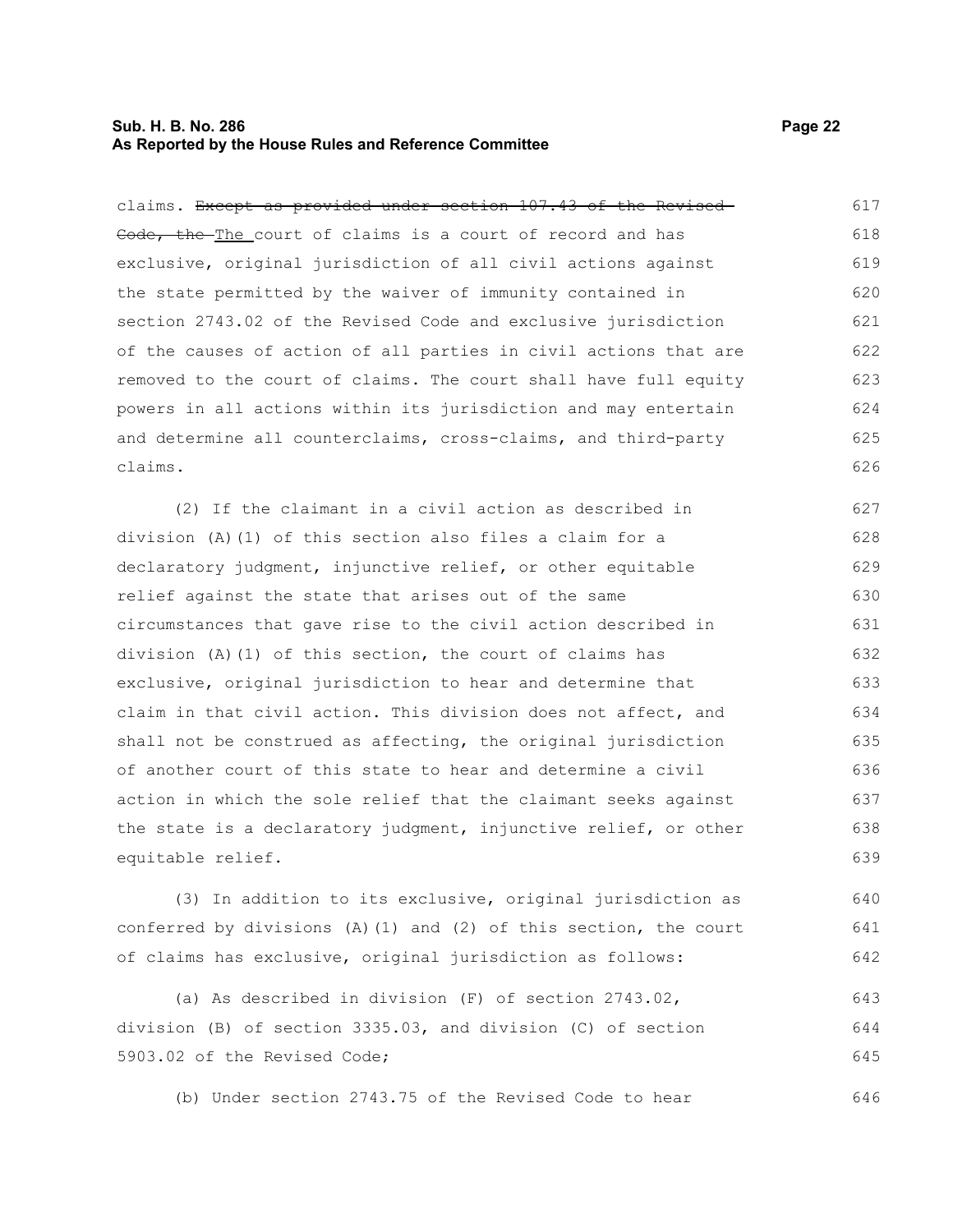#### **Sub. H. B. No. 286 Page 23 As Reported by the House Rules and Reference Committee**

complaints alleging a denial of access to public records in violation of division (B) of section 149.43 of the Revised Code, regardless of whether the public office or person responsible for public records is an office or employee of the state or of a political subdivision. 647 648 649 650 651

(B) The court of claims shall sit in Franklin county, its hearings shall be public, and it shall consist of incumbent justices or judges of the supreme court, courts of appeals, or courts of common pleas, or retired justices or judges eligible for active duty pursuant to division (C) of Section 6 of Article IV, Ohio Constitution, sitting by temporary assignment of the chief justice of the supreme court. The chief justice may direct the court to sit in any county for cases on removal upon a showing of substantial hardship and whenever justice dictates. 652 653 654 655 656 657 658 659 660

(C)(1) A civil action against the state shall be heard and determined by a single judge. Upon application by the claimant or the state, the chief justice of the supreme court may assign a panel of three judges to hear and determine a civil action presenting novel or complex issues of law or fact. Concurrence of two members of the panel is necessary for any judgment or order.

(2) Whenever the chief justice of the supreme court believes an equitable resolution of a case will be expedited, the chief justice may appoint magistrates in accordance with Civil Rule 53 to hear the case. 668 669 670 671

(3) When any dispute under division (B) of section 153.12 of the Revised Code is brought to the court of claims, upon request of either party to the dispute, the chief justice of the supreme court shall appoint a single referee or a panel of three referees. The referees need not be attorneys, but shall be 672 673 674 675 676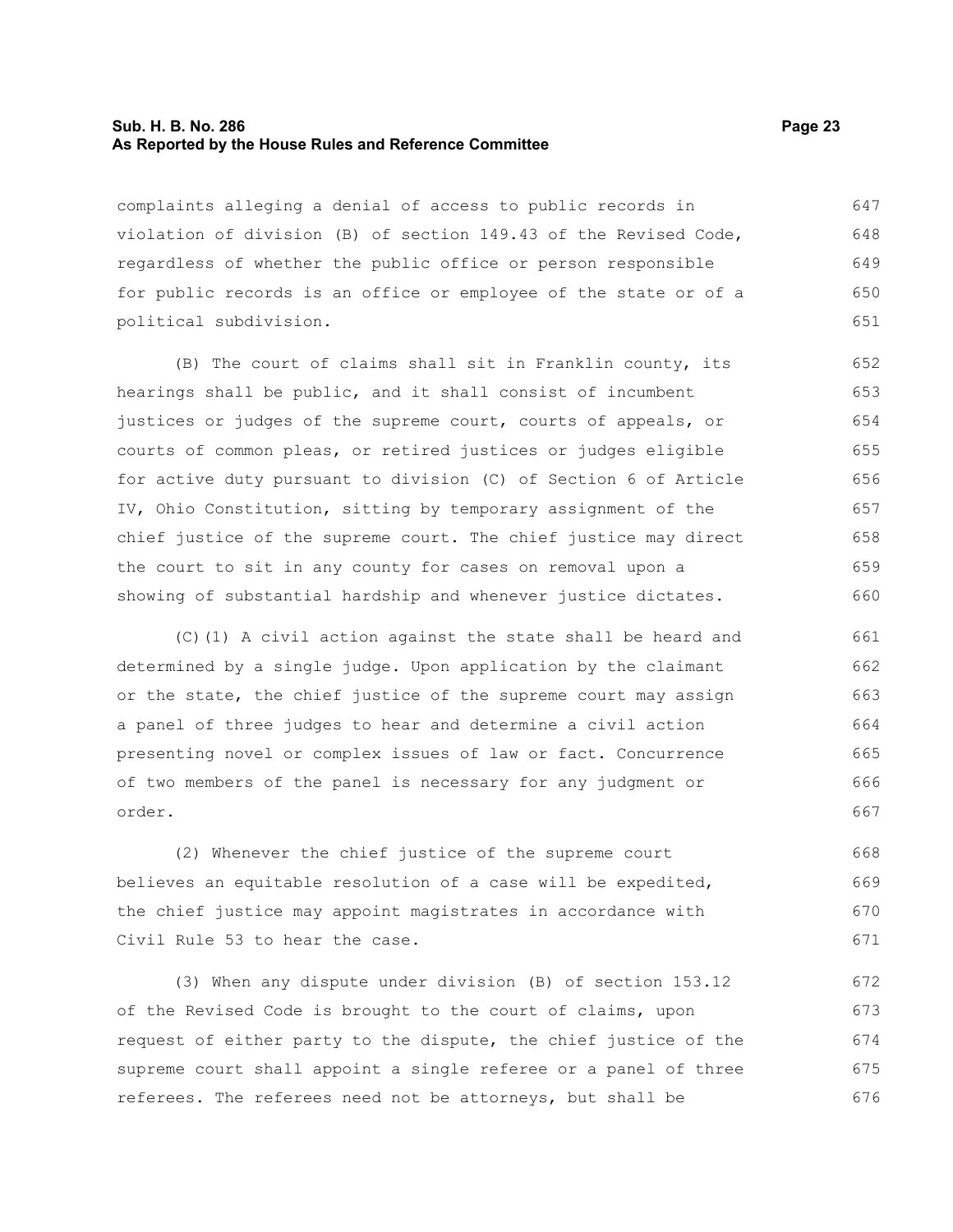#### **Sub. H. B. No. 286 Page 24 As Reported by the House Rules and Reference Committee**

persons knowledgeable about construction contract law, a member of the construction industry panel of the American arbitration association, or an individual or individuals deemed qualified by the chief justice to serve. No person shall serve as a referee if that person has been employed by an affected state agency or a contractor or subcontractor involved in the dispute at any time in the preceding five years. Proceedings governing referees shall be in accordance with Civil Rule 53, except as modified by this division. The referee or panel of referees shall submit its report, which shall include a recommendation and finding of fact, to the judge assigned to the case by the chief justice, within thirty days of the conclusion of the hearings. Referees appointed pursuant to this division shall be compensated on a per diem basis at the same rate as is paid to judges of the court and also shall be paid their expenses. If a single referee is appointed or a panel of three referees is appointed, then, with respect to one referee of the panel, the compensation and expenses of the referee shall not be taxed as part of the costs in the case but shall be included in the budget of the court. If a panel of three referees is appointed, the compensation and expenses of the two remaining referees shall be taxed as costs of the case. 677 678 679 680 681 682 683 684 685 686 687 688 689 690 691 692 693 694 695 696 697 698

All costs of a case shall be apportioned among the parties. The court may not require that any party deposit with the court cash, bonds, or other security in excess of two hundred dollars to guarantee payment of costs without the prior approval in each case of the chief justice. 699 700 701 702 703

(4) An appeal from a decision of the attorney general pursuant to sections 2743.51 to 2743.72 of the Revised Code shall be heard and determined by the court of claims. 704 705 706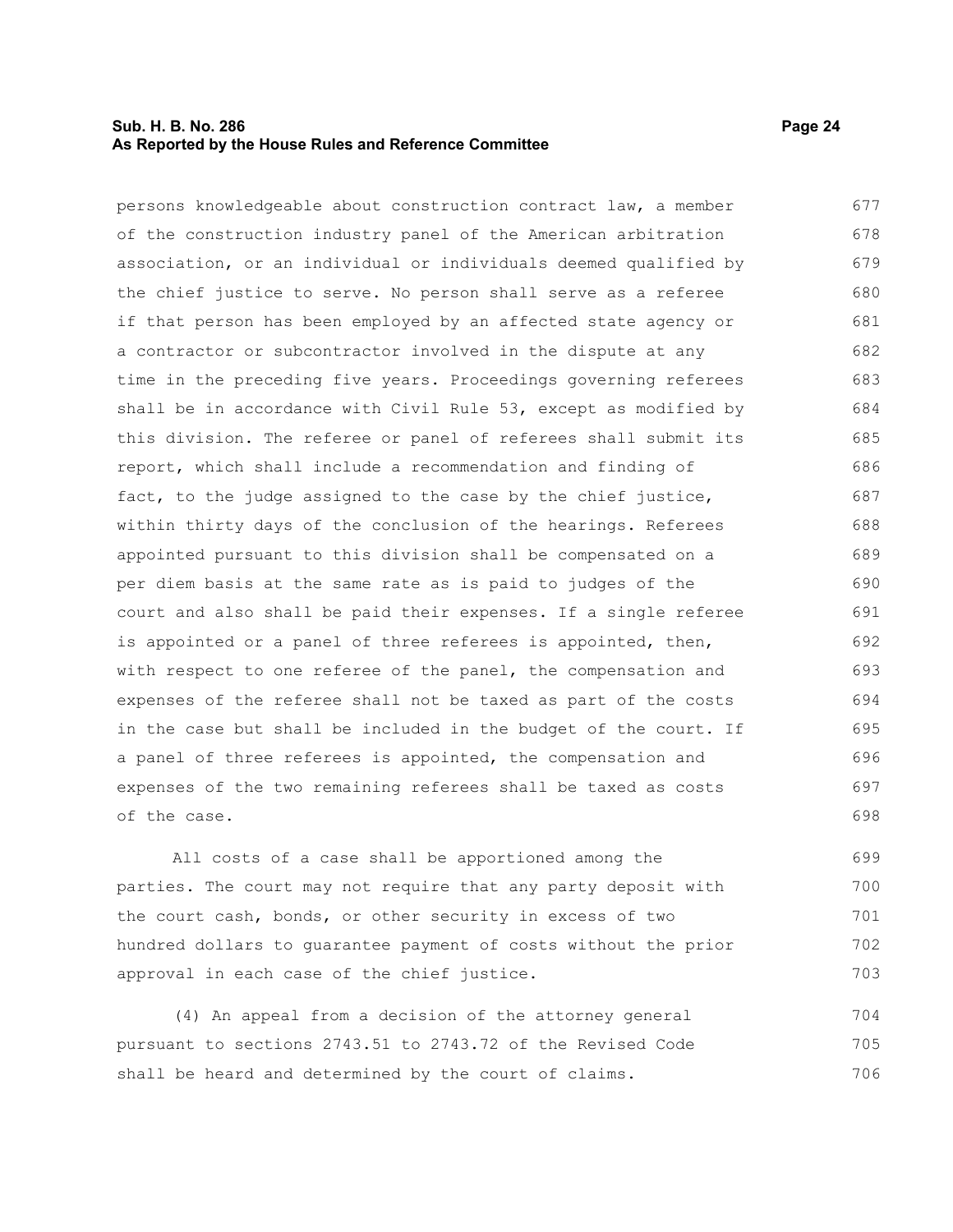#### **Sub. H. B. No. 286 Page 25 As Reported by the House Rules and Reference Committee**

(D) The Rules of Civil Procedure shall govern practice and procedure in all actions in the court of claims, except insofar as inconsistent with this chapter. The supreme court may promulgate rules governing practice and procedure in actions in the court as provided in Section 5 of Article IV, Ohio Constitution. 707 708 709 710 711 712

(E)(1) A party who files a counterclaim against the state or makes the state a third-party defendant in an action commenced in any court, other than the court of claims, shall file a petition for removal in the court of claims. The petition shall state the basis for removal, be accompanied by a copy of all process, pleadings, and other papers served upon the petitioner, and shall be signed in accordance with Civil Rule 11. A petition for removal based on a counterclaim shall be filed within twenty-eight days after service of the counterclaim of the petitioner. A petition for removal based on third-party practice shall be filed within twenty-eight days after the filing of the third-party complaint of the petitioner. 713 714 715 716 717 718 719 720 721 722 723 724

(2) Within seven days after filing a petition for removal, the petitioner shall give written notice to the parties, and shall file a copy of the petition with the clerk of the court in which the action was brought originally. The filing effects the removal of the action to the court of claims, and the clerk of the court where the action was brought shall forward all papers in the case to the court of claims. The court of claims shall adjudicate all civil actions removed. The court may remand a civil action to the court in which it originated upon a finding that the removal petition does not justify removal, or upon a finding that the state is no longer a party. 725 726 727 728 729 730 731 732 733 734 735

(3) Bonds, undertakings, or security and injunctions,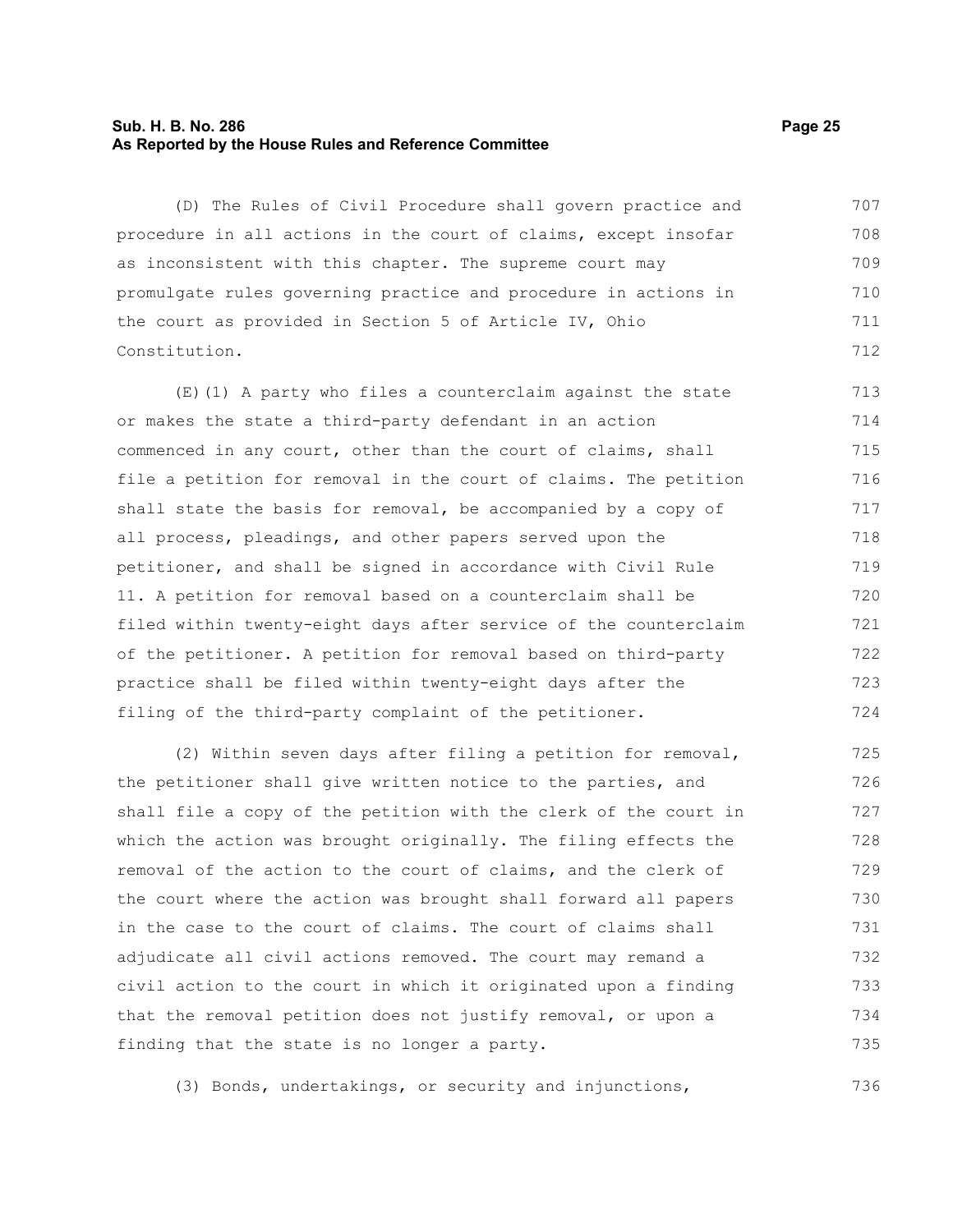740

attachments, sequestrations, or other orders issued prior to removal remain in effect until dissolved or modified by the court of claims. 737 738 739

#### **Sec. 3794.09. Enforcement; Penalties.**

(A) Upon the receipt of a first report that a proprietor of a public place or place of employment or an individual has violated any provision of this chapter, the department of health or its designee shall investigate the report and, if it concludes that there was a violation, issue a warning letter to the proprietor or individual. 741 742 743 744 745 746

(B) Upon a report of a second or subsequent violation of any provision of this chapter by a proprietor of a public place or place of employment or an individual, the department of health or its designee shall investigate the report. If the director of health or director's designee concludes, based on all of the information before-him or her the director or the director's designee, that there was a violation, he or she the director or the director's designee shall impose a civil fine upon the proprietor or individual in accordance with the schedule of fines required to be promulgated under section 3794.07 of-this chapter the Revised Code. 747 748 749 750 751 752 753 754 755 756 757

(C) Any proprietor or individual against whom a finding of a violation is made under this chapter may appeal the finding to the Franklin County Court of Common Pleas. Such appeal shall be governed by the provisions of in accordance with section 119.12 of the Revised Code. 758 759 760 761 762

(D) The director of health may institute an action in the court of common pleas seeking an order in equity against a proprietor or individual that has repeatedly violated the 763 764 765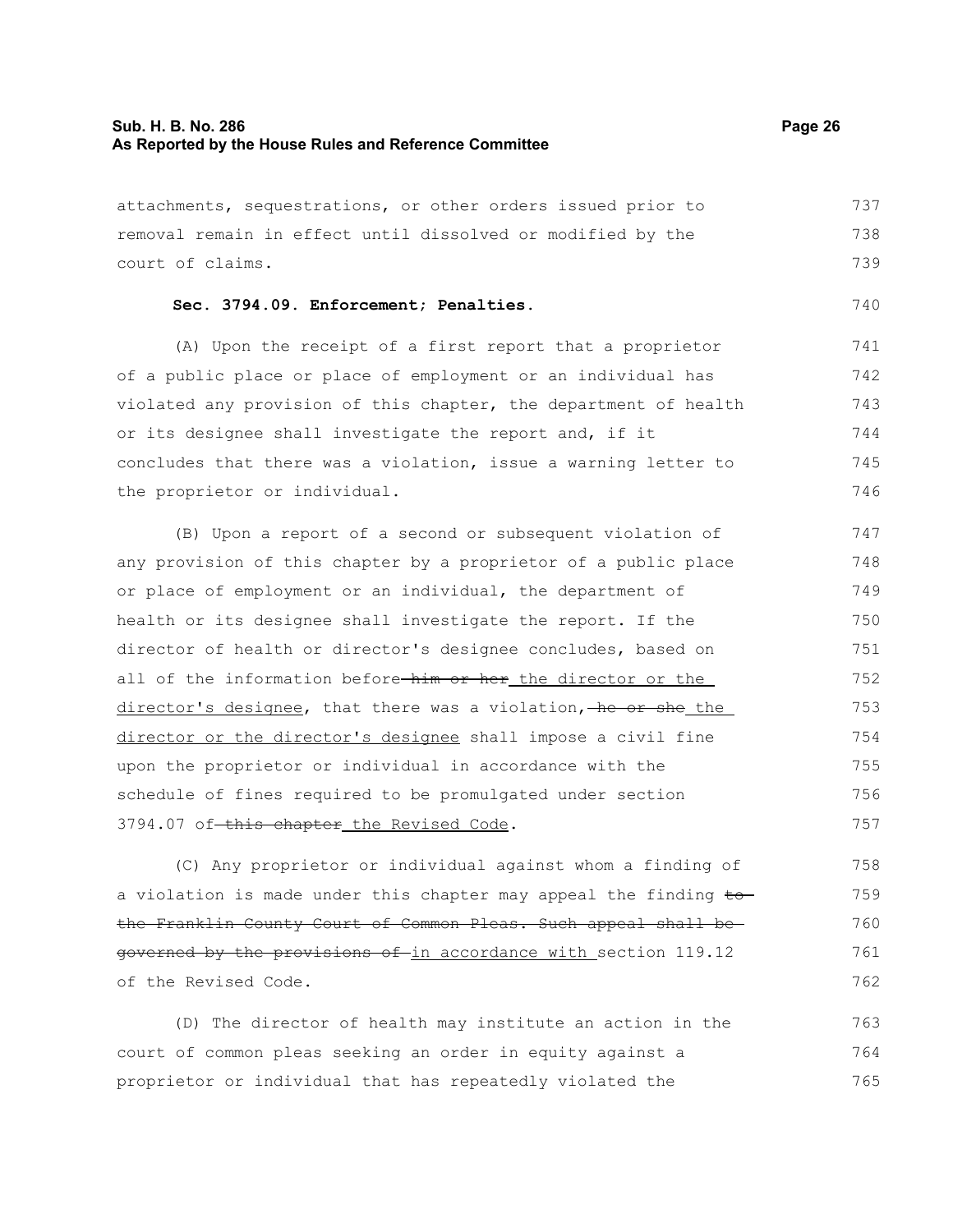#### **Sub. H. B. No. 286 Page 27 As Reported by the House Rules and Reference Committee**

provisions.

provisions of this chapter or fails to comply with its

**Sec. 3901.321.** (A) For the purposes of this section: (1) "Acquiring party" means any person by whom or on whose behalf a merger or other acquisition of control is to be effected. (2) "Domestic insurer" includes any person controlling a domestic insurer unless the person, as determined by the superintendent of insurance, is either directly or through its affiliates primarily engaged in business other than the business of insurance. (3) "Person" does not include any securities broker holding, in the usual and customary broker's function, less than twenty per cent of the voting securities of an insurance company or of any person that controls an insurance company. (B)(1) Subject to compliance with division (B)(2) of this section, no person other than the issuer shall do any of the following if, as a result, the person would, directly or indirectly, including by means of conversion or the exercise of any right to acquire, be in control of a domestic insurer: (a) Make a tender offer for any voting security of a domestic insurer; (b) Make a request or invitation for tenders of any voting security of a domestic insurer; (c) Enter into any agreement to exchange securities of a domestic insurer; (d) Seek to acquire or acquire, in the open market or otherwise, any voting security of a domestic insurer; 768 769 770 771 772 773 774 775 776 777 778 779 780 781 782 783 784 785 786 787 788 789 790 791 792 793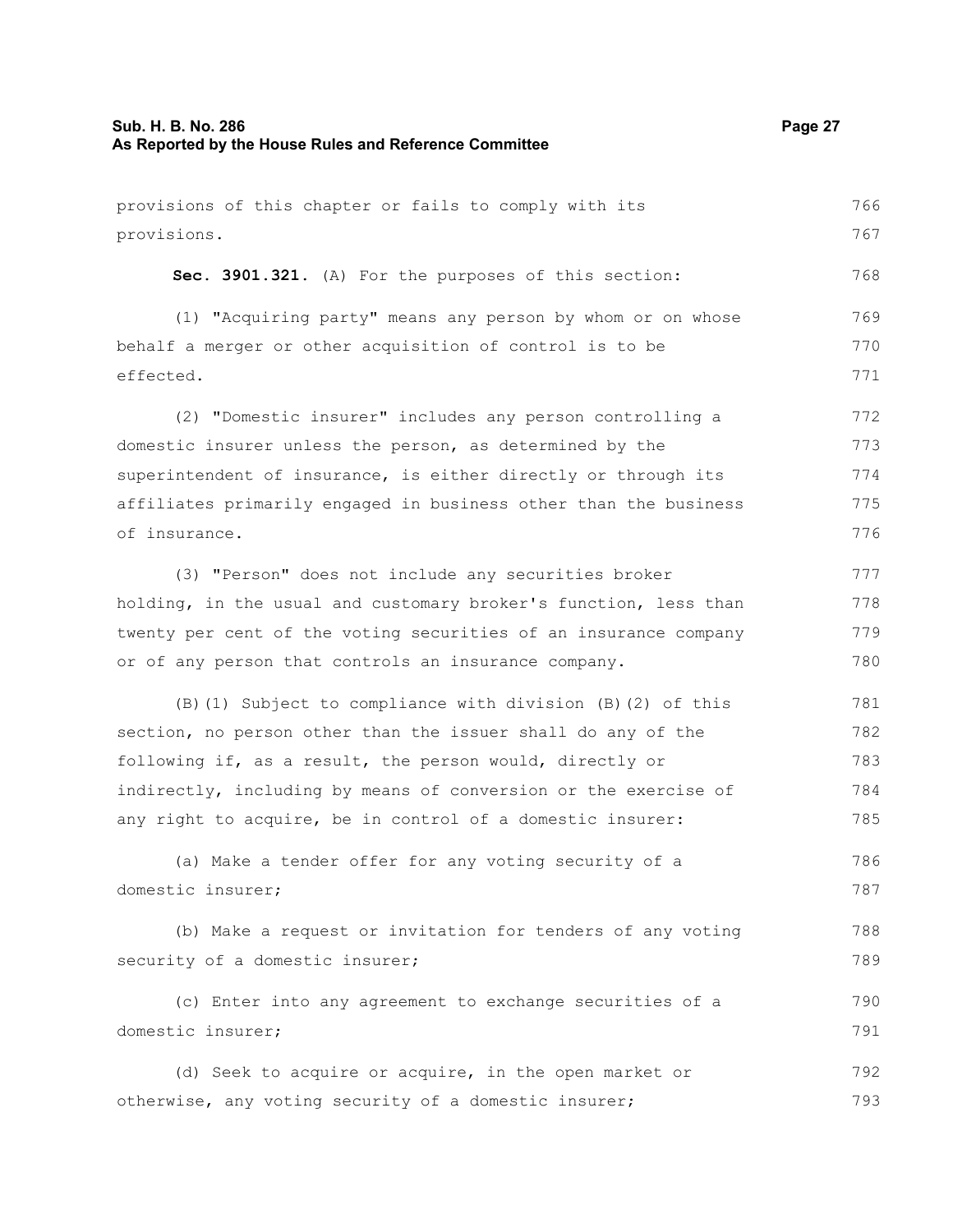#### **Sub. H. B. No. 286 Page 28 As Reported by the House Rules and Reference Committee**

(e) Enter into an agreement to merge with, or otherwise to acquire control of, a domestic insurer. 794 795

(2)(a) No person shall engage in any transaction described in division (B)(1) of this section, unless all of the following conditions are met: 796 797 798

(i) The person has filed with the superintendent of insurance a statement containing the information required by division (C) of this section; 800 801

(ii) The person has sent the statement to the domestic insurer; 802 803

(iii) The offer, request, invitation, agreement, or acquisition has been approved by the superintendent in the manner provided in division (F) of this section. 804 805 806

(b) The requirements of division (B)(2)(a) of this section shall be met at the time any offer, request, or invitation is made, or any agreement is entered into, or prior to the acquisition of the securities if no offer or agreement is involved. 807 808 809 810 811

(3) Any controlling person of a domestic insurer seeking to divest its controlling interest in the domestic insurer shall file a confidential notice of its proposed divestiture with the superintendent at least thirty days prior to the cessation of control, and provide a copy of the confidential notice to the insurer. The superintendent may require the person seeking to divest the controlling interest to file for and obtain approval of the transaction. The information shall remain confidential until the conclusion of the transaction unless the superintendent, in the superintendent's discretion, determines that the confidential treatment will interfere with enforcement 812 813 814 815 816 817 818 819 820 821 822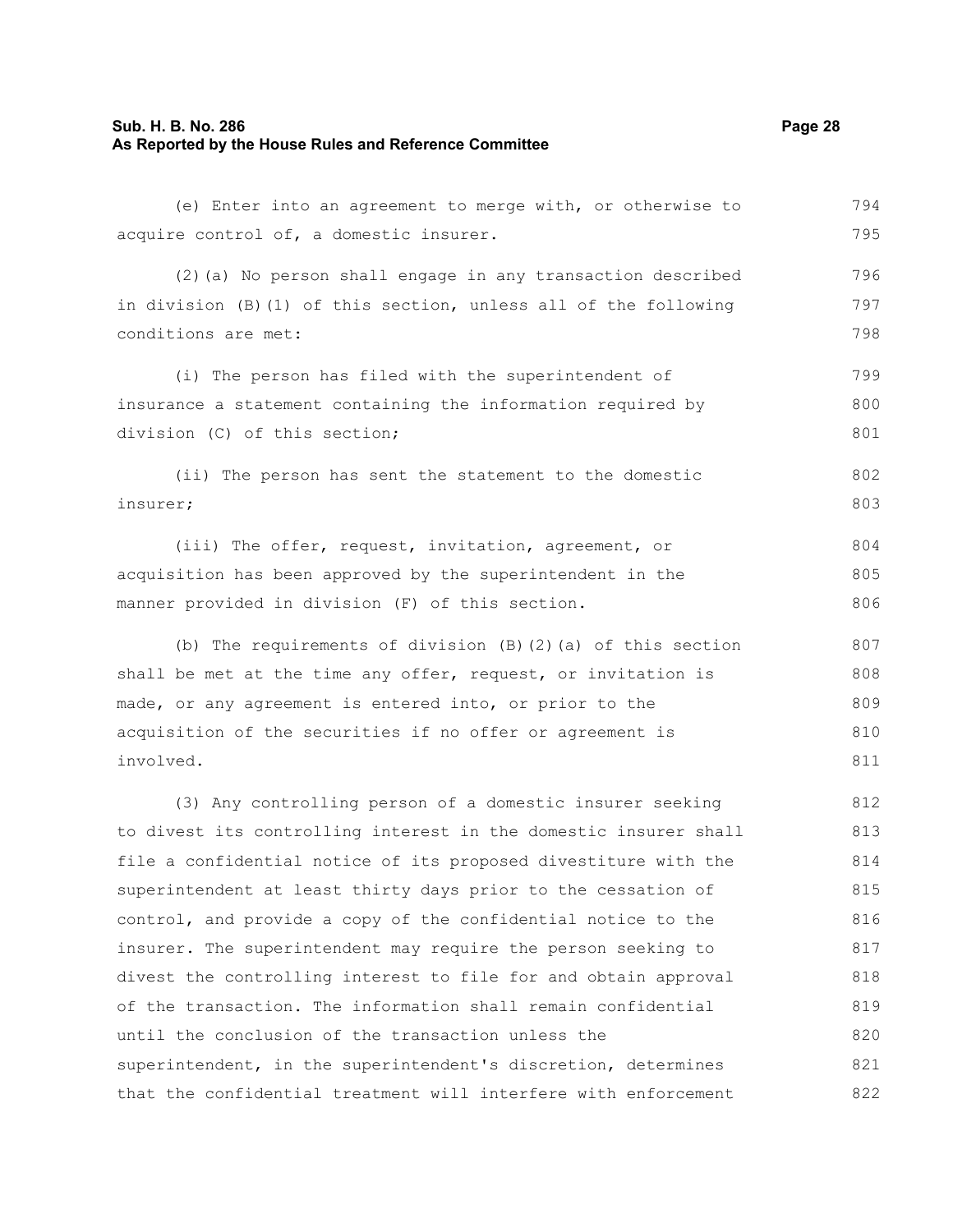#### **Sub. H. B. No. 286 Page 29 As Reported by the House Rules and Reference Committee**

(C) The statement required by division (B)(2) of this section shall be made under oath or affirmation, and shall contain all of the following information: (1) The name and address of each acquiring party; (2) If the acquiring party is an individual, the individual's principal occupation and all offices and positions (3) If the acquiring party is not an individual, a report of the nature of its business operations during the past five years or for such lesser period as the acquiring party and any of its predecessors shall have been in existence; an informative description of the business intended to be done by the acquiring party and the acquiring party's subsidiaries; and a list of all individuals who are or who have been selected to become directors or executive officers of the acquiring party, who perform or will perform functions appropriate to such positions. The list shall include for each individual the information 823 824 825 826 827 828 829 830 831 832 833 834 835 836 837 838 839 840 841 842 843 844

required by division (C)(2) of this section. (4) The source, nature, and amount of the consideration used or to be used in effecting the merger or other acquisition of control, a description of any transaction in which funds were or are to be obtained for any such purpose, including any pledge of the domestic insurer's stock, or the stock of any of its 845 846 847 848 849 850

subsidiaries or controlling affiliates, and the identity of

of this section. If the statement required by division (B)(2) of this section is otherwise filed with the superintendent in relation to all parties that acquire a controlling interest as a result of the divestiture, this division shall not apply.

held during the past five years, and any conviction of crimes other than minor traffic violations during the past ten years;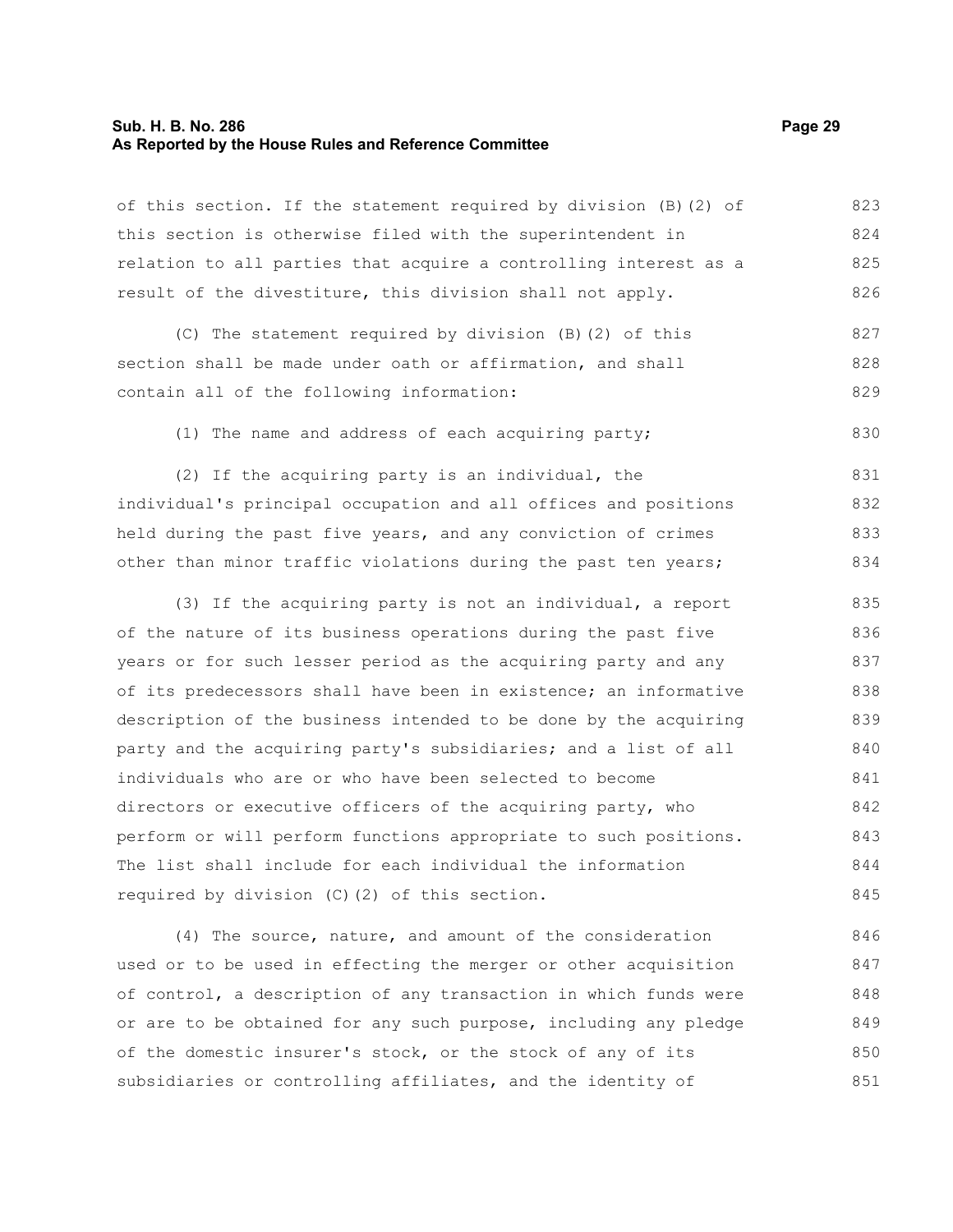#### **Sub. H. B. No. 286 Page 30 As Reported by the House Rules and Reference Committee**

persons furnishing such consideration;

(5) Fully audited financial information as to the earnings and financial condition of each acquiring party for its preceding five fiscal years, or for such lesser period as the acquiring party and any of its predecessors shall have been in existence, and similar unaudited information as of a date not earlier than ninety days prior to the filing of the statement; 853 854 855 856 857 858

(6) Any plans or proposals which each acquiring party may have to liquidate such domestic insurer, to sell its assets or merge or consolidate it with any person, or to make any other material change in its business or corporate structure or management; 859 860 861 862 863

(7) The number of shares of any security of such issuer or such controlling person that each acquiring party proposes to acquire, and the terms of the offer, request, invitation, agreement, or acquisition, and a statement as to the method by which the fairness of the proposal was determined; 864 865 866 867 868

(8) The amount of each class of any security of such issuer or such controlling person which is beneficially owned or concerning which there is a right to acquire beneficial ownership by each acquiring party; 869 870 871 872

(9) A full description of any contracts, arrangements, or understandings with respect to any security of such issuer or such controlling person in which any acquiring party is involved, including but not limited to transfer of any of the securities, joint ventures, loan or option arrangements, puts or calls, guarantees of loans, guarantees against loss or guarantees of profits, division of losses or profits, or the giving or withholding of proxies. The description shall identify 873 874 875 876 877 878 879 880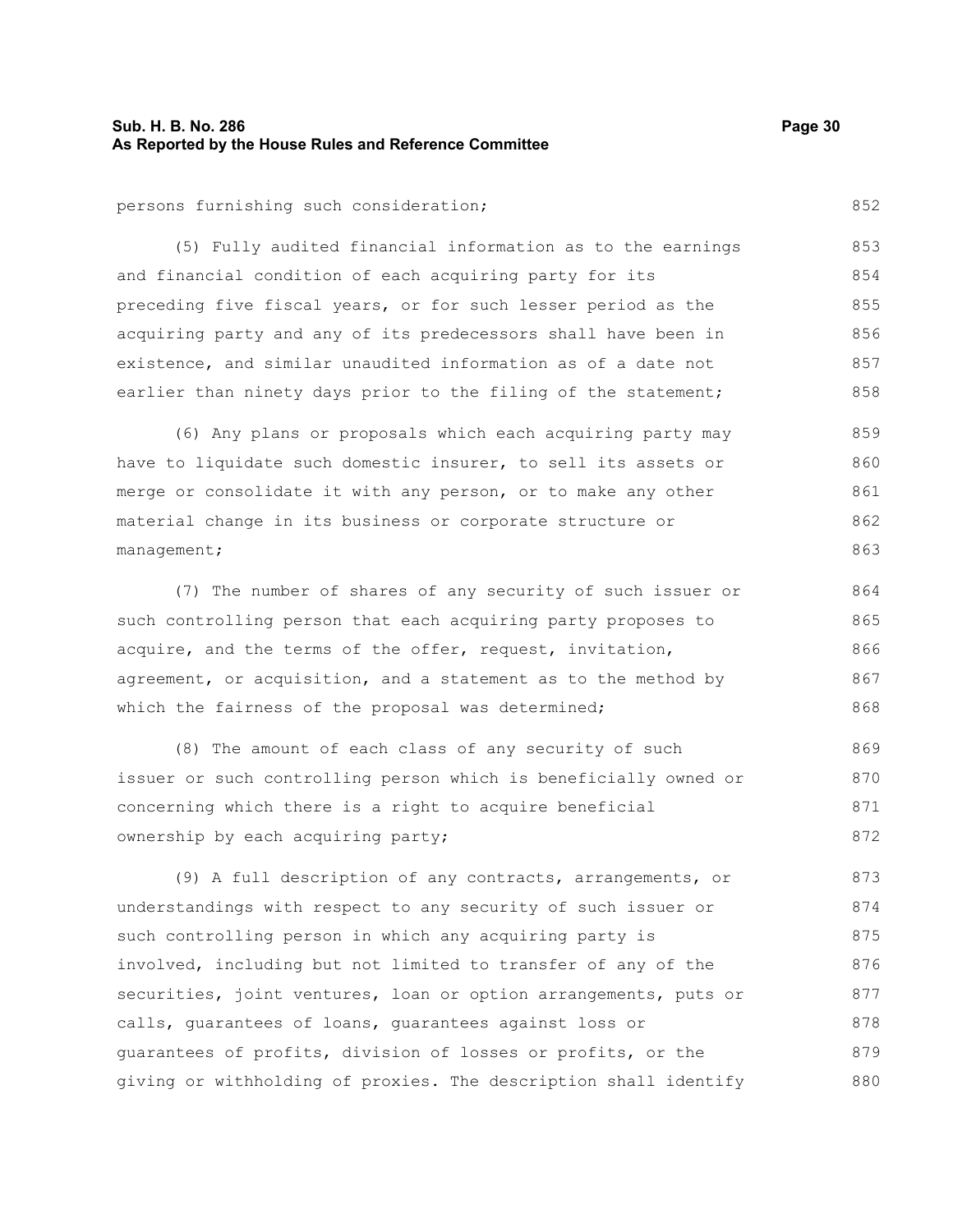#### **Sub. H. B. No. 286 Page 31 As Reported by the House Rules and Reference Committee**

(10) A description of the purchase of any security of such issuer or such controlling person during the year preceding the filing of the statement, by any acquiring party, including the dates of purchase, names of the purchasers, and consideration paid or agreed to be paid therefor; 883 884 885 886 887

(11) A description of any recommendations to purchase any security of such issuer or such controlling person made during the year preceding the filing of the statement, by any acquiring party, or by anyone based upon interviews or at the suggestion of the acquiring party; 888 889 890 891 892

(12) Copies of all tender offers for, requests, or invitations for tenders of, exchange offers for, and agreements to acquire or exchange any securities of such issuer or such controlling person, and, if distributed, of additional solicitation material relating thereto; 893 894 895 896 897

(13) The terms of any agreement, contract, or understanding made with or proposed to be made with any broker or dealer as to solicitation of securities of such issuer or such controlling person for tender, and the amount of any fees, commissions, or other compensation to be paid to brokers or dealers with regard thereto; 898 899 900 901 902 903

(14) With respect to proposed affiliations between depository institutions or any affiliate thereof, within the meaning of Title I, section 104(c) of the "Gramm-Leach-Bliley Act," Pub. L. No. 106-102, 113 Stat. 1338 (1999), and a domestic insurer, the proposed effective date of the acquisition or change of control; 904 905 906 907 908 909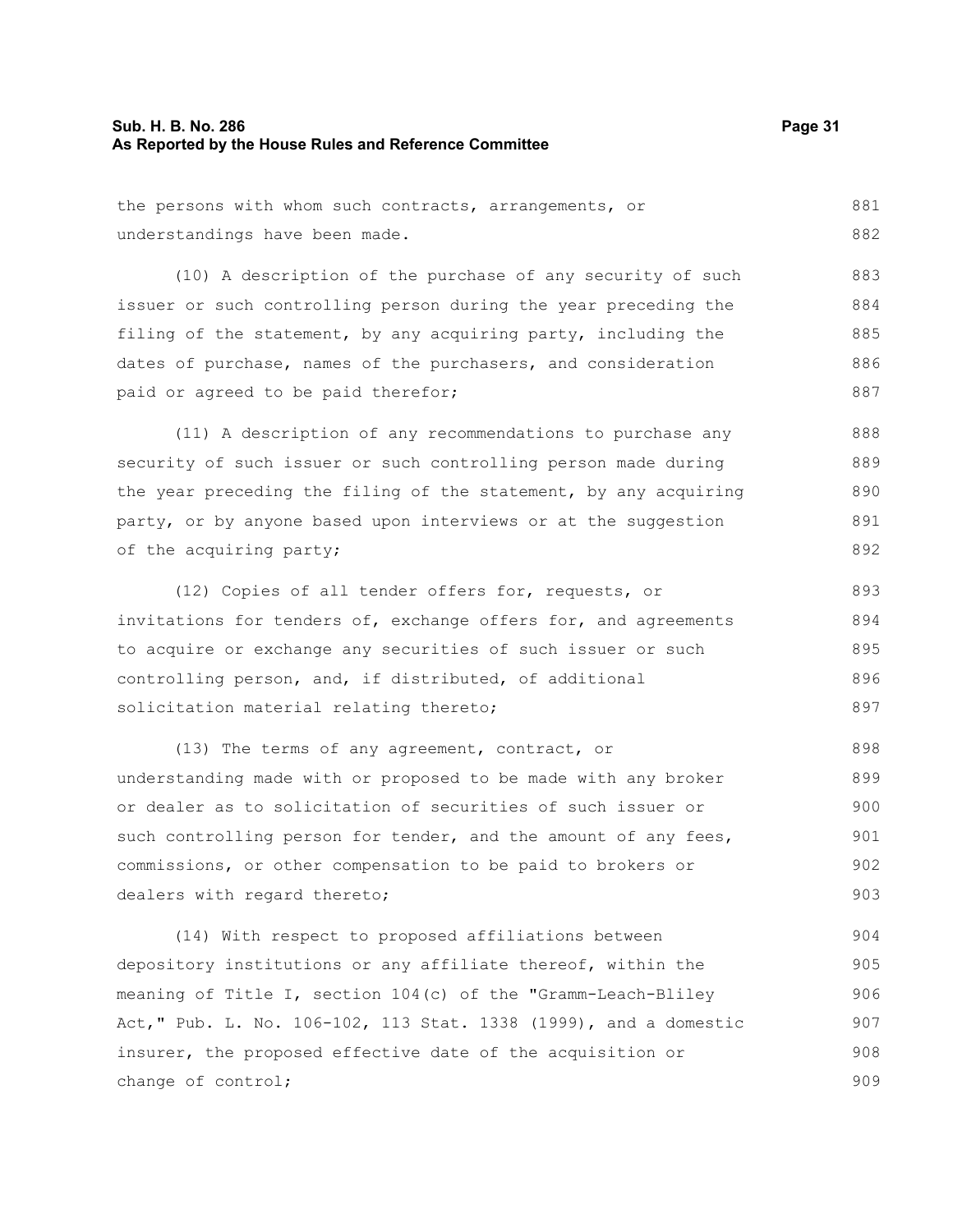#### **Sub. H. B. No. 286 Page 32 As Reported by the House Rules and Reference Committee**

(15) An agreement by the person required to file the statement required by division (B) of this section that the person will provide the annual registration required by division (K) of section 3901.33 of the Revised Code for so long as the person has control of the domestic insurer; 910 911 912 913 914

(16) An acknowledgment by the person required to file the statement required by division (B) of this section that the person and all subsidiaries within the person's control in the insurance holding company system will provide information to the superintendent upon request as necessary to evaluate enterprise risk to the insurer;

(17) Such additional information as the superintendent may by rule prescribe as necessary or appropriate for the protection of policyholders of the domestic insurer or in the public interest.

(D)(1) If the person required to file the statement required by division (B)(2) of this section is a partnership, limited partnership, syndicate, or other group, the superintendent may require that the information required by division (C) of this section be furnished with respect to each partner of such partnership or limited partnership, each member of such syndicate or group, and each person that controls such partner or member. If any such partner, member, or person is a corporation, or the person required to file the statement is a corporation, the superintendent may require that the information required by division (C) of this section be furnished with respect to the corporation, each officer and director of the corporation, and each person that is directly or indirectly the beneficial owner of more than ten per cent of the outstanding voting securities of the corporation. 925 926 927 928 929 930 931 932 933 934 935 936 937 938 939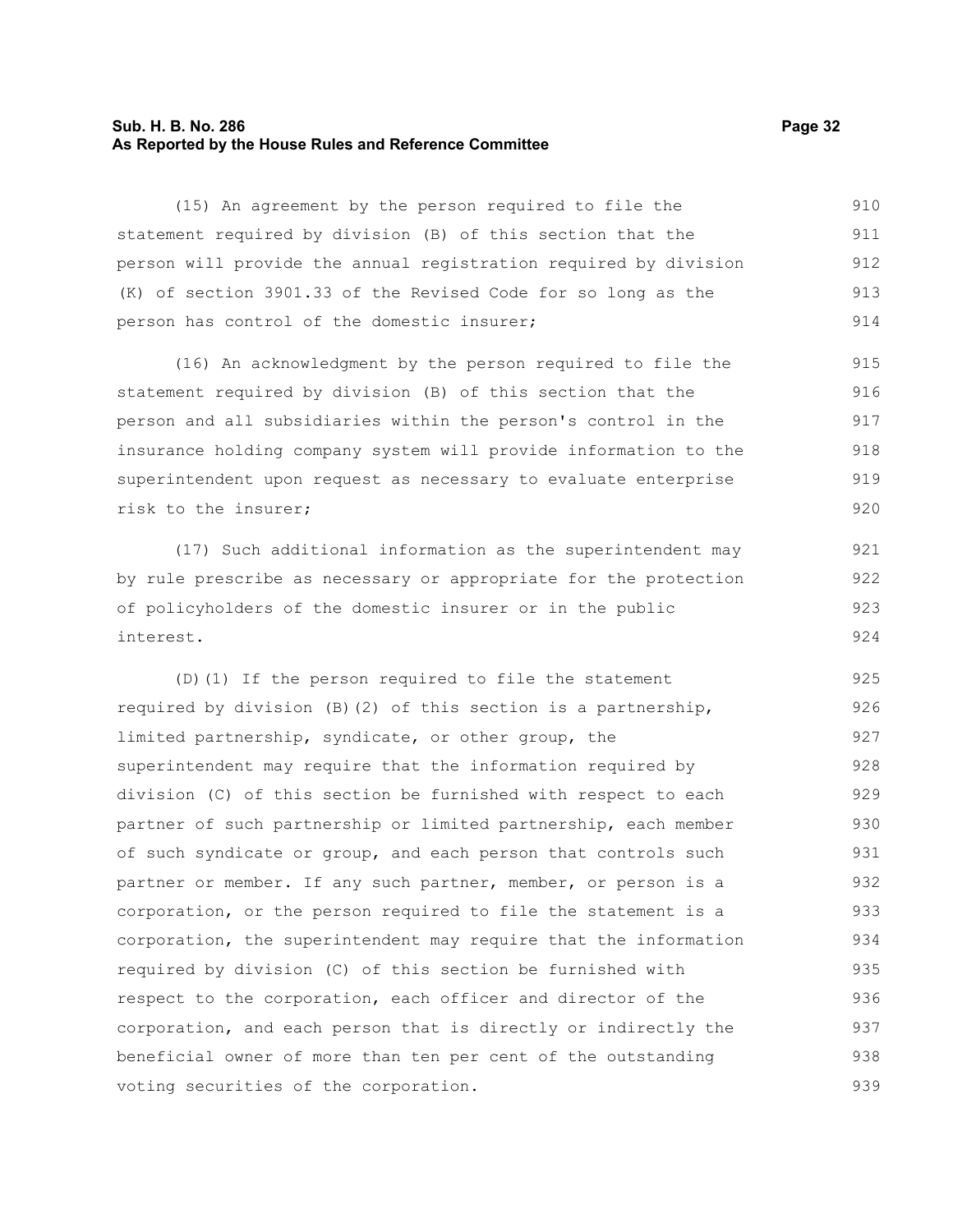#### **Sub. H. B. No. 286 Page 33 As Reported by the House Rules and Reference Committee**

(2) If any material change occurs in the facts set forth in the statement required by division (B)(2) of this section, an amendment setting forth such change, together with copies of all documents and other material relevant to the change, shall be filed with the superintendent by the person subject to division (B)(2) of this section and sent to the domestic insurer within two business days after such person learns of the occurrence of the material change. 940 941 942 943 944 945 946 947

(E) If any offer, request, invitation, agreement, or acquisition described in division (B)(1) of this section is proposed to be made by means of a registration statement under the "Securities Act of 1933," 48 Stat. 74, 15 U.S.C.A. 78a, or in circumstances requiring the disclosure of similar information under the "Securities Exchange Act of 1934," 48 Stat. 881, 15 U.S.C.A. 78a, or under a state law requiring similar registration or disclosure, the person required to file the statement required by division (B)(2) of this section may use such documents in furnishing the information required by that statement. 948 949 950 951 952 953 954 955 956 957 958

(F)(1) The superintendent shall approve any merger or other acquisition of control described in division (B)(1) of this section unless, after a public hearing, the superintendent finds that any of the following apply: 959 960 961 962

(a) After the change of control, the domestic insurer would not be able to satisfy the requirements for the issuance of a license to write the line or lines of insurance for which it is presently licensed; 963 964 965 966

(b) The effect of the merger or other acquisition of control would be substantially to lessen competition in insurance in this state or tend to create a monopoly; 967 968 969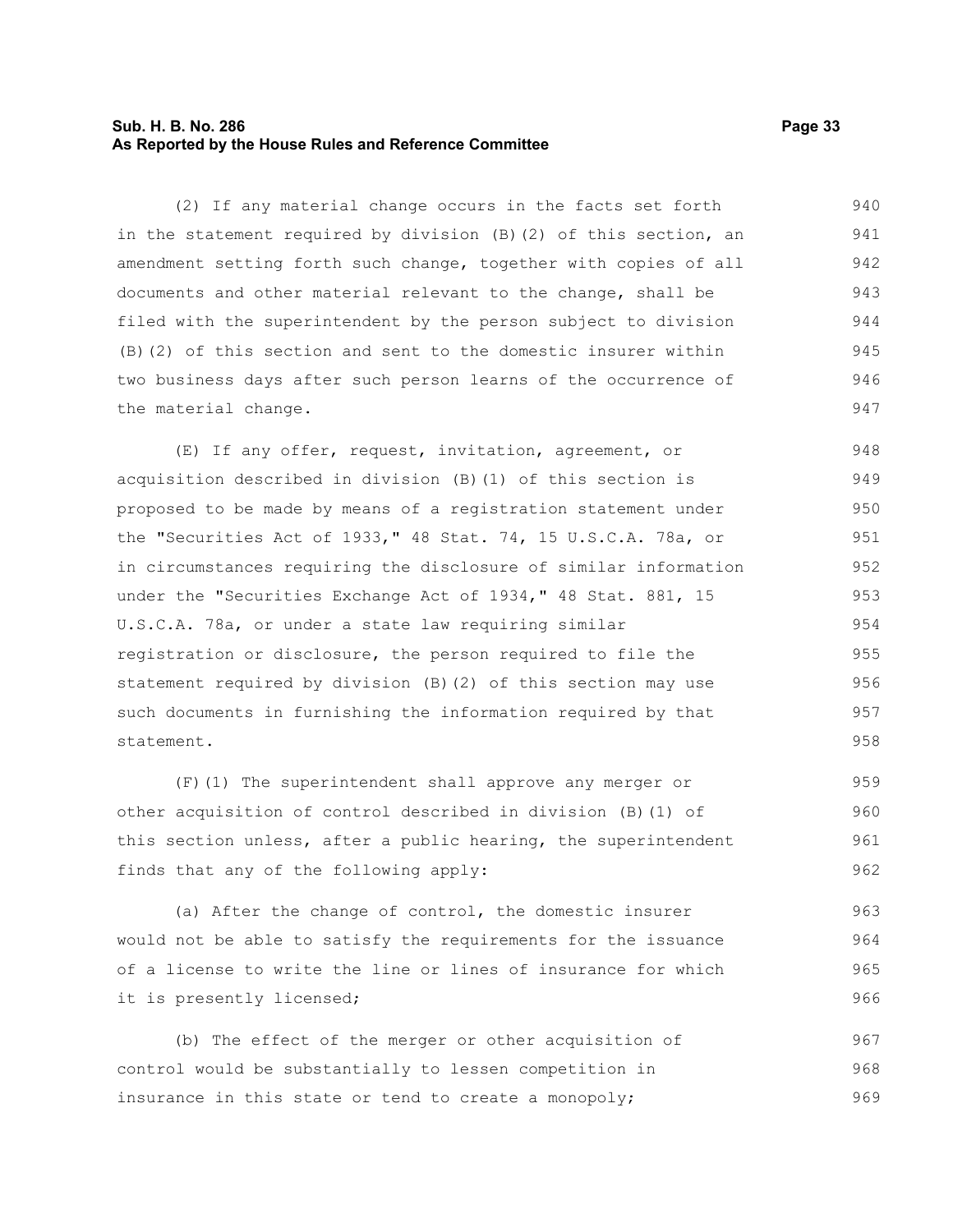#### **Sub. H. B. No. 286 Page 34 As Reported by the House Rules and Reference Committee**

(c) The financial condition of any acquiring party is such as might jeopardize the financial stability of the domestic insurer, or prejudice the interests of its policyholders; 970 971 972

(d) The plans or proposals that the acquiring party has to liquidate the domestic insurer, sell its assets, or consolidate or merge it with any person, or to make any other material change in its business or corporate structure or management, are unfair and unreasonable to policyholders of the domestic insurer and not in the public interest; 973 974 975 976 977 978

(e) The competence, experience, and integrity of those persons that would control the operation of the domestic insurer are such that it would not be in the interest of policyholders of the domestic insurer and of the public to permit the merger or other acquisition of control; 979 980 981 982 983

(f) The acquisition is likely to be hazardous or prejudicial to the insurance-buying public. 984 985

(2)(a) Chapter 119. of the Revised Code, except for section 119.09 of the Revised Code, applies to any hearing held under division  $(F)(1)$  of this section, including the notice of the hearing, the conduct of the hearing, the orders issued pursuant to it, the review of the orders, and all other matters relating to the holding of the hearing, but only to the extent that Chapter 119. of the Revised Code is not inconsistent or in conflict with this section. 986 987 988 989 990 991 992 993

(b) The notice of a hearing required under this division shall be transmitted by personal service, certified mail, email, or any other method designed to ensure and confirm receipt of the notice, to the persons and addresses designated to receive notices and correspondence in the information statement 994 995 996 997 998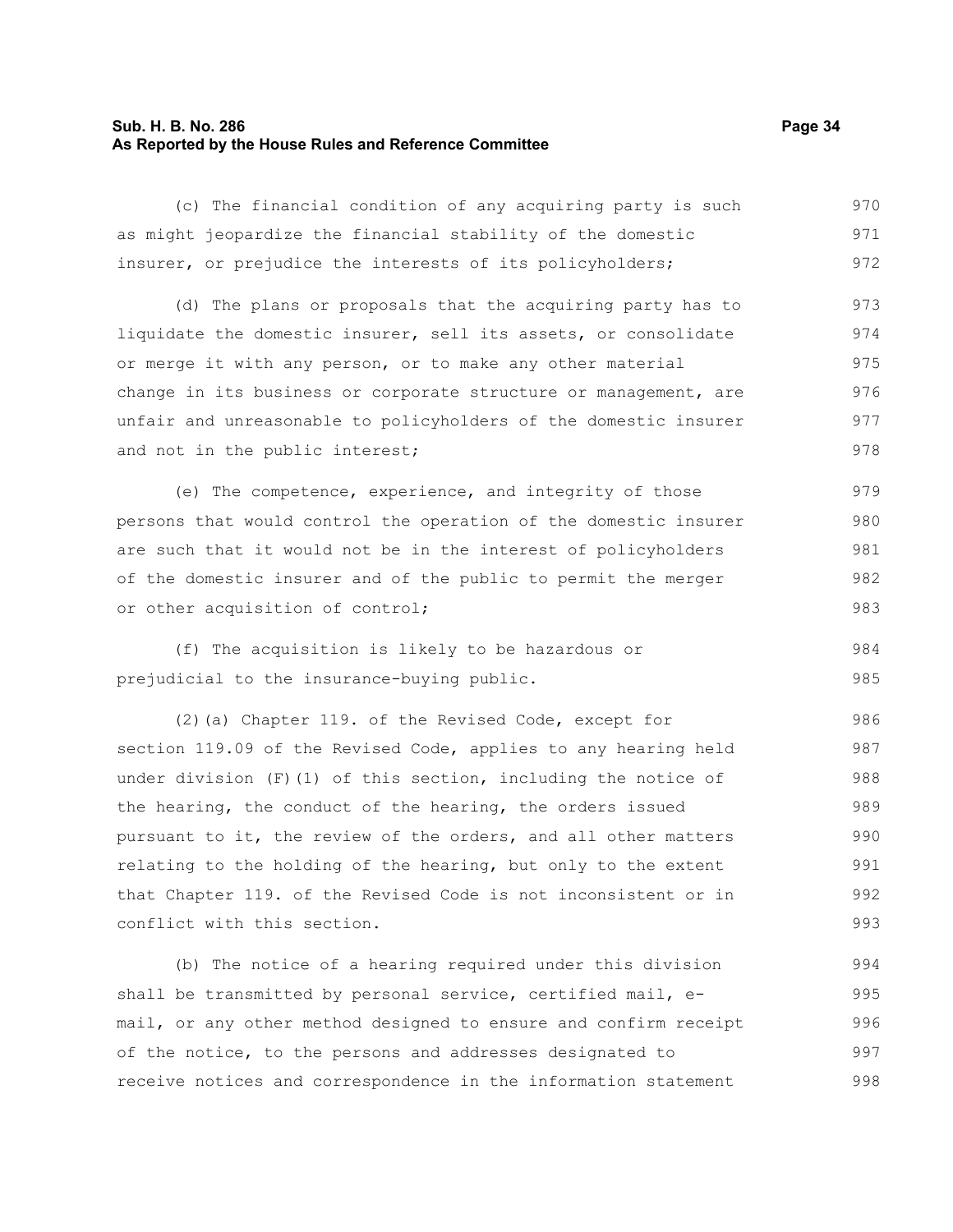#### **Sub. H. B. No. 286 Page 35 As Reported by the House Rules and Reference Committee**

filed under division (B)(2) of this section. Confirmation of receipt of the notice, including electronic "Read Receipt" confirmation, shall constitute evidence of compliance with the requirement of this section. The notice of hearing shall include the reasons for the proposed action and a statement informing the acquiring party that the party is entitled to a hearing. The notice also shall inform the acquiring party that at the hearing the acquiring party may appear in person, by attorney, or by such other representative as is permitted to practice before the superintendent, or that the acquiring party may present its position, arguments, or contentions in writing, and that at the hearing the acquiring party may present evidence and examine witnesses appearing for and against the acquiring party. A copy of the notice also shall be transmitted to attorneys or other representatives of record representing the acquiring party. 999 1000 1001 1002 1003 1004 1005 1006 1007 1008 1009 1010 1011 1012 1013

(c) The hearing shall be held at the offices of the superintendent within ten calendar days, but not earlier than seven calendar days, of the date of transmission of the notice of hearing by any means, unless it is postponed or continued; but in no event shall the hearing be held unless notice is received at least three days prior to the hearing. The superintendent may postpone or continue the hearing upon receipt of a written request by an acquiring party, or upon the superintendent's motion, provided, however, a hearing in connection with a proposed change of control involving a depository institution or any affiliate thereof, within the meaning of Title I, section 104(c) of the "Gramm-Leach-Bliley Act," Pub. L. No. 106-102, 113 Stat. 1338 (1999), and a domestic insurer, may be postponed or continued only upon the request of an acquiring party, or upon the superintendent's motion when the acquiring party agrees in writing to extend the sixty-day period 1014 1015 1016 1017 1018 1019 1020 1021 1022 1023 1024 1025 1026 1027 1028 1029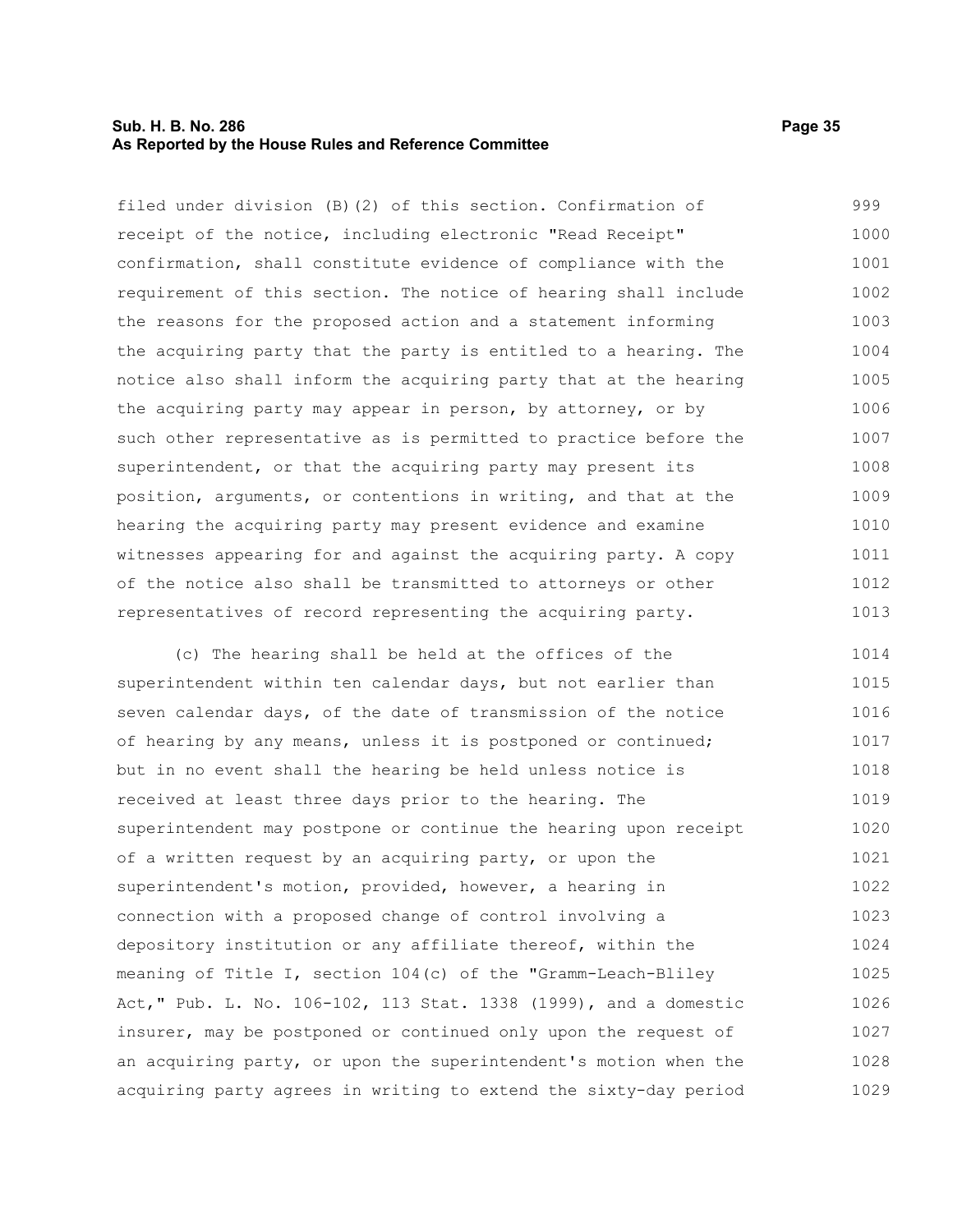## **Sub. H. B. No. 286 Page 36 As Reported by the House Rules and Reference Committee**

provided for in section 104(c) of the "Gramm-Leach-Bliley Act,"

| by a number of days equal to the number of days of such          | 1031 |
|------------------------------------------------------------------|------|
| postponement or continuance.                                     | 1032 |
| (d) For the purpose of conducting any hearing held under         | 1033 |
| this section, the superintendent may require the attendance of   | 1034 |
| such witnesses and the production of such books, records, and    | 1035 |
| papers as the superintendent desires, and may take the           | 1036 |
| depositions of witnesses residing within or without the state in | 1037 |
| the same manner as is prescribed by law for the taking of        | 1038 |
| depositions in civil actions in the court of common pleas, and   | 1039 |
| for that purpose the superintendent may, and upon the request of | 1040 |
| an acquiring party shall, issue a subpoena for any witnesses or  | 1041 |
| a subpoena duces tecum to compel the production of any books,    | 1042 |
| records, or papers, directed to the sheriff of the county where  | 1043 |
| such witness resides or is found, which shall be served and      | 1044 |
| returned in the same manner as a subpoena in a criminal case is  | 1045 |
| served and returned. The fees of the sheriff shall be the same   | 1046 |
| as that allowed in the court of common pleas in criminal cases.  | 1047 |
| Witnesses shall be paid the fees and mileage provided for under  | 1048 |
| section 119.094 of the Revised Code. Fees and mileage shall be   | 1049 |
| paid from the fund in the state treasury for the use of the      | 1050 |
| superintendent in the same manner as other expenses of the       | 1051 |
| superintendent are paid. In any case of disobedience or neglect  | 1052 |
| of any subpoena served on any person or the refusal of any       | 1053 |
| witness to testify in any matter regarding which the witness may | 1054 |
| lawfully be interrogated, the court of common pleas of any       | 1055 |
| county where such disobedience, neglect, or refusal occurs or    | 1056 |
| any judge thereof, on application by the superintendent, shall   | 1057 |
| compel obedience by attachment proceedings for contempt, as in   | 1058 |
| the case of disobedience of the requirements of a subpoena       | 1059 |
| issued from the court or a refusal to testify therein.           | 1060 |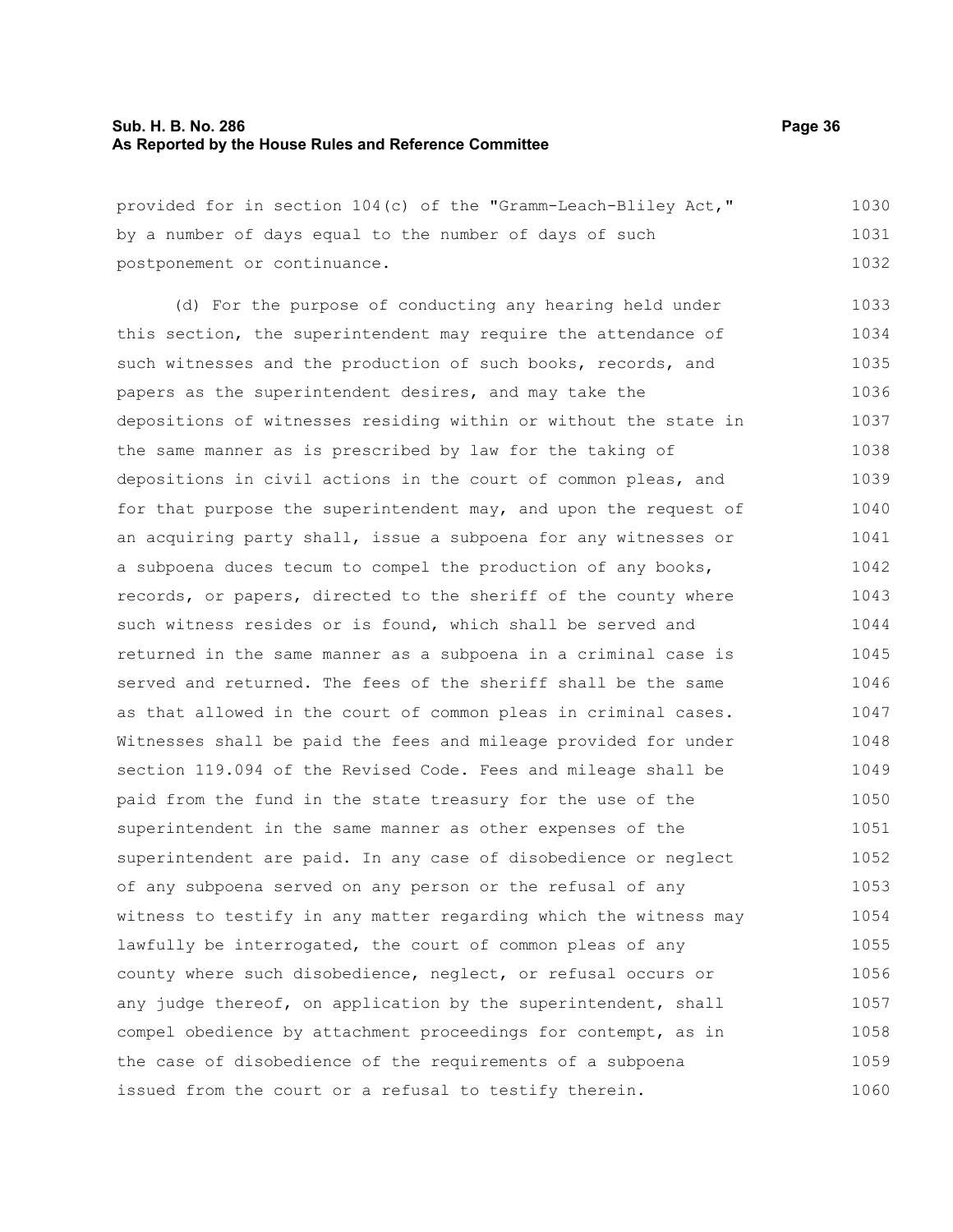#### **Sub. H. B. No. 286 Page 37 As Reported by the House Rules and Reference Committee**

In any hearing held under this section, a record of the testimony, as provided by stenographic means or by use of audio electronic recording devices, as determined by the superintendent, and other evidence submitted shall be taken at the expense of the superintendent. The record shall include all of the testimony and other evidence, and rulings on the admissibility thereof, presented at the hearing. 1061 1062 1063 1064 1065 1066 1067

The superintendent shall pass upon the admissibility of evidence, but a party to the proceedings may at that time object to the rulings of the superintendent, and if the superintendent refuses to admit evidence, the party offering the evidence shall proffer the evidence. The proffer shall be made a part of the record of the hearing. 1068 1069 1070 1071 1072 1073

In any hearing held under this section, the superintendent may call any person to testify under oath as upon crossexamination. The superintendent, or any one delegated by the superintendent to conduct a hearing, may administer oaths or affirmations. 1074 1075 1076 1077 1078

In any hearing under this section, the superintendent may appoint a hearing officer to conduct the hearing; the hearing officer has the same powers and authority in conducting the hearing as is granted to the superintendent. The hearing officer shall have been admitted to the practice of law in the state and be possessed of any additional qualifications as the superintendent requires. The hearing officer shall submit to the superintendent a written report setting forth the hearing officer's finding of fact and conclusions of law and a recommendation of the action to be taken by the superintendent. A copy of the written report and recommendation shall, within seven days of the date of filing thereof, be served upon the 1079 1080 1081 1082 1083 1084 1085 1086 1087 1088 1089 1090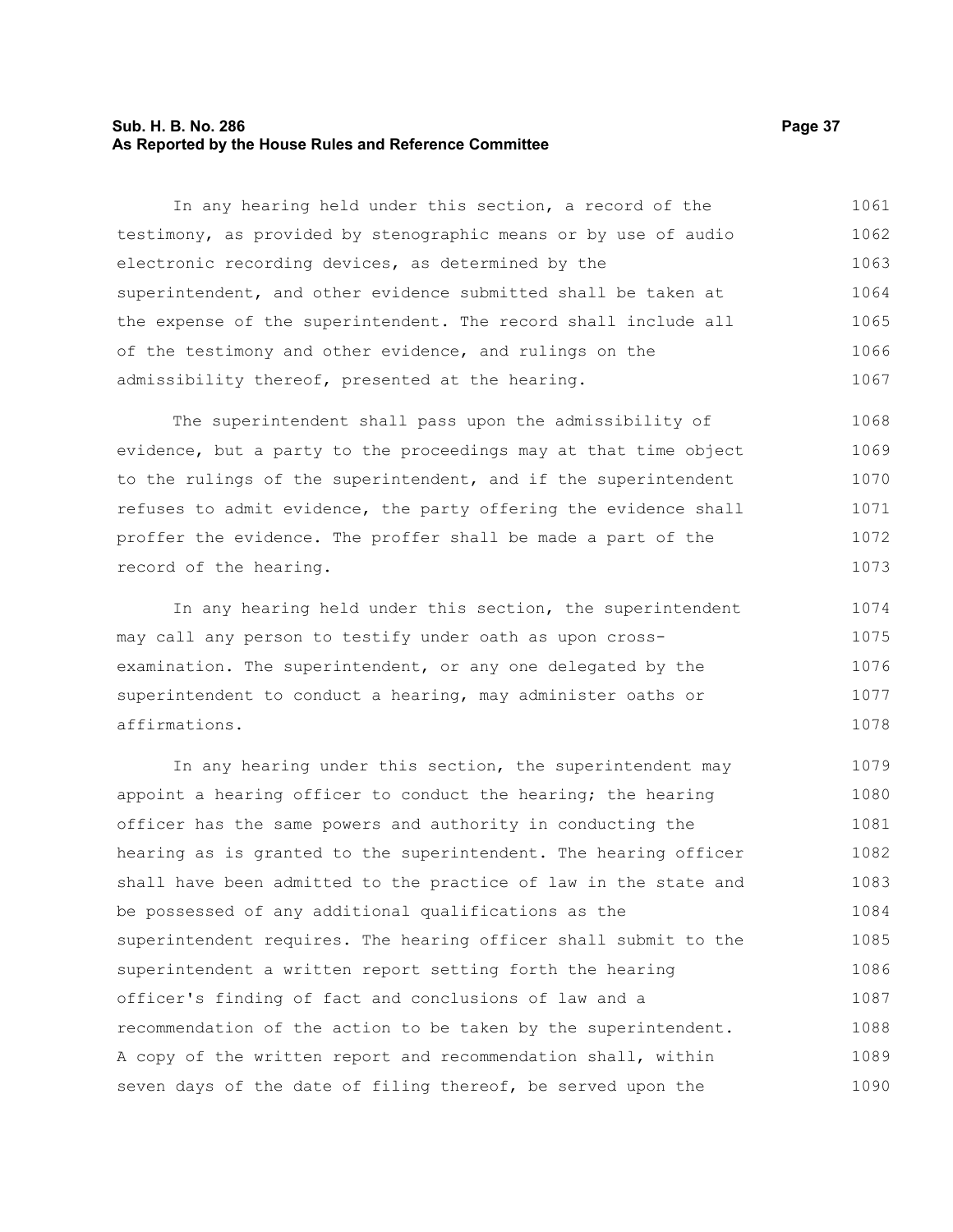#### **Sub. H. B. No. 286 Page 38 As Reported by the House Rules and Reference Committee**

acquiring party or the acquiring party's attorney or other representative of record, by personal service, certified mail, electronic mail, or any other method designed to ensure and confirm receipt of the report. The acquiring party may, within three days of receipt of the copy of the written report and recommendation, file with the superintendent written objections to the report and recommendation, which objections the superintendent shall consider before approving, modifying, or disapproving the recommendation. The superintendent may grant extensions of time to the acquiring party within which to file such objections. No recommendation of the hearing officer shall be approved, modified, or disapproved by the superintendent until after three days following the service of the report and recommendation as provided in this section. The superintendent may order additional testimony to be taken or permit the introduction of further documentary evidence. The superintendent may approve, modify, or disapprove the recommendation of the hearing officer, and the order of the superintendent based on the report, recommendation, transcript of testimony, and evidence, or the objections of the acquiring party, and additional testimony and evidence shall have the same effect as if the hearing had been conducted by the superintendent. No such recommendation is final until confirmed and approved by the superintendent as indicated by the order entered in the record of proceedings, and if the superintendent modifies or disapproves the recommendations of the hearing officer, the 1091 1092 1093 1094 1095 1096 1097 1098 1099 1100 1101 1102 1103 1104 1105 1106 1107 1108 1109 1110 1111 1112 1113 1114 1115 1116

After the order is entered, the superintendent shall transmit in the manner and by any of the methods set forth in division (F)(2)(b) of this section a certified copy of the order 1119 1120 1121

reasons for the modification or disapproval shall be included in

the record of proceedings.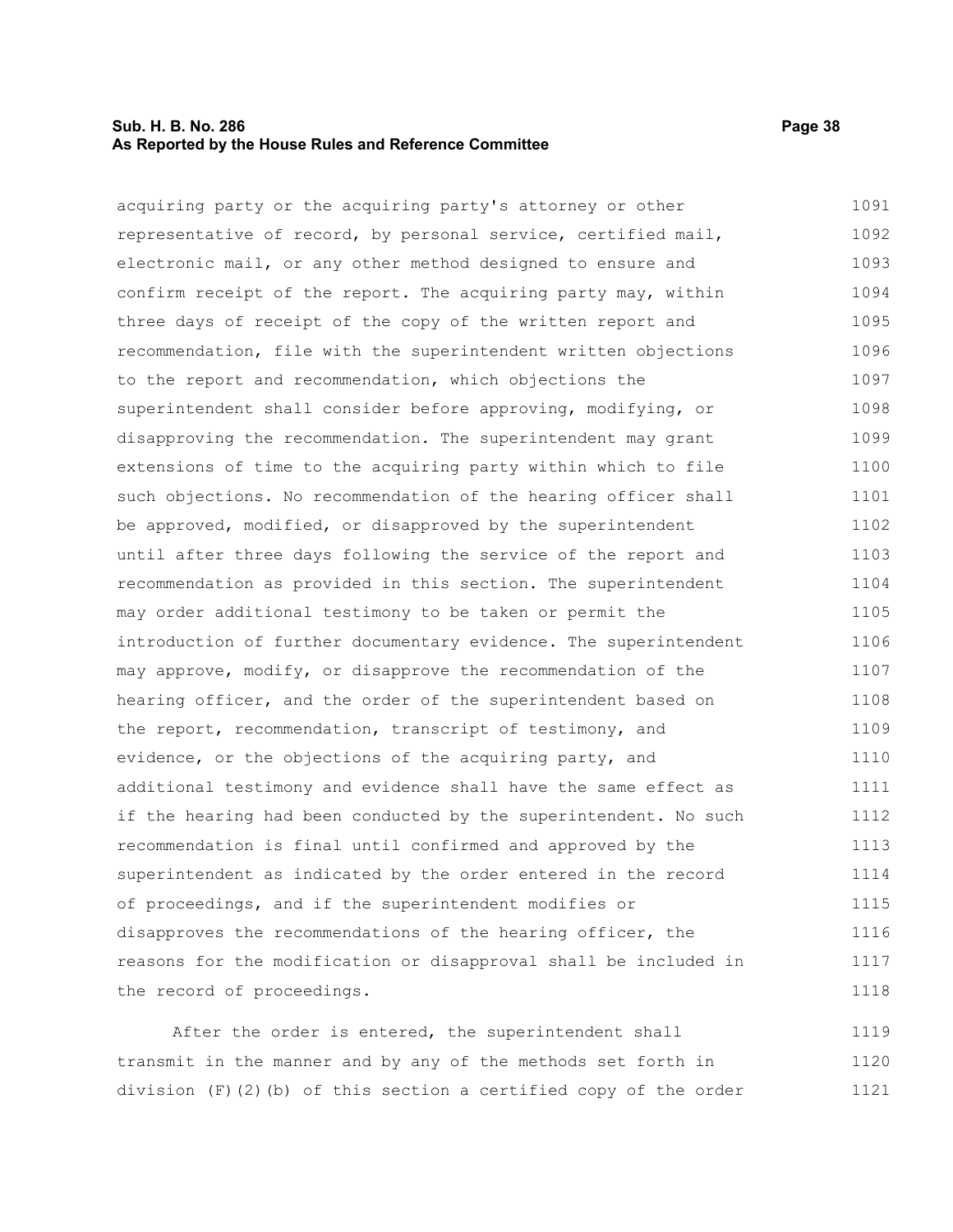#### **Sub. H. B. No. 286 Page 39 As Reported by the House Rules and Reference Committee**

and a statement of the time and method by which an appeal may be perfected. A copy of the order shall be mailed to the attorneys or other representatives of record representing the acquiring party. 1122 1123 1124 1125

(e) An order of disapproval issued by the superintendent may be appealed to the court of common pleas of Franklin county in accordance with section 119.12 of the Revised Code by filing a notice of appeal with the superintendent and a copy of the notice of appeal with the court, within fifteen calendar days after the transmittal of the copy of the order of disapproval. The notice of appeal shall set forth the order appealed from and the grounds for appeal, in accordance with section 119.12 of the Revised Code. 1126 1127 1128 1129 1130 1131 1132 1133 1134

(3) The superintendent may retain at the acquiring party's expense any attorneys, actuaries, accountants, and other experts not otherwise a part of the superintendent's staff as may be reasonably necessary to assist the superintendent in reviewing the proposed acquisition of control. 1135 1136 1137 1138 1139

(G) This section does not apply to either of the following: 1140 1141

(1) Any transaction that is subject to section 3921.14, or sections 3925.27 to 3925.31, 3941.35 to 3941.46, or section 3953.19 of the Revised Code; 1142 1143 1144

(2) Any offer, request, invitation, agreement, or acquisition that the superintendent by order exempts from this section on either of the following bases: 1145 1146 1147

(a) It has not been made or entered into for the purpose and does not have the effect of changing or influencing the control of a domestic insurer; 1148 1149 1150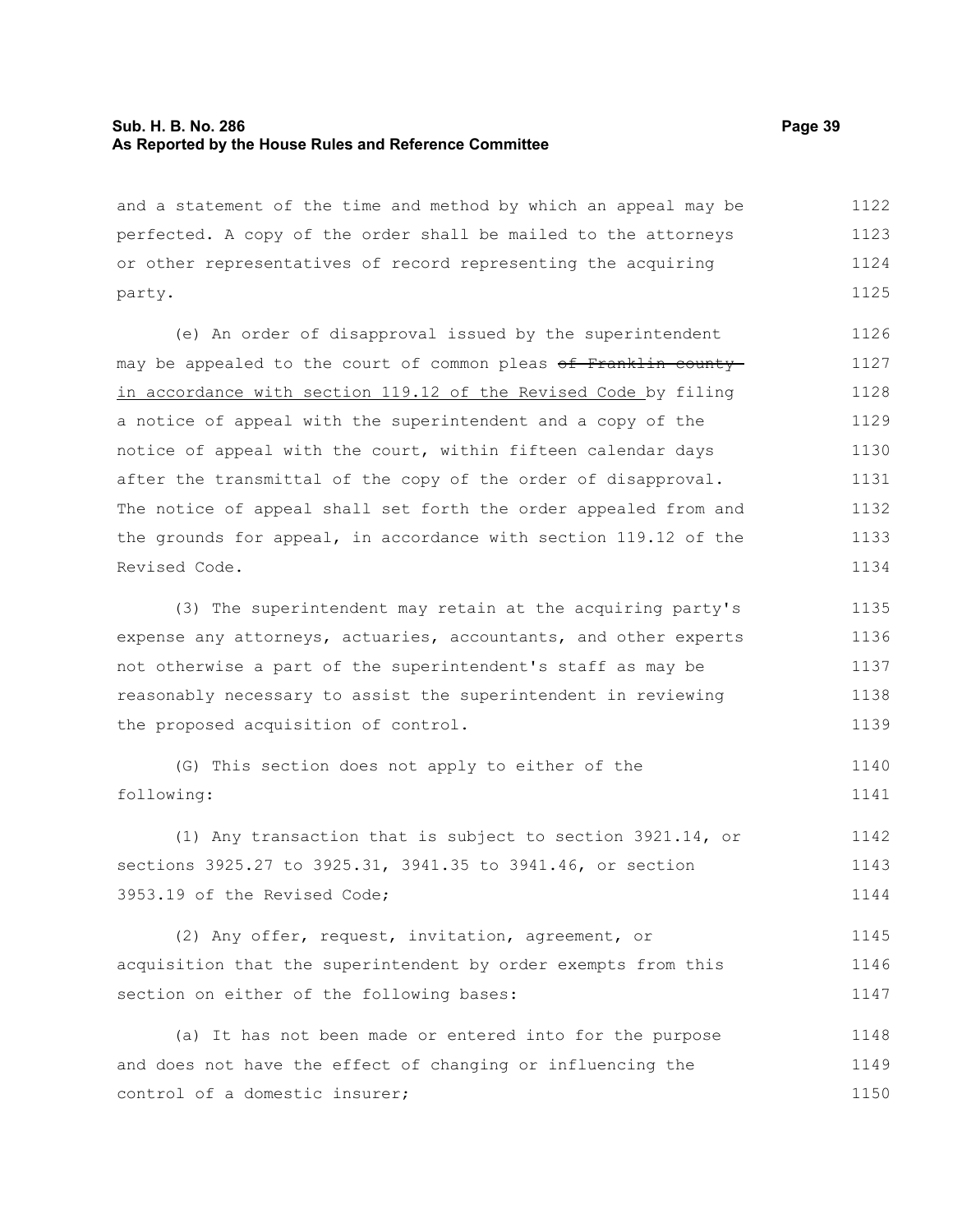#### **Sub. H. B. No. 286 Page 40 As Reported by the House Rules and Reference Committee**

1177 1178

(b) It is not otherwise comprehended within the purposes of this section. (H) Nothing in this section or in any other section of Title XXXIX of the Revised Code shall be construed to impair the authority of the attorney general to investigate or prosecute actions under any state or federal antitrust law with respect to any merger or other acquisition involving domestic insurers. (I) In connection with a proposed change of control involving a depository institution or any affiliate thereof, within the meaning of Title I, section 104(c) of the "Gramm-Leach-Bliley Act," Pub. L. No. 106-102, 113 Stat. 1338 (1999), and a domestic insurer, not later than sixty days after the date of the notification of the proposed change in control submitted pursuant to division (B)(2) of this section, the superintendent shall make any determination that the person acquiring control of the insurer shall maintain or restore the capital of the insurer to the level required by the laws and regulations of this state. **Sec. 3913.13.** Any policyholder adversely affected by an order of the superintendent of insurance pursuant to division (F) of section 3913.11 of the Revised Code, may appeal to the court of common pleas of Franklin county pursuant to section 119.12 of the Revised Code. **Sec. 3913.23.** Any policyholder adversely affected by an order of the superintendent of insurance pursuant to division (F) of section 3913.21 of the Revised Code, may appeal to the 1151 1152 1153 1154 1155 1156 1157 1158 1159 1160 1161 1162 1163 1164 1165 1166 1167 1168 1169 1170 1171 1172 1173 1174 1175 1176

**Sec. 5101.35.** (A) As used in this section: 1179

court of common pleas of Franklin county pursuant to section

119.12 of the Revised Code.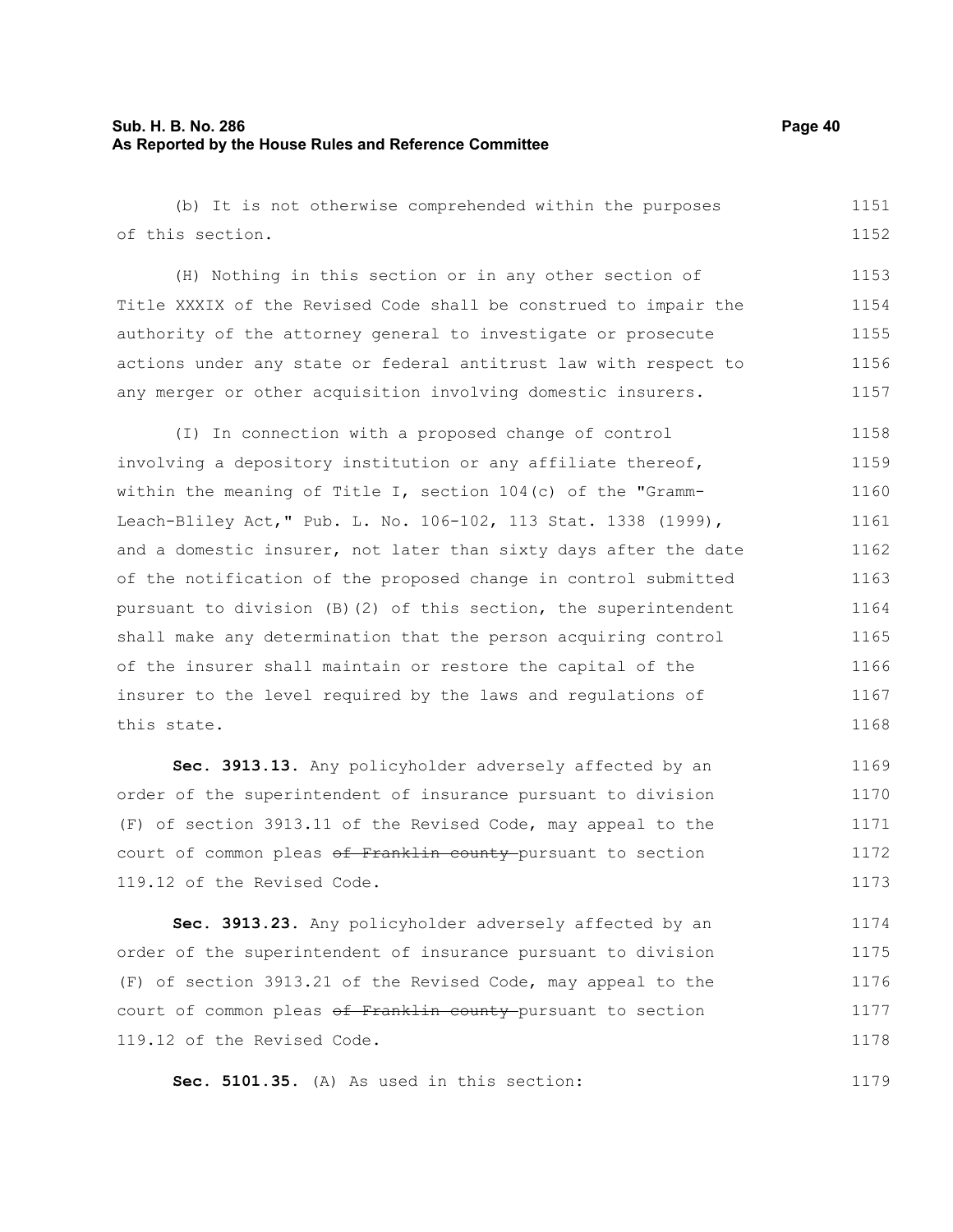## **Sub. H. B. No. 286** Page 41 **As Reported by the House Rules and Reference Committee**

| (1) (a) "Agency" means the following entities that               | 1180 |
|------------------------------------------------------------------|------|
| administer a family services program:                            | 1181 |
| (i) The department of job and family services;                   | 1182 |
| (ii) A county department of job and family services;             | 1183 |
| (iii) A public children services agency;                         | 1184 |
| (iv) A private or government entity administering, in            | 1185 |
| whole or in part, a family services program for or on behalf of  | 1186 |
| the department of job and family services or a county department | 1187 |
| of job and family services or public children services agency.   | 1188 |
| (b) If the department of medicaid contracts with the             | 1189 |
| department of job and family services to hear appeals authorized | 1190 |
| by section 5160.31 of the Revised Code regarding medical         | 1191 |
| assistance programs, "agency" includes the department of         | 1192 |
| medicaid.                                                        | 1193 |
| (2) "Appellant" means an applicant, participant, former          | 1194 |
| participant, recipient, or former recipient of a family services | 1195 |
| program who is entitled by federal or state law to a hearing     | 1196 |
| regarding a decision or order of the agency that administers the | 1197 |
| program.                                                         | 1198 |
| (3) (a) "Family services program" means all of the               | 1199 |
| following:                                                       | 1200 |
| (i) A Title IV-A program as defined in section 5101.80 of        | 1201 |
| the Revised Code;                                                | 1202 |
| (ii) Programs that provide assistance under Chapter 5104.        | 1203 |
| of the Revised Code;                                             | 1204 |
| (iii) Programs that provide assistance under section             | 1205 |
| 5101.141, 5101.461, 5101.54, 5119.41, 5153.163, or 5153.165 of   | 1206 |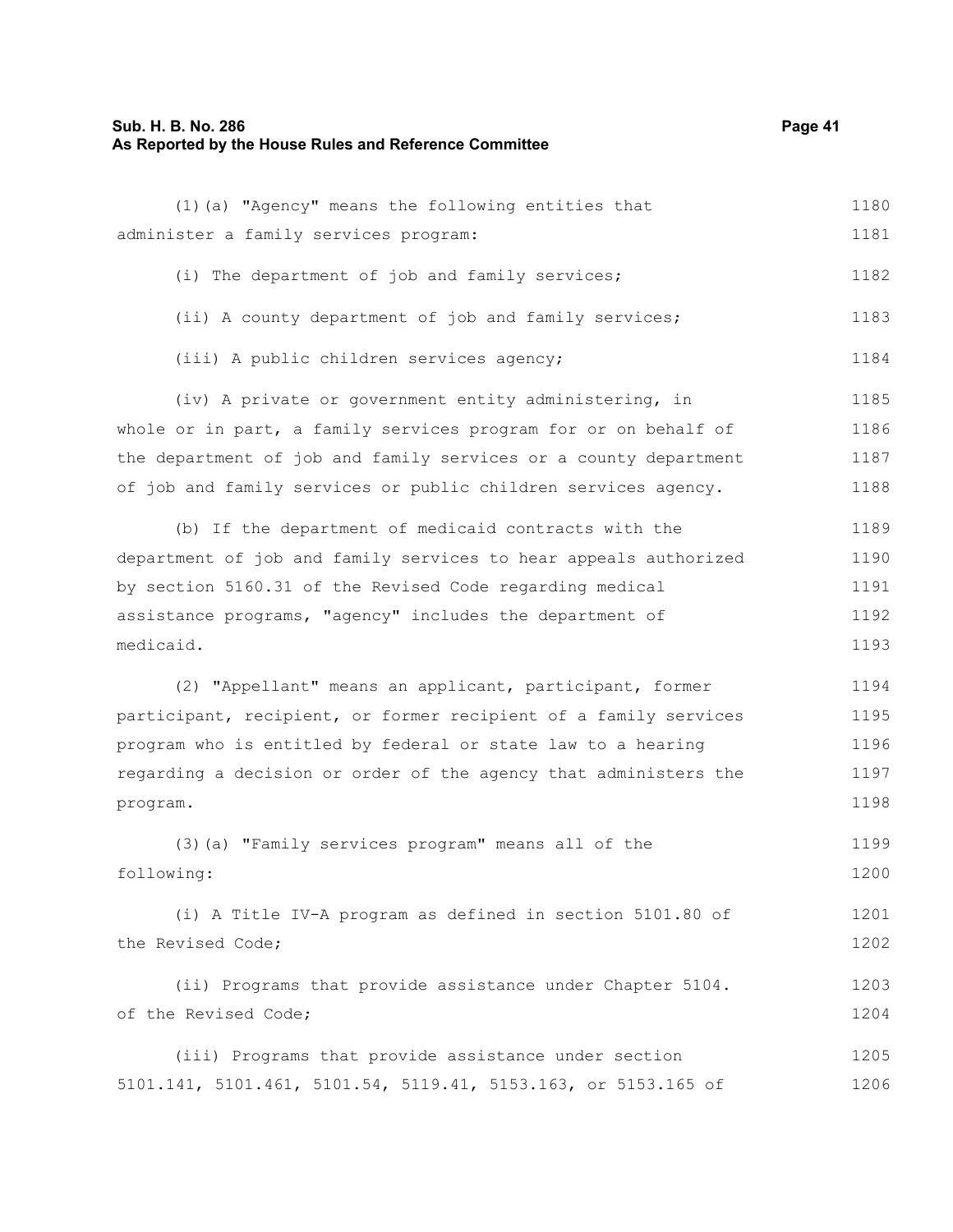#### **Sub. H. B. No. 286 Page 42 As Reported by the House Rules and Reference Committee**

1207

the Revised Code;

(iv) Title XX social services provided under section 5101.46 of the Revised Code, other than such services provided by the department of mental health and addiction services, the department of developmental disabilities, a board of alcohol, drug addiction, and mental health services, or a county board of developmental disabilities. 1208 1209 1210 1211 1212 1213

(b) If the department of medicaid contracts with the department of job and family services to hear appeals authorized by section 5160.31 of the Revised Code regarding medical assistance programs, "family services program" includes medical assistance programs. 1214 1215 1216 1217 1218

(4) "Medical assistance program" has the same meaning as in section 5160.01 of the Revised Code. 1219 1220

(B) Except as provided by divisions (G) and (H) of this section, an appellant who appeals under federal or state law a decision or order of an agency administering a family services program shall, at the appellant's request, be granted a state hearing by the department of job and family services. This state hearing shall be conducted in accordance with rules adopted under this section. The state hearing shall be recorded, but neither the recording nor a transcript of the recording shall be part of the official record of the proceeding. Except as provided in section 5160.31 of the Revised Code, a state hearing decision is binding upon the agency and department, unless it is reversed or modified on appeal to the director of job and family services or a court of common pleas. 1221 1222 1223 1224 1225 1226 1227 1228 1229 1230 1231 1232 1233

(C) Except as provided by division (G) of this section, an appellant who disagrees with a state hearing decision may make 1234 1235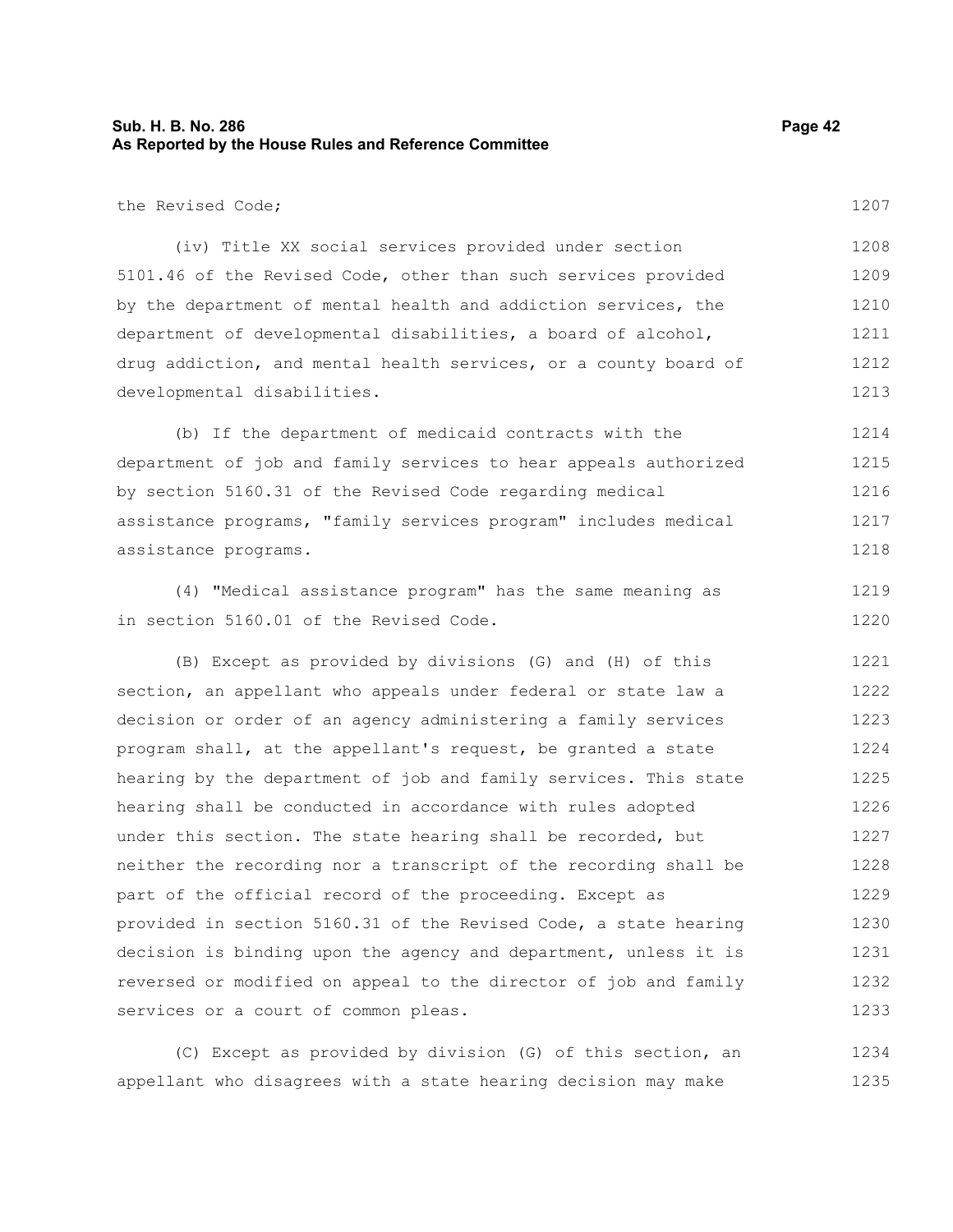#### **Sub. H. B. No. 286 Page 43 As Reported by the House Rules and Reference Committee**

an administrative appeal to the director of job and family services in accordance with rules adopted under this section. This administrative appeal does not require a hearing, but the director or the director's designee shall review the state hearing decision and previous administrative action and may affirm, modify, remand, or reverse the state hearing decision. An administrative appeal decision is the final decision of the department and, except as provided in section 5160.31 of the Revised Code, is binding upon the department and agency, unless it is reversed or modified on appeal to the court of common pleas. 1236 1237 1238 1239 1240 1241 1242 1243 1244 1245 1246

(D) An agency shall comply with a decision issued pursuant to division (B) or (C) of this section within the time limits established by rules adopted under this section. If a county department of job and family services or a public children services agency fails to comply within these time limits, the department may take action pursuant to section 5101.24 of the Revised Code. If another agency, other than the department of medicaid, fails to comply within the time limits, the department may force compliance by withholding funds due the agency or imposing another sanction established by rules adopted under this section. 1247 1248 1249 1250 1251 1252 1253 1254 1255 1256 1257

(E) An appellant who disagrees with an administrative appeal decision of the director of job and family services or the director's designee issued under division (C) of this section may appeal from the decision to the court of common pleas pursuant to section 119.12 of the Revised Code. The appeal shall be governed by section 119.12 of the Revised Code except that: 1258 1259 1260 1261 1262 1263 1264

(1) The person may appeal to the court of common pleas of 1265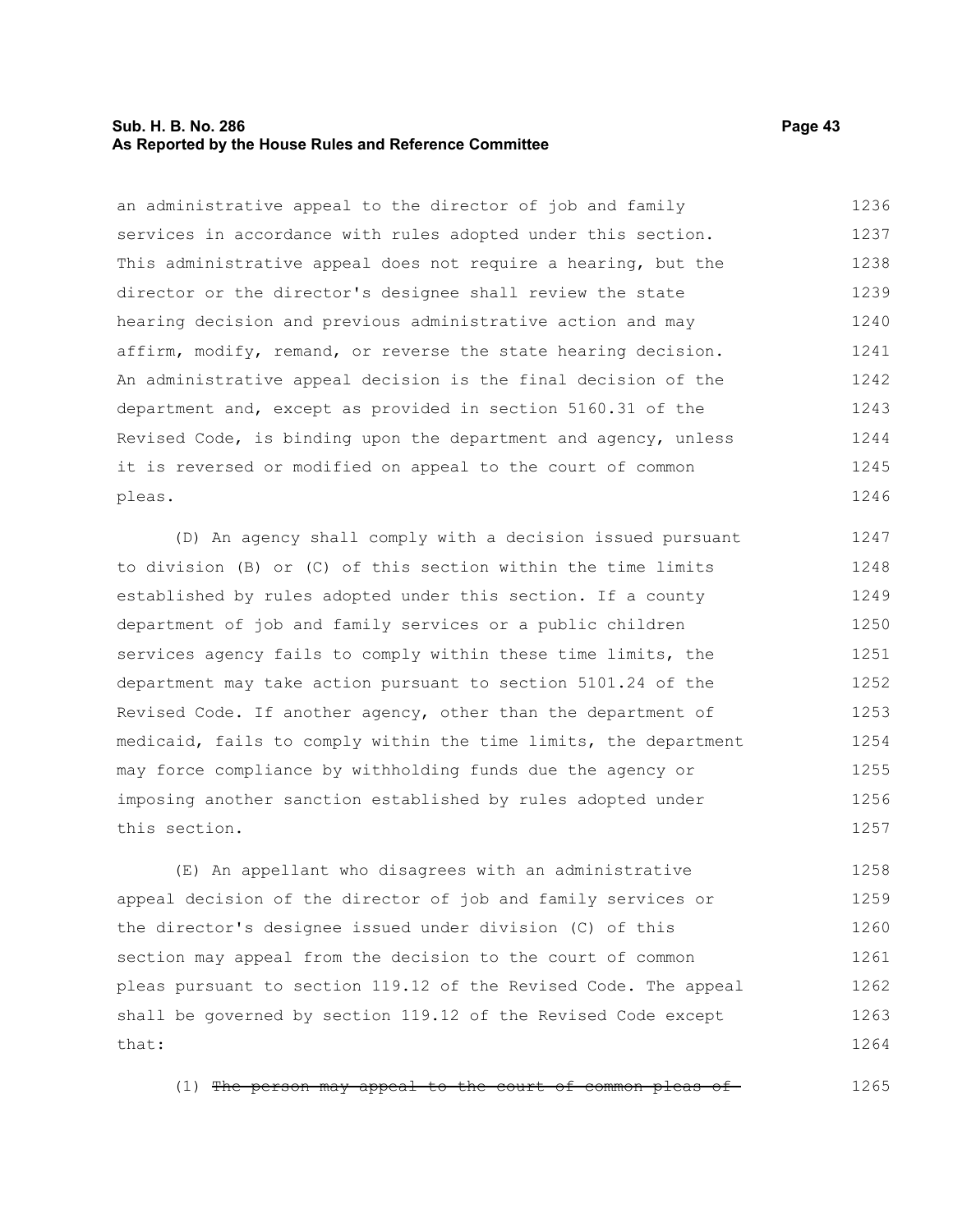#### **Sub. H. B. No. 286 Page 44 As Reported by the House Rules and Reference Committee**

the county in which the person resides, or to the court ofcommon pleas of Franklin county if the person does not reside in this state. 1266 1267 1268

 $(2)$ -The person may apply to the court for designation as an indigent and, if the court grants this application, the appellant shall not be required to furnish the costs of the appeal. 1269 1270 1271 1272

 $(3)$   $(2)$  The appellant shall mail the notice of appeal to the department of job and family services and file notice of appeal with the court within thirty days after the department mails the administrative appeal decision to the appellant. For good cause shown, the court may extend the time for mailing and filing notice of appeal, but such time shall not exceed six months from the date the department mails the administrative appeal decision. Filing notice of appeal with the court shall be the only act necessary to vest jurisdiction in the court. 1273 1274 1275 1276 1277 1278 1279 1280 1281

 $(4)$   $(3)$  The department shall be required to file a transcript of the testimony of the state hearing with the court only if the court orders the department to file the transcript. The court shall make such an order only if it finds that the department and the appellant are unable to stipulate to the facts of the case and that the transcript is essential to a determination of the appeal. The department shall file the transcript not later than thirty days after the day such an order is issued. 1282 1283 1284 1285 1286 1287 1288 1289 1290

(F) The department of job and family services shall adopt rules in accordance with Chapter 119. of the Revised Code to implement this section, including rules governing the following: 1291 1292 1293

(1) State hearings under division (B) of this section. The 1294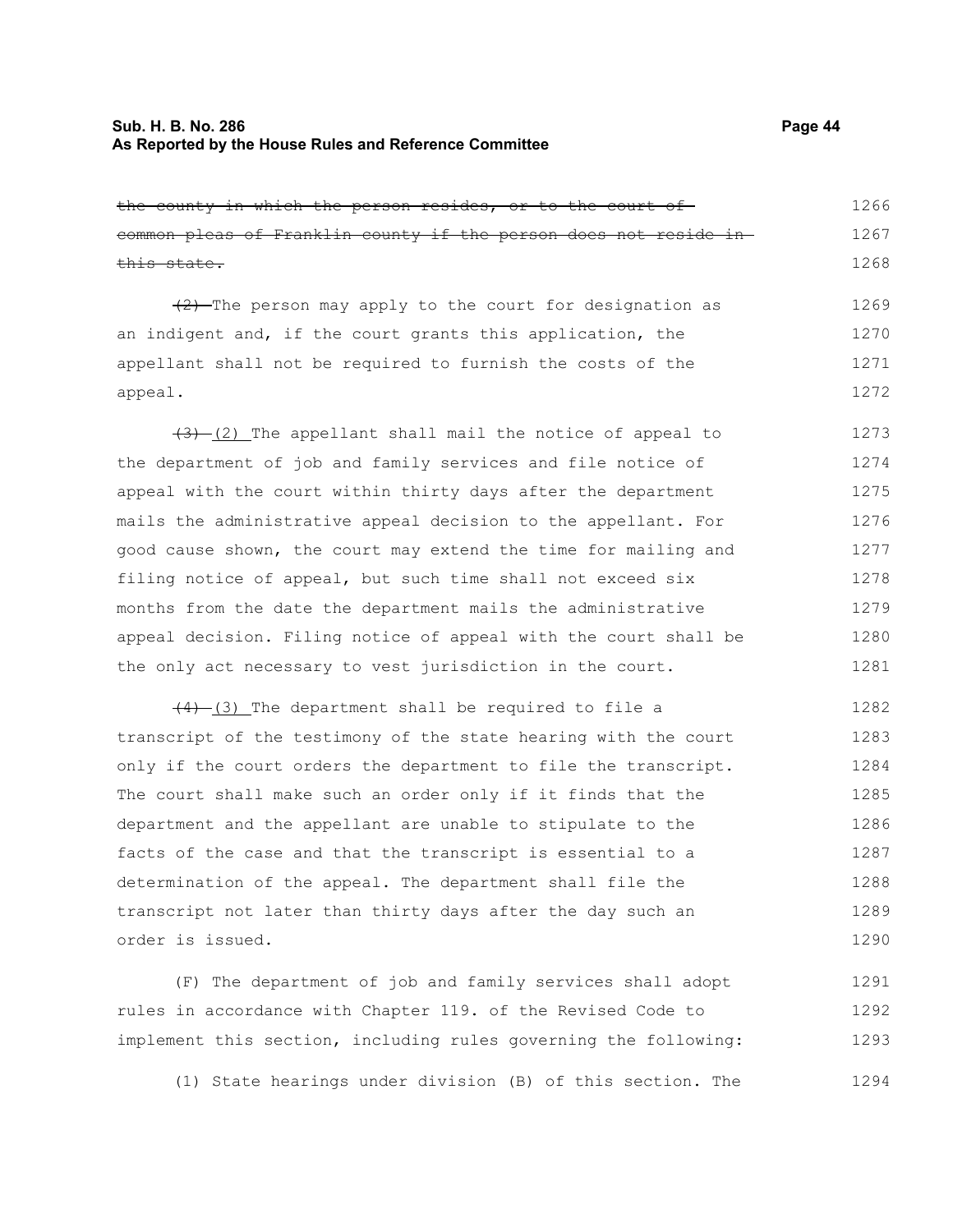#### **Sub. H. B. No. 286 Page 45 As Reported by the House Rules and Reference Committee**

rules shall include provisions regarding notice of eligibility termination and the opportunity of an appellant appealing a decision or order of a county department of job and family services to request a county conference with the county department before the state hearing is held. 1295 1296 1297 1298 1299

(2) Administrative appeals under division (C) of this section;

(3) Time limits for complying with a decision issued under division (B) or (C) of this section; 1302 1303

(4) Sanctions that may be applied against an agency under division (D) of this section. 1304 1305

(G) The department of job and family services may adopt rules in accordance with Chapter 119. of the Revised Code establishing an appeals process for an appellant who appeals a decision or order regarding a Title IV-A program identified under division  $(A)$   $(4)$   $(c)$ ,  $(d)$ ,  $(e)$ ,  $(f)$ , or  $(q)$  of section 5101.80 of the Revised Code that is different from the appeals process established by this section. The different appeals process may include having a state agency that administers the Title IV-A program pursuant to an interagency agreement entered into under section 5101.801 of the Revised Code administer the appeals process. 1306 1307 1308 1309 1310 1311 1312 1313 1314 1315 1316

(H) If an appellant receiving medicaid through a health insuring corporation that holds a certificate of authority under Chapter 1751. of the Revised Code is appealing a denial of medicaid services based on lack of medical necessity or other clinical issues regarding coverage by the health insuring corporation, the person hearing the appeal may order an independent medical review if that person determines that a 1317 1318 1319 1320 1321 1322 1323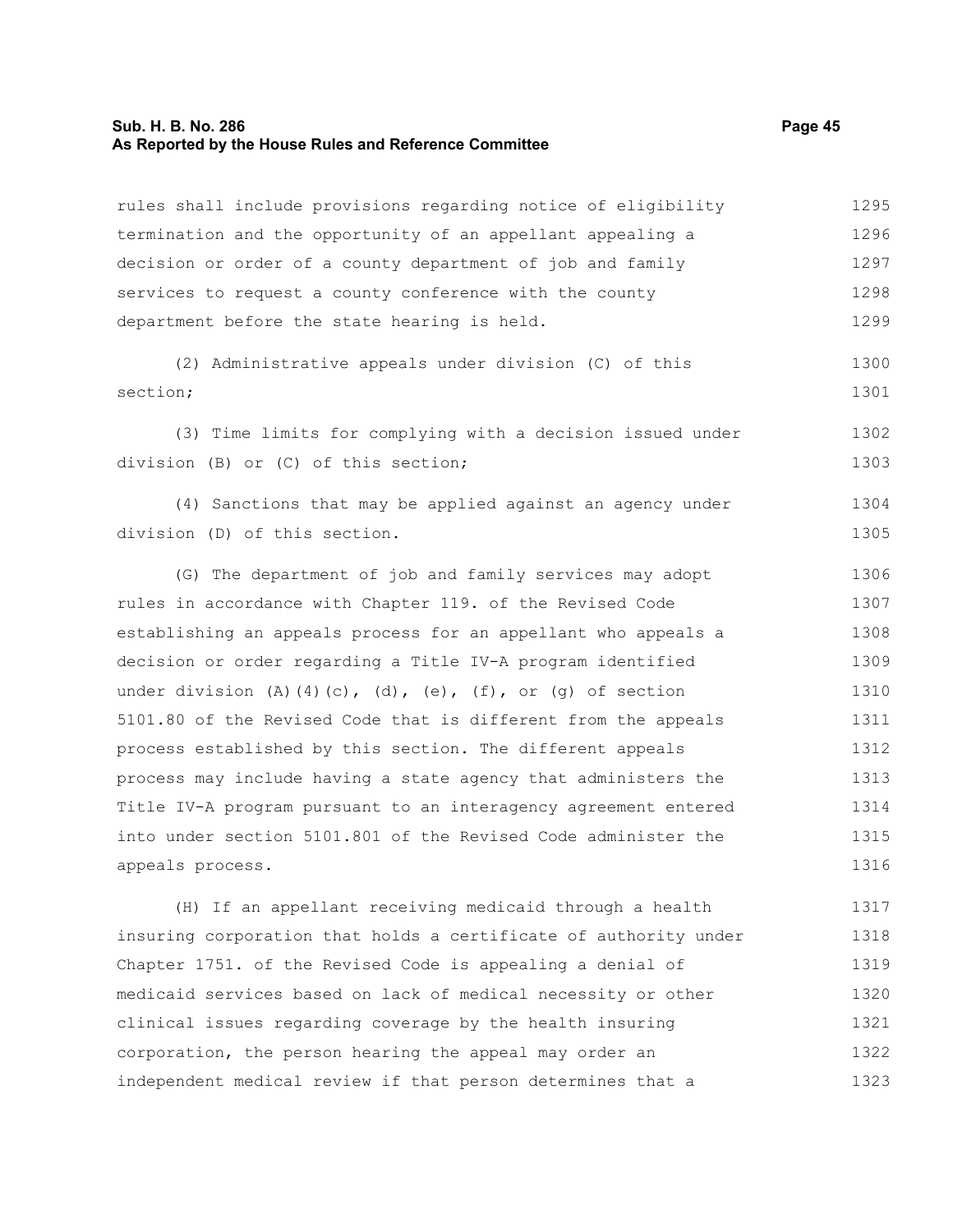#### **Sub. H. B. No. 286 Page 46 As Reported by the House Rules and Reference Committee**

review is necessary. The review shall be performed by a health care professional with appropriate clinical expertise in treating the recipient's condition or disease. The department shall pay the costs associated with the review. A review ordered under this division shall be part of the record of the hearing and shall be given appropriate evidentiary consideration by the person hearing the appeal. (I) The requirements of Chapter 119. of the Revised Code apply to a state hearing or administrative appeal under this section only to the extent, if any, specifically provided by rules adopted under this section. **Sec. 5164.38.** (A) As used in this section: (1) "Party" has the same meaning as in division (G) of section 119.01 of the Revised Code. (2) "Revalidate" means to approve a medicaid provider's continued enrollment as a medicaid provider in accordance with the revalidation process established in rules authorized by section 5164.32 of the Revised Code. (B) This section does not apply to either of the following: (1) Any action taken or decision made by the department of medicaid with respect to entering into or refusing to enter into a contract with a managed care organization pursuant to section 5167.10 of the Revised Code; (2) Any action taken by the department under division (D) (2) of section  $5124.60$ , division (D)(1) or (2) of section 5124.61, or sections 5165.60 to 5165.89 of the Revised Code. (C) Except as provided in division (E) of this section and 1324 1325 1326 1327 1328 1329 1330 1331 1332 1333 1334 1335 1336 1337 1338 1339 1340 1341 1342 1343 1344 1345 1346 1347 1348 1349 1350 1351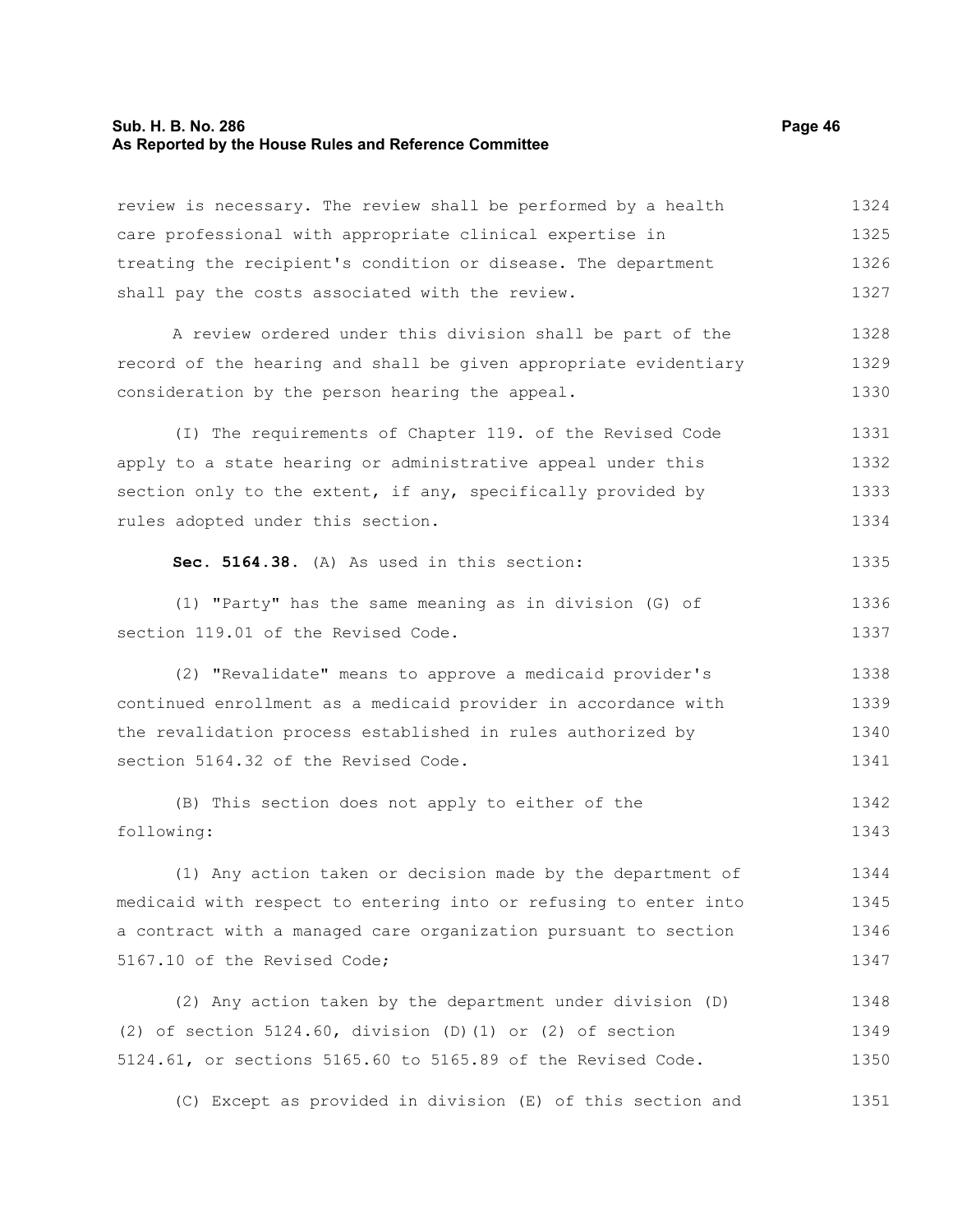#### **Sub. H. B. No. 286 Page 47 As Reported by the House Rules and Reference Committee**

section 5164.58 of the Revised Code, the department shall do any of the following by issuing an order pursuant to an adjudication conducted in accordance with Chapter 119. of the Revised Code: (1) Refuse to enter into a provider agreement with a medicaid provider; 1352 1353 1354 1355 1356

(2) Refuse to revalidate a medicaid provider's provider agreement; 1357 1358

(3) Suspend or terminate a medicaid provider's provider agreement; 1359 1360

(4) Take any action based upon a final fiscal audit of a medicaid provider. 1361 1362

(D) Any party who is adversely affected by the issuance of an adjudication order under division (C) of this section may appeal to the court of common pleas of Franklin county-in accordance with section 119.12 of the Revised Code. 1363 1364 1365 1366

(E) The department is not required to comply with division  $(C)$ (1), (2), or (3) of this section whenever any of the following occur: 1367 1368 1369

(1) The terms of a provider agreement require the medicaid provider to hold a license, permit, or certificate or maintain a certification issued by an official, board, commission, department, division, bureau, or other agency of state or federal government other than the department of medicaid, and the license, permit, certificate, or certification has been denied, revoked, not renewed, suspended, or otherwise limited. 1370 1371 1372 1373 1374 1375 1376

(2) The terms of a provider agreement require the medicaid provider to hold a license, permit, or certificate or maintain certification issued by an official, board, commission, 1377 1378 1379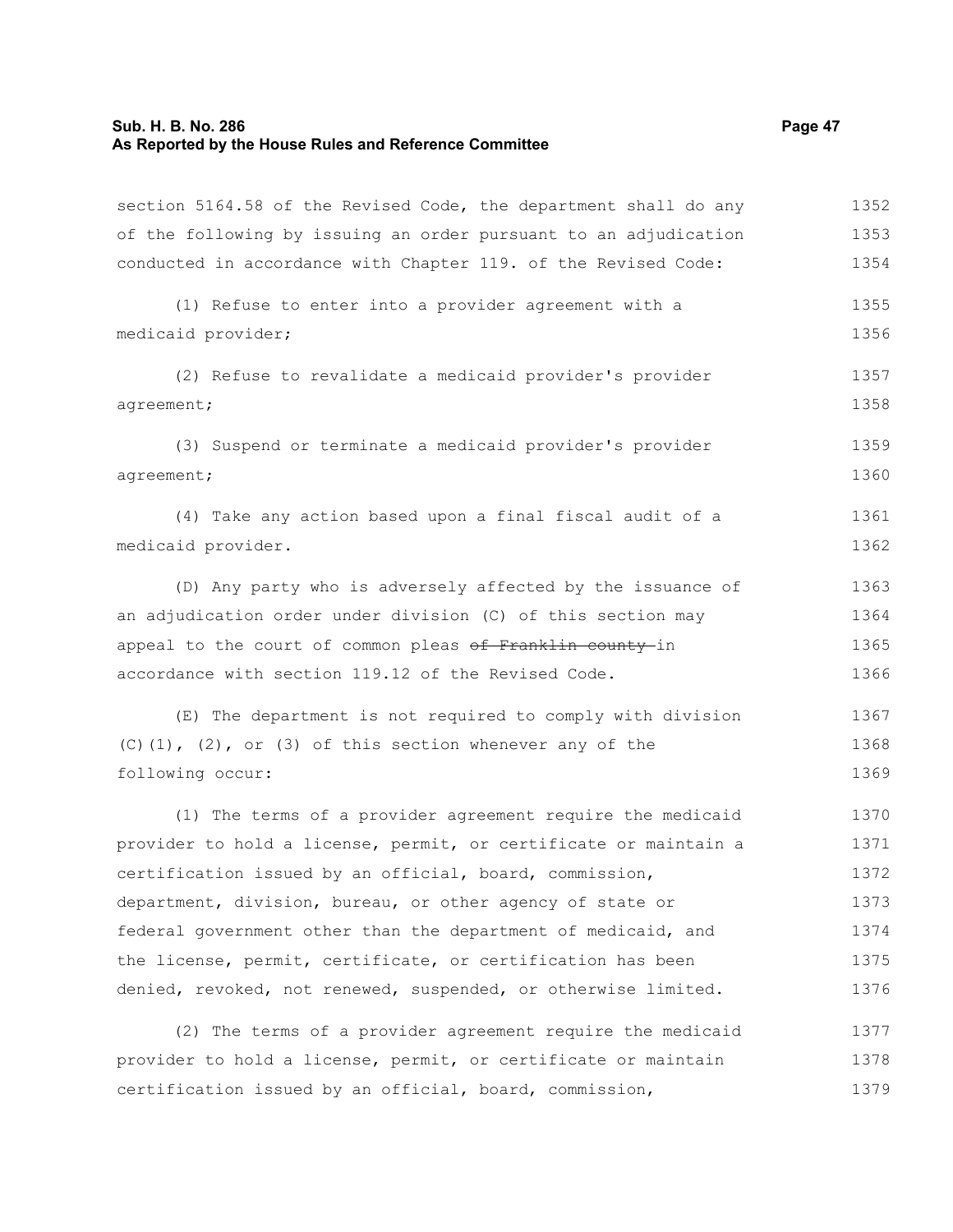#### **Sub. H. B. No. 286 Page 48 As Reported by the House Rules and Reference Committee**

department, division, bureau, or other agency of state or federal government other than the department of medicaid, and the provider has not obtained the license, permit, certificate, or certification. 1380 1381 1382 1383

(3) The medicaid provider's application for a provider agreement is denied, or the provider's provider agreement is terminated or not revalidated, because of or pursuant to any of the following: 1384 1385 1386 1387

(a) The termination, refusal to renew, or denial of a license, permit, certificate, or certification by an official, board, commission, department, division, bureau, or other agency of this state other than the department of medicaid, notwithstanding the fact that the provider may hold a license, permit, certificate, or certification from an official, board, commission, department, division, bureau, or other agency of another state; 1388 1389 1390 1391 1392 1393 1394 1395

(b) Division (D) or (E) of section 5164.35 of the Revised Code; 1396 1397

(c) The provider's termination, suspension, or exclusion from the medicare program or from another state's medicaid program and, in either case, the termination, suspension, or exclusion is binding on the provider's participation in the medicaid program in this state; 1398 1399 1400 1401 1402

(d) The provider's pleading guilty to or being convicted of a criminal activity materially related to either the medicare or medicaid program; 1403 1404 1405

(e) The provider or its owner, officer, authorized agent, associate, manager, or employee having been convicted of one of the offenses that caused the provider's provider agreement to be 1406 1407 1408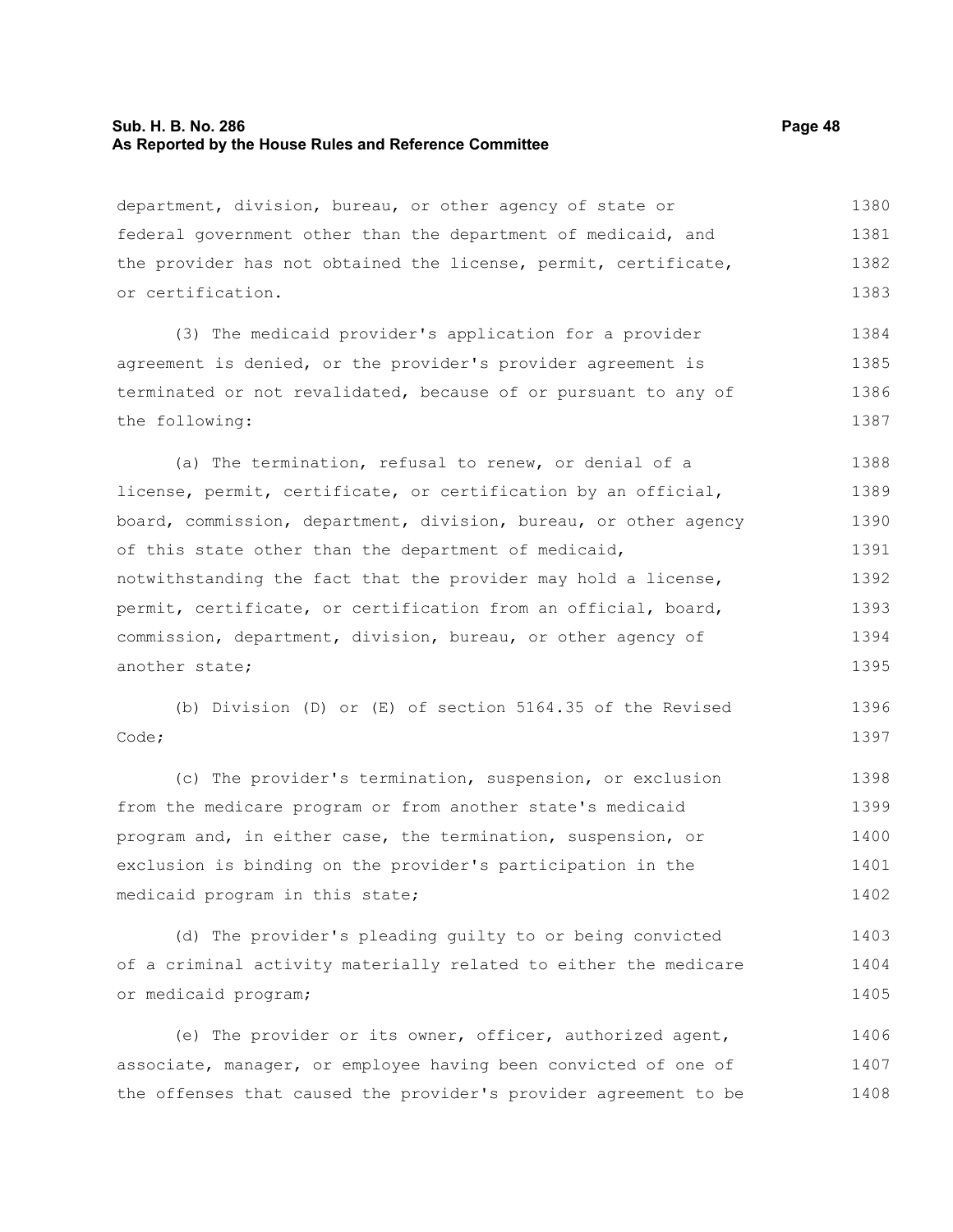| suspended pursuant to section 5164.36 of the Revised Code;     | 1409 |
|----------------------------------------------------------------|------|
| (f) The provider's failure to provide the department the       | 1410 |
| national provider identifier assigned the provider by the      | 1411 |
| national provider system pursuant to 45 C.F.R. 162.408.        | 1412 |
| (4) The medicaid provider's application for a provider         | 1413 |
| agreement is denied, or the provider's provider agreement is   | 1414 |
| terminated or suspended, as a result of action by the United   | 1415 |
| States department of health and human services and that action | 1416 |
| is binding on the provider's medicaid participation.           | 1417 |
| (5) The medicaid provider's provider agreement and             | 1418 |
| medicaid payments to the provider are suspended under section  | 1419 |
| 5164.36 or 5164.37 of the Revised Code.                        | 1420 |
| (6) The medicaid provider's application for a provider         | 1421 |
| agreement is denied because the provider's application was not | 1422 |
| complete;                                                      | 1423 |
| (7) The medicaid provider's provider agreement is              | 1424 |
| converted under section 5164.32 of the Revised Code from a     | 1425 |
| provider agreement that is not time-limited to a provider      | 1426 |
| agreement that is time-limited.                                | 1427 |
| (8) Unless the medicaid provider is a nursing facility or      | 1428 |
| ICF/IID, the provider's provider agreement is not revalidated  | 1429 |
| pursuant to division (B)(1) of section 5164.32 of the Revised  | 1430 |
| Code.                                                          | 1431 |
| (9) The medicaid provider's provider agreement is              | 1432 |
| suspended, terminated, or not revalidated because of either of | 1433 |
| the following:                                                 | 1434 |
| (a) Any reason authorized or required by one or more of        | 1435 |
| the following: 42 C.F.R. 455.106, 455.23, 455.416, 455.434, or | 1436 |
|                                                                |      |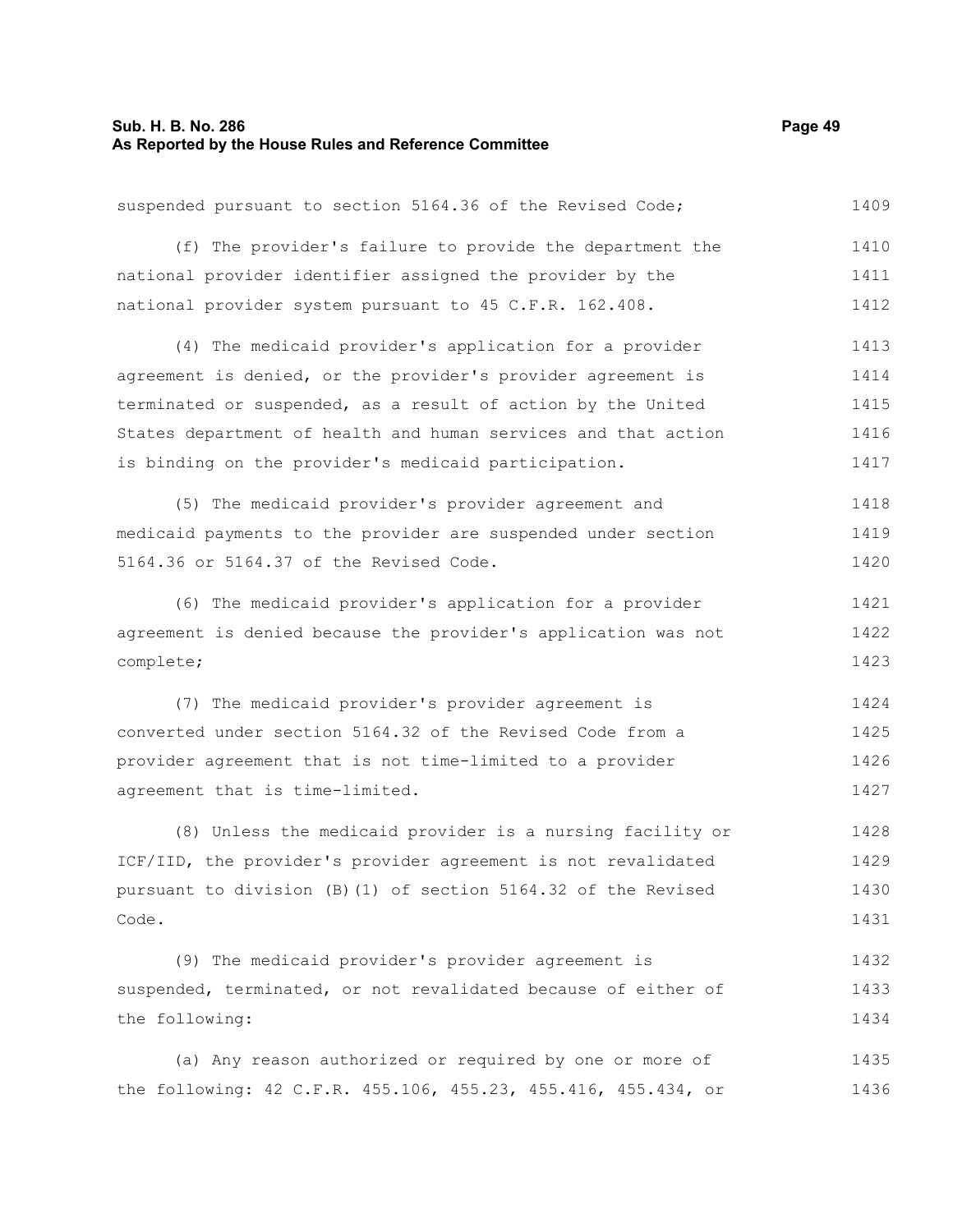#### **Sub. H. B. No. 286 Page 50 As Reported by the House Rules and Reference Committee**

455.450; (b) The provider has not billed or otherwise submitted a medicaid claim for two years or longer. (F) In the case of a medicaid provider described in division  $(E)(3)(f)$ ,  $(6)$ ,  $(7)$ , or  $(9)(b)$  of this section, the 1437 1438 1439 1440 1441

department may take its action by sending a notice explaining the action to the provider. The notice shall be sent to the medicaid provider's address on record with the department. The notice may be sent by regular mail. 1442 1443 1444 1445

(G) The department may withhold payments for medicaid services rendered by a medicaid provider during the pendency of proceedings initiated under division  $(C)$  (1), (2), or (3) of this section. If the proceedings are initiated under division (C)(4) of this section, the department may withhold payments only to the extent that they equal amounts determined in a final fiscal audit as being due the state. This division does not apply if the department fails to comply with section 119.07 of the Revised Code, requests a continuance of the hearing, or does not issue a decision within thirty days after the hearing is completed. This division does not apply to nursing facilities and ICFs/IID. 1446 1447 1448 1449 1450 1451 1452 1453 1454 1455 1456 1457

**Section 2.** That existing sections 107.43, 119.12, 124.34, 956.11, 956.15, 2743.03, 3794.09, 3901.321, 3913.13, 3913.23, 5101.35, and 5164.38 of the Revised Code are hereby repealed. 1458 1459 1460

**Section 3.** Section 956.15 of the Revised Code as presented in this act takes effect on the later of October 9, 2021, or the effective date of this section. (October 9, 2021 is the effective date of an earlier amendment to that section by H.B. 263 of the 133rd General Assembly.) 1461 1462 1463 1464 1465